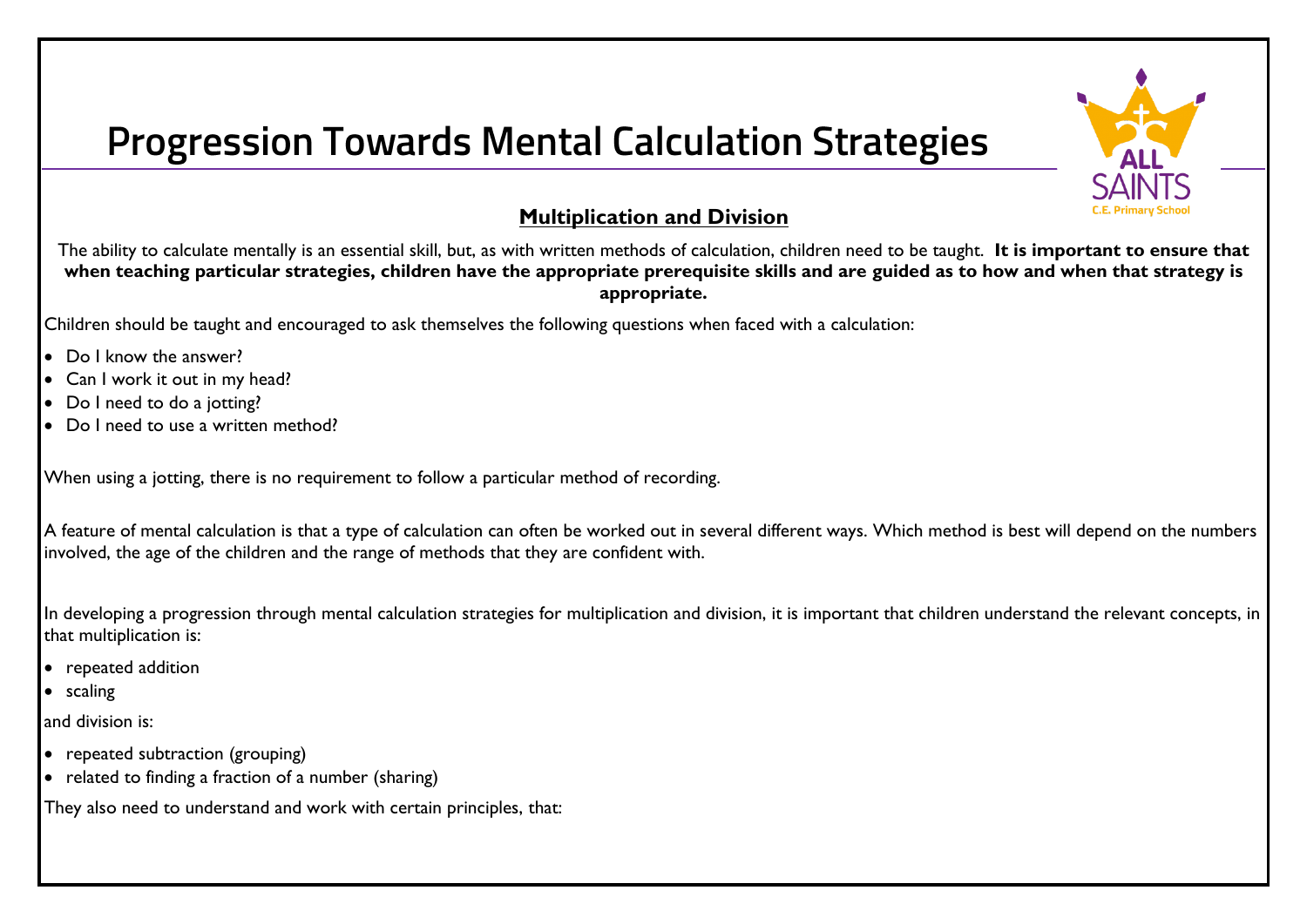- multiplication and division are inverses
- multiplication is commutative (because it is based on addition which is also commutative) i.e.  $3 \times 5 = 5 \times 3$  but division is not i.e.  $15 \div 3 \neq 3 \div 15$
- multiplication is associative i.e.  $2 \times (3 \times 5) = (2 \times 3) \times 5$  but division is not i.e.  $30 \div (5 \div 2) \neq (30 \div 5) \div 2$

• commutativity and associativity mean that calculations can be rearranged to make them easier to calculate, e.g.  $(3 \times 4) \times 5 = 60$  is the same as  $(5 \times 4) \times 3 = 60$ 

PLEASE NOTE: To be mathematically accurate,  $3 \times 4$  means 4 threes, or  $3 + 3 + 3 + 3$ . Read correctly it means 3 multiplied four times. The first number in the calculation is the value which is being operated on by the second:

 $3 \times 4$ 

However, due to the fact that younger children often refer to the x sign as lots of, or groups of, the calculation is then commonly represented as  $4 + 4 + 4$ . As multiplication is commutative, this is perfectly acceptable. It is a good idea to encourage children to think of any product either way round as this reduces the facts they need to remember by half.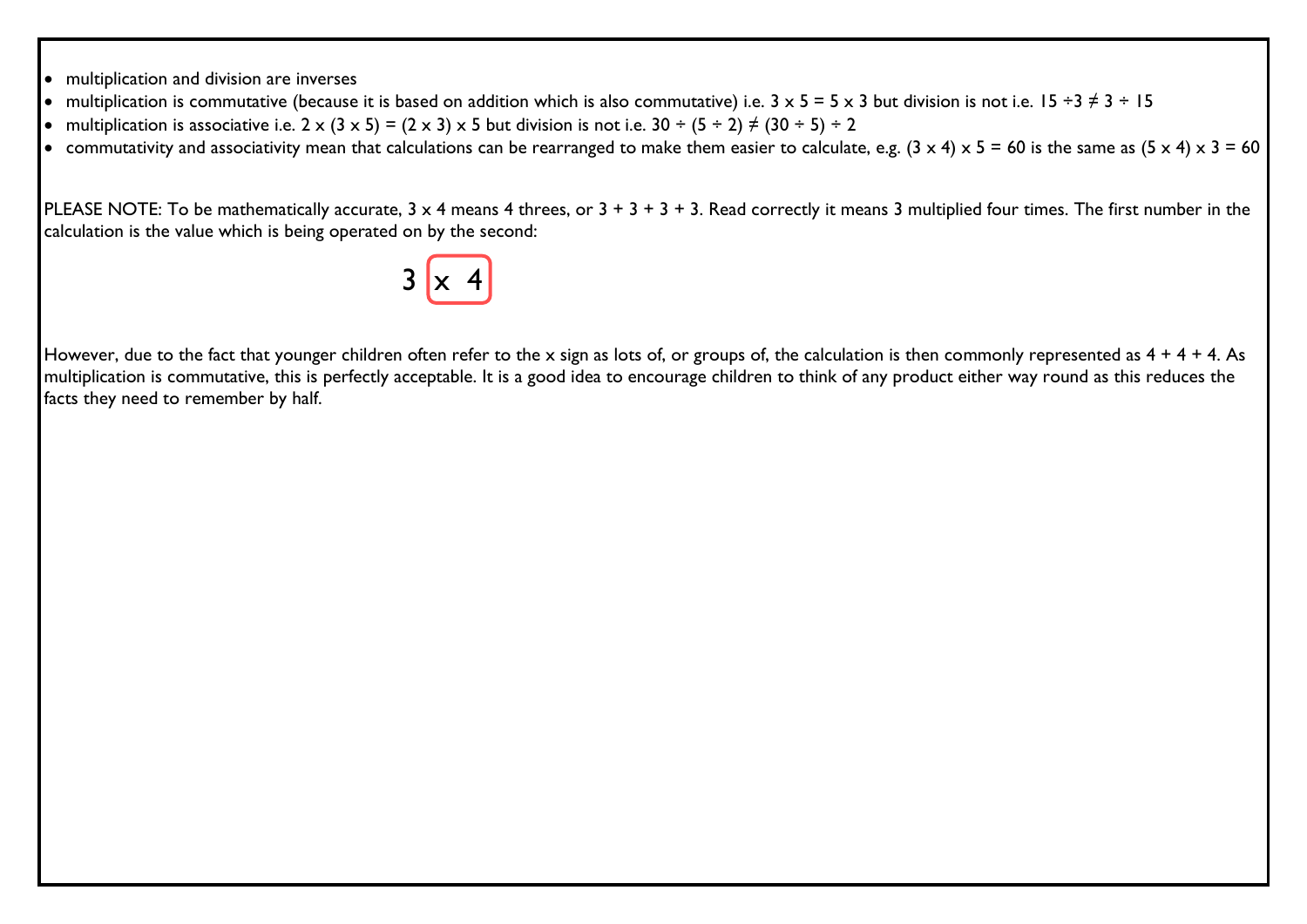## **YR**

**Early Learning Goal:** *Children solve problems, including doubling.*

#### **Rapid Recall**

Children should be able to:

• Count in steps of one, forwards and backwards

In the EYFS, children are encouraged to develop a mental picture of the number system in their heads to use for calculation. They should experience practical calculation opportunities using a wide variety of practical equipment, including small world play, role play, counters, cubes etc.

## **Solve problems involving doubling**

Children may investigate items such as Lego bricks, ice cube trays and baking tins, paint boxes etc, which can show doubles, e.g. one side of the Lego brick is four, so double four is eight.



They may develop ways of recording calculations using pictures, etc.



A child's jotting showing the fingers on each hand as a double.

A child's jotting showing double three as three cookies on each plate.



**Solve problems involving halving and sharing**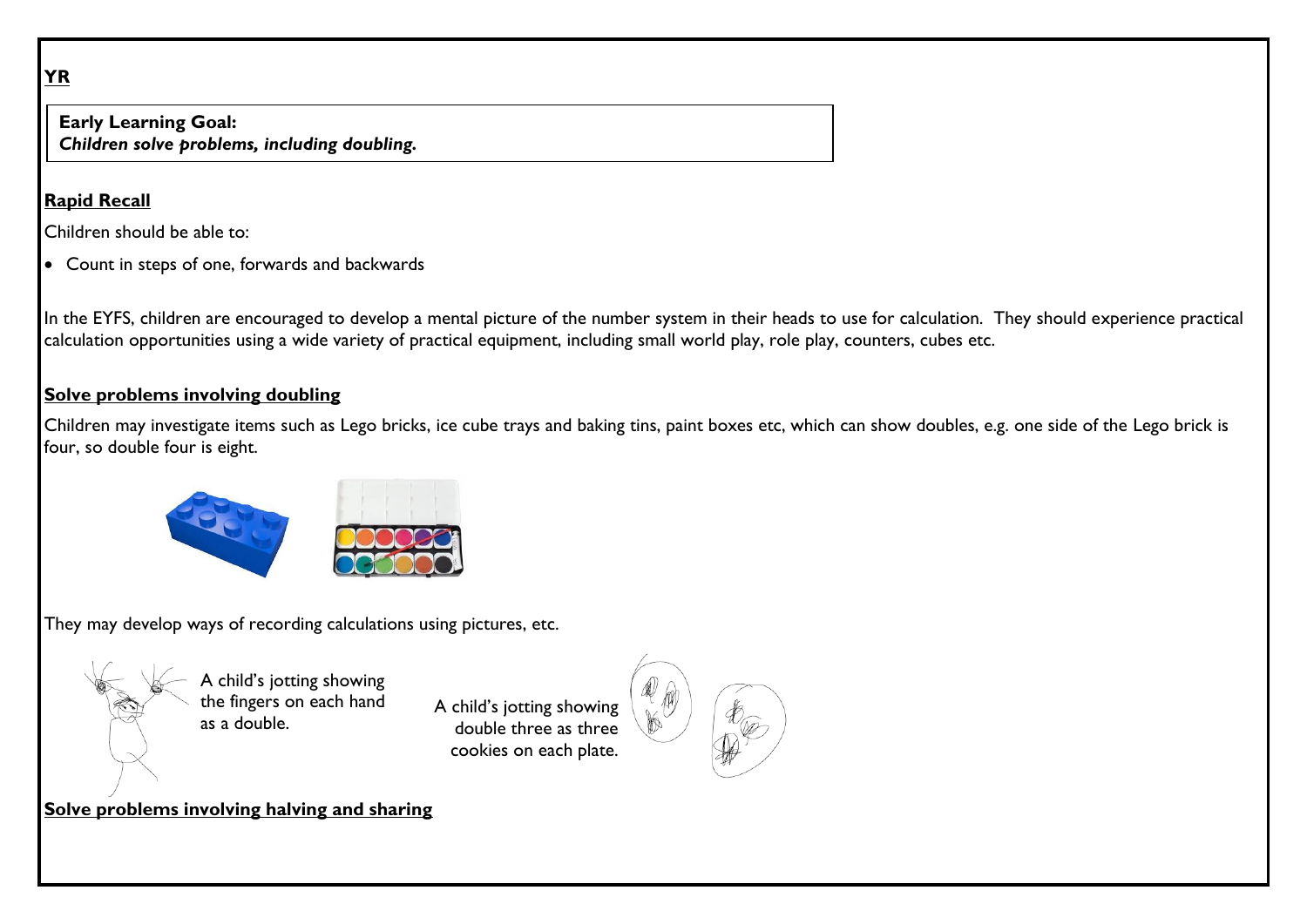Children may investigate sharing items or putting items into groups using items such as egg boxes, ice cube trays and baking tins which are arrays.



They may develop ways of recording calculations using pictures, etc.



A child's jotting showing halving six spots between two sides of a ladybird.

A child's jotting showing how they shared the apples at snack time between two groups.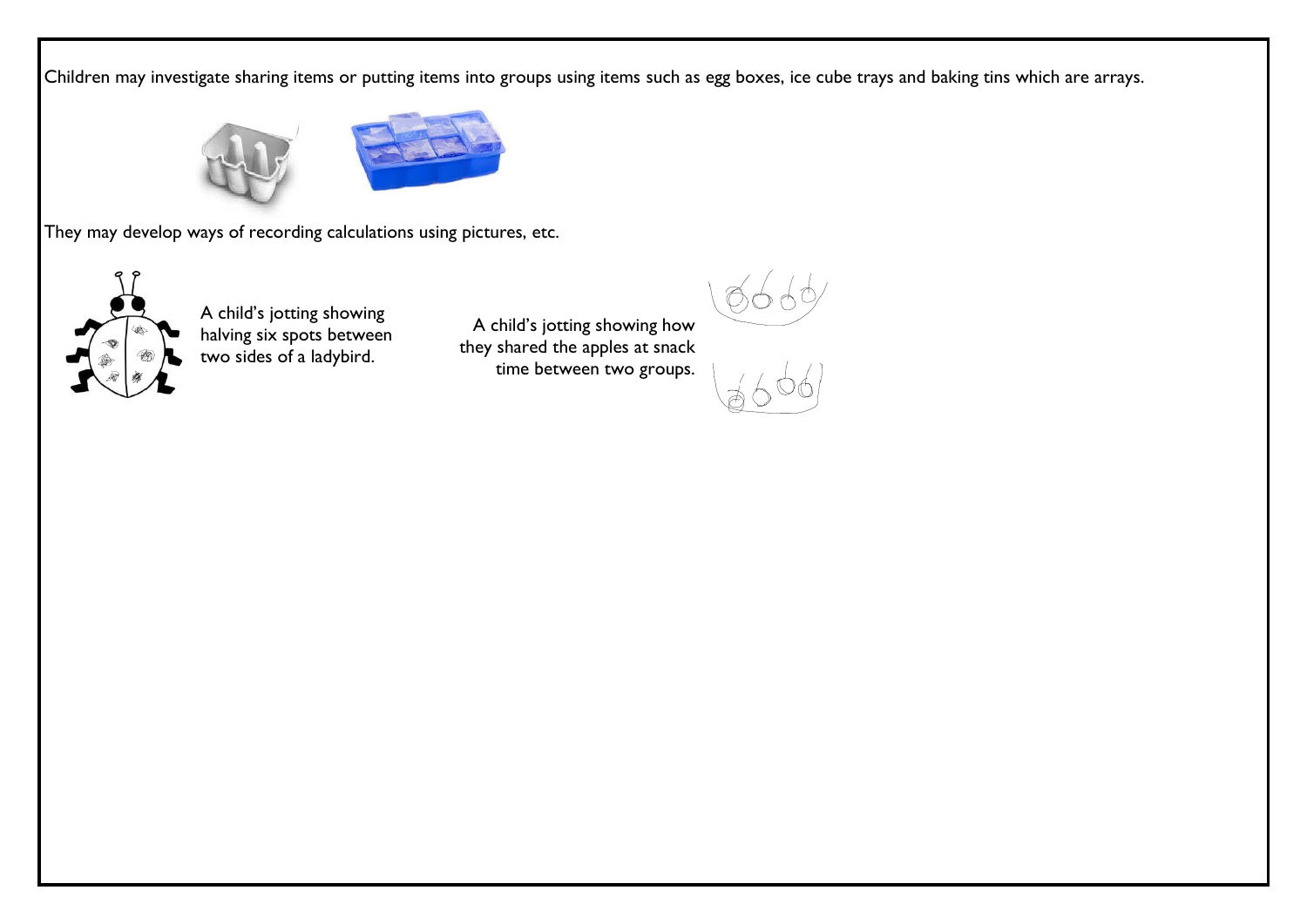**Y1**

#### **End of Year Objective:**

*Solve one-step problems involving multiplication and division, by calculating the answer using concrete objects, pictorial representations and arrays with support.*

## **Rapid Recall**

Children should be able to:

- Count in multiples of twos, fives and tens
- Recall and use doubles of all numbers to 10 and corresponding halves

# **Solve one-step problems involving multiplication**

In Year One, children will continue to solve multiplication problems using practical equipment and jottings. They may use the equipment to make groups of objects. Children should see everyday versions of arrays, e.g. egg boxes, baking trays, ice cube trays, wrapping paper etc. and use this in their learning, answering questions such as 'How many eggs would we need to fill the egg box? How do you know?'

# **Solve one-step problems involving division**

In Year One, children will continue to solve division problems using practical equipment and jottings. They should use the equipment to share objects **equally** and separate them into **equal** groups, answering questions such as 'If we share these six apples between the three of you, how many will you each have? How do you know?' or 'If six football stickers are shared between two people, how many do they each get?' They may solve both of these types of question by using a 'one for you, one for me' strategy until all of the objects have been given out.

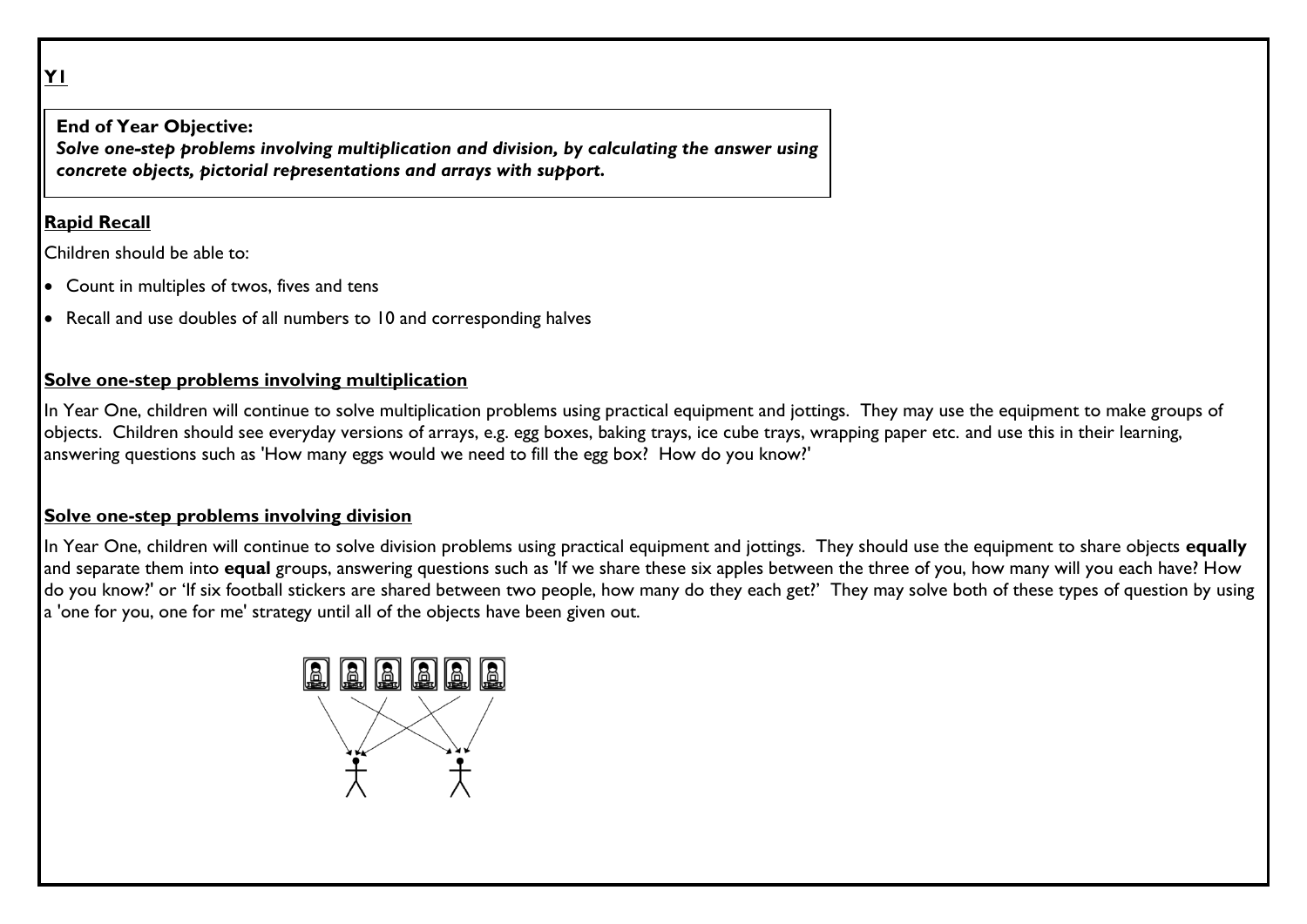Children will also answer questions that involve grouping rather than sharing, such as 'Pip puts two football stickers on each page of his sticker book. How many pages does he need?' This type of problem requires the children to make equal groups from the whole amount.

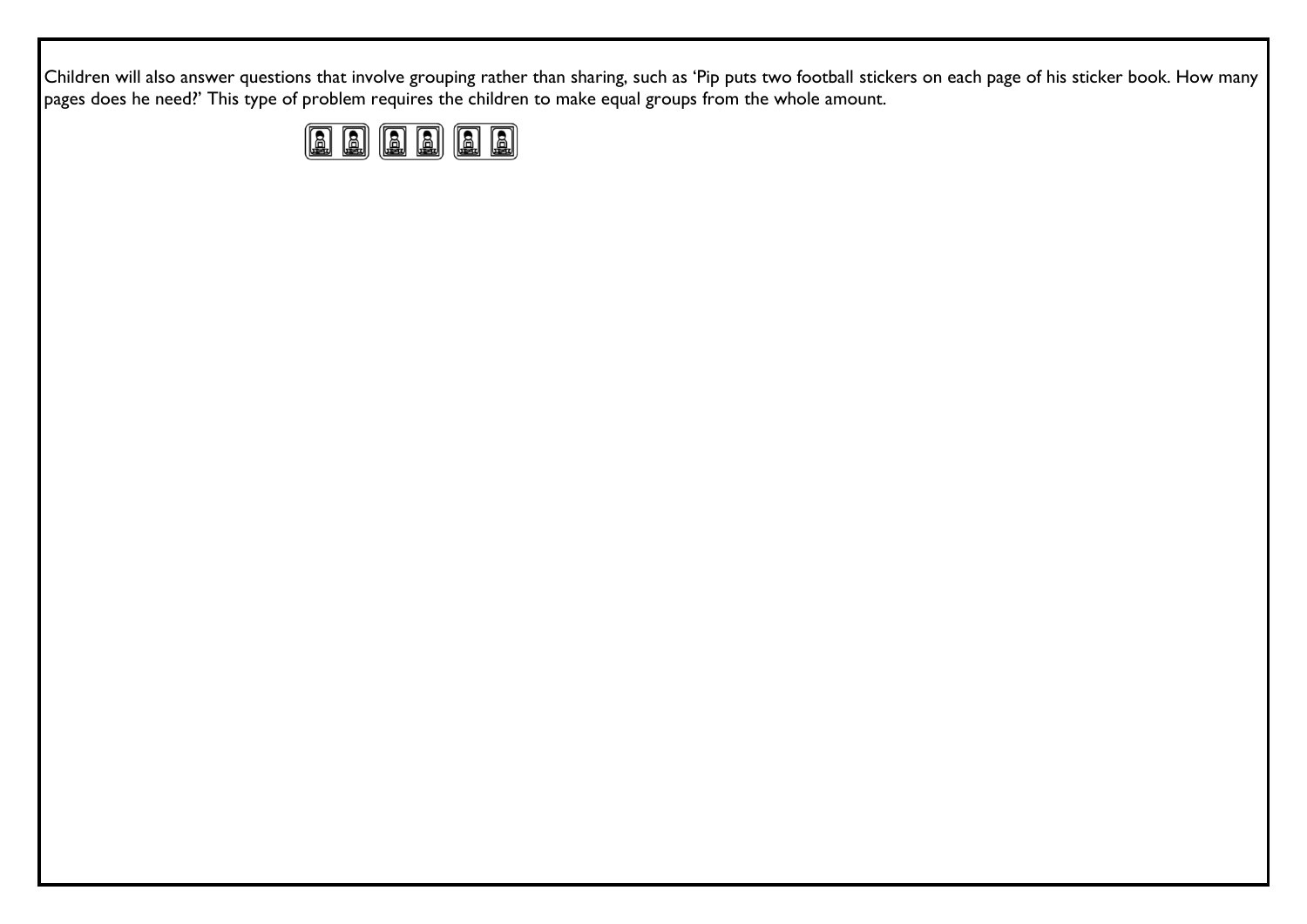#### **Y2**

#### **End of Year Objective:**

*Calculate mathematical statements for multiplication and division within the multiplication tables.*

#### **Rapid Recall**

Children should be able to:

- Count in steps of 2, 3 and 5 from 0
- Recall and use multiplication facts for the 2, 5 and 10 multiplication tables
- Derive and use doubles of simple two-digit numbers (numbers in which the ones total less than 10)
- Derive and use halves of simple two-digit even numbers (numbers in which the tens are even)
- Recognise odd and even numbers

## **Mental Strategies**

Children should be able to represent a variety of multiplication and division calculations for facts not limited to two, five and ten times tables. The image and its link to the meaning of multiplication or division needs to be securely understood. As children learn to recall more multiplication and division facts, they should make a choice about the calculations they need to represent to find the answer, and those they can recall.

#### **Calculate mathematical statements for multiplication**

#### *Repeated addition using practical equipment*

Children should initially show multiplication as repeated addition in a random arrangement, e.g.  $5 \times 3$  can be shown as five groups of three with counters.

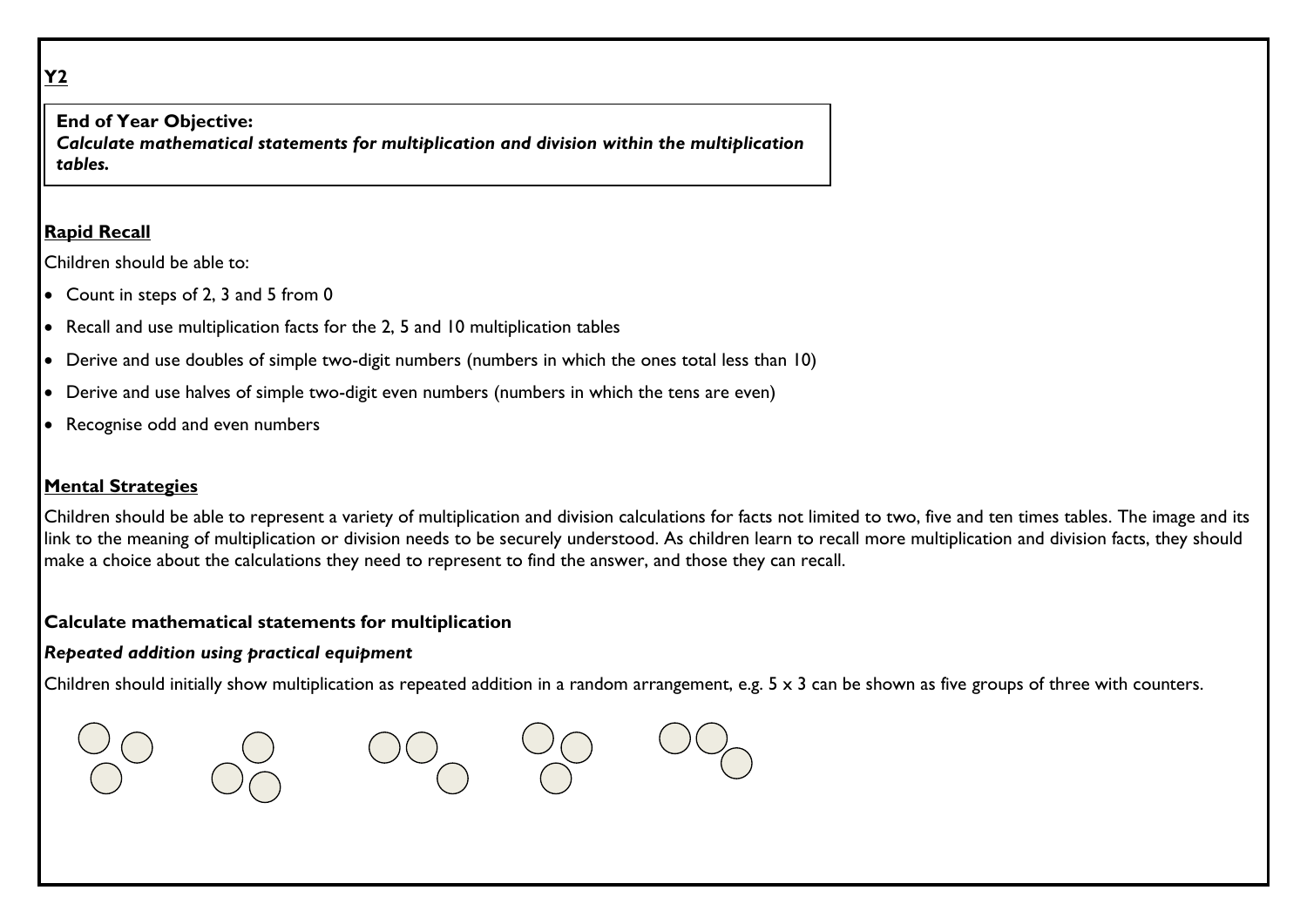## *Repeated addition using arrays*

Practical equipment can be used to represent  $5 \times 3$  as an array in two forms (as it has commutativity).





```
5 + 5 + 5 = 15
```
#### *Repeated addition using jottings*  $3 + 3 + 3 + 3 + 3 = 15$

Children can develop their recordings of multiplication to using jottings.



## *Repeated addition using a bead bar / bead string*

Children can use bead strings or bead bars to help them calculate mathematical statements for multiplication.

 $5 \times 3 = 5$  groups of 3  $5 \times 3 = 15$ 

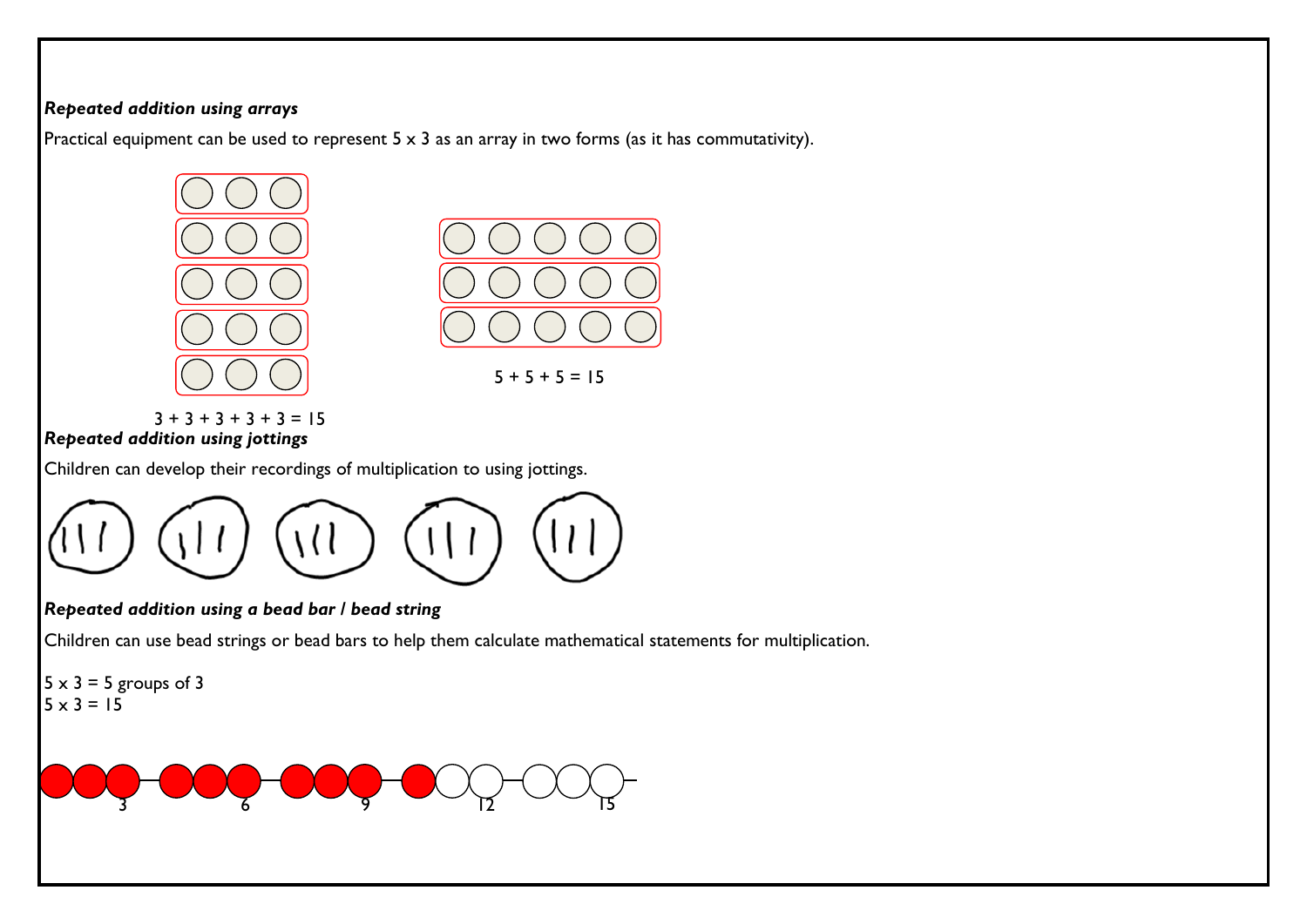#### *Repeated addition using a number line*

Once children are familiar with the idea of repeated addition using a bead bar or bead string, they can begin to use a number line to show the counting steps.



#### *Examples of calculations*

- $5 \times 4$  using commutativity to identify a recalled fact
- $3 \times 10$  recalled fact
- $7 \times 3$  using a representation
- $2 \times 9$  using knowledge that multiplying by 2 is doubling
- $6 \times 6$  using a representation

## *Prerequisite skills:*

- Count forwards and backwards in ones
- Identifying equal groups

# *Doubling using partitioning and base 10 equipment*

When deriving and using doubles of simple two-digit numbers where the ones total is less than 10, children should be taught to represent the number, and then repeat so they have two groups that are **equal in value**, developing their understanding that doubling is the same as multiplying by 2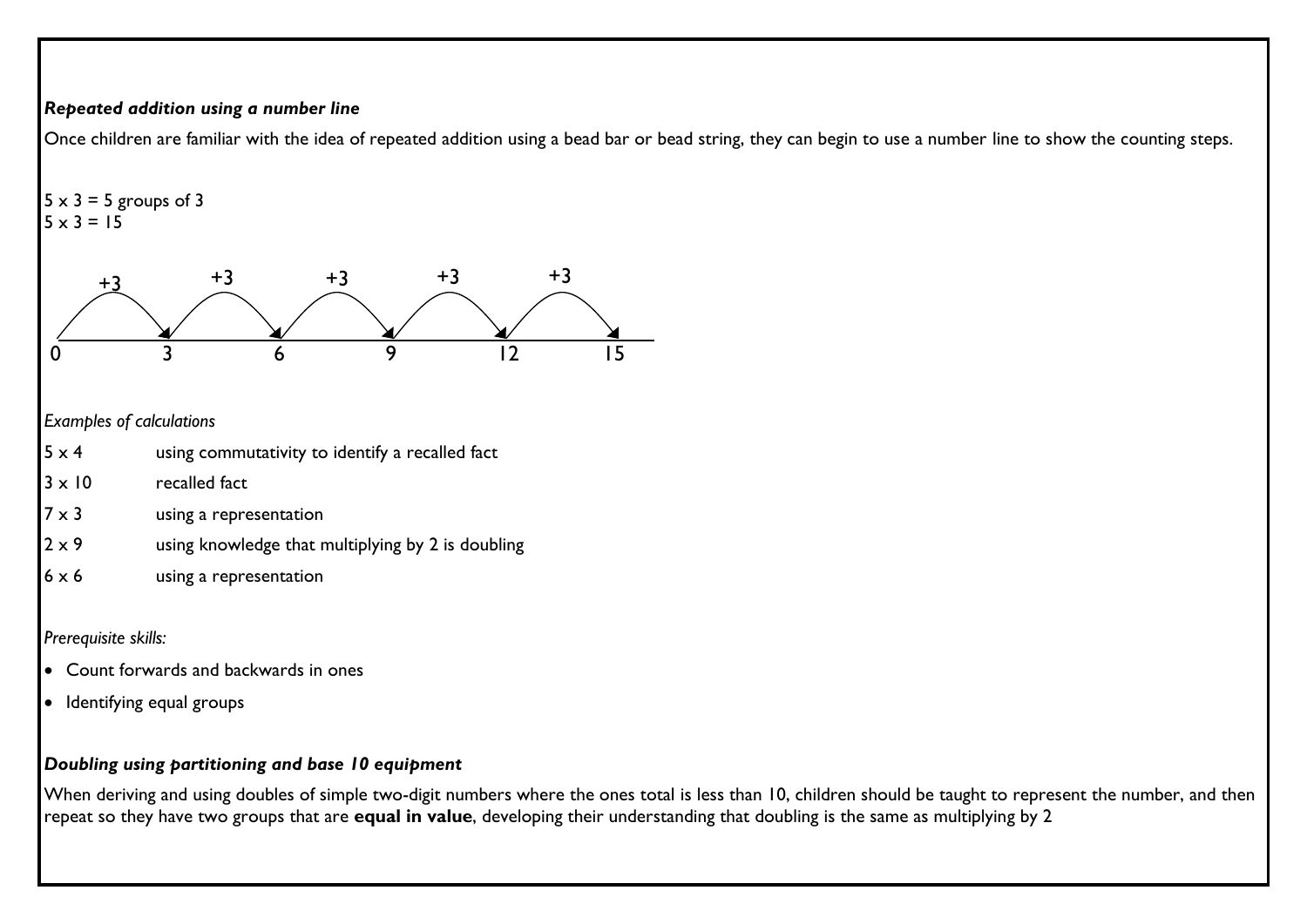

# Children can then develop their use of jottings to represent the number, e.g. double 24, representing the number twice: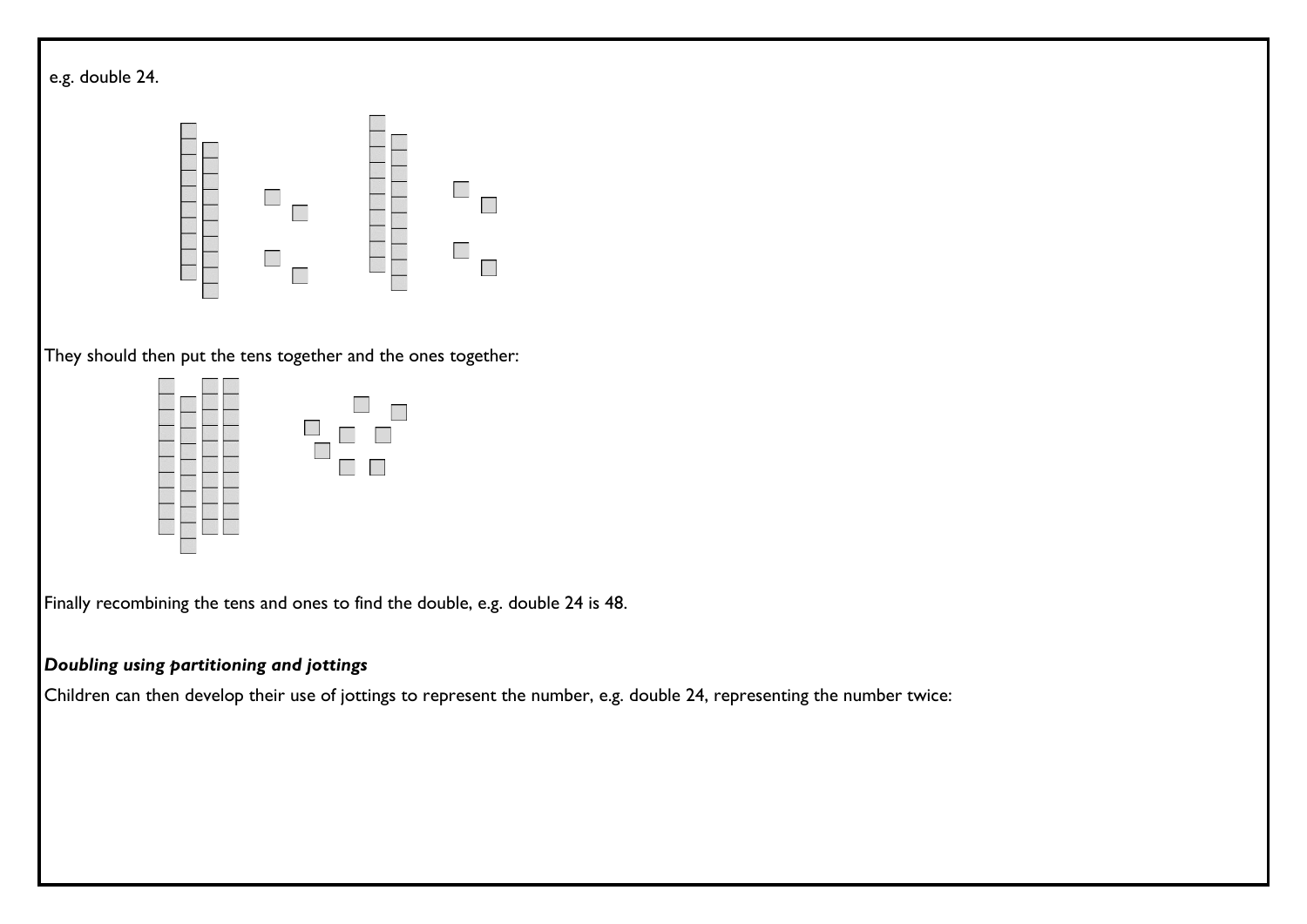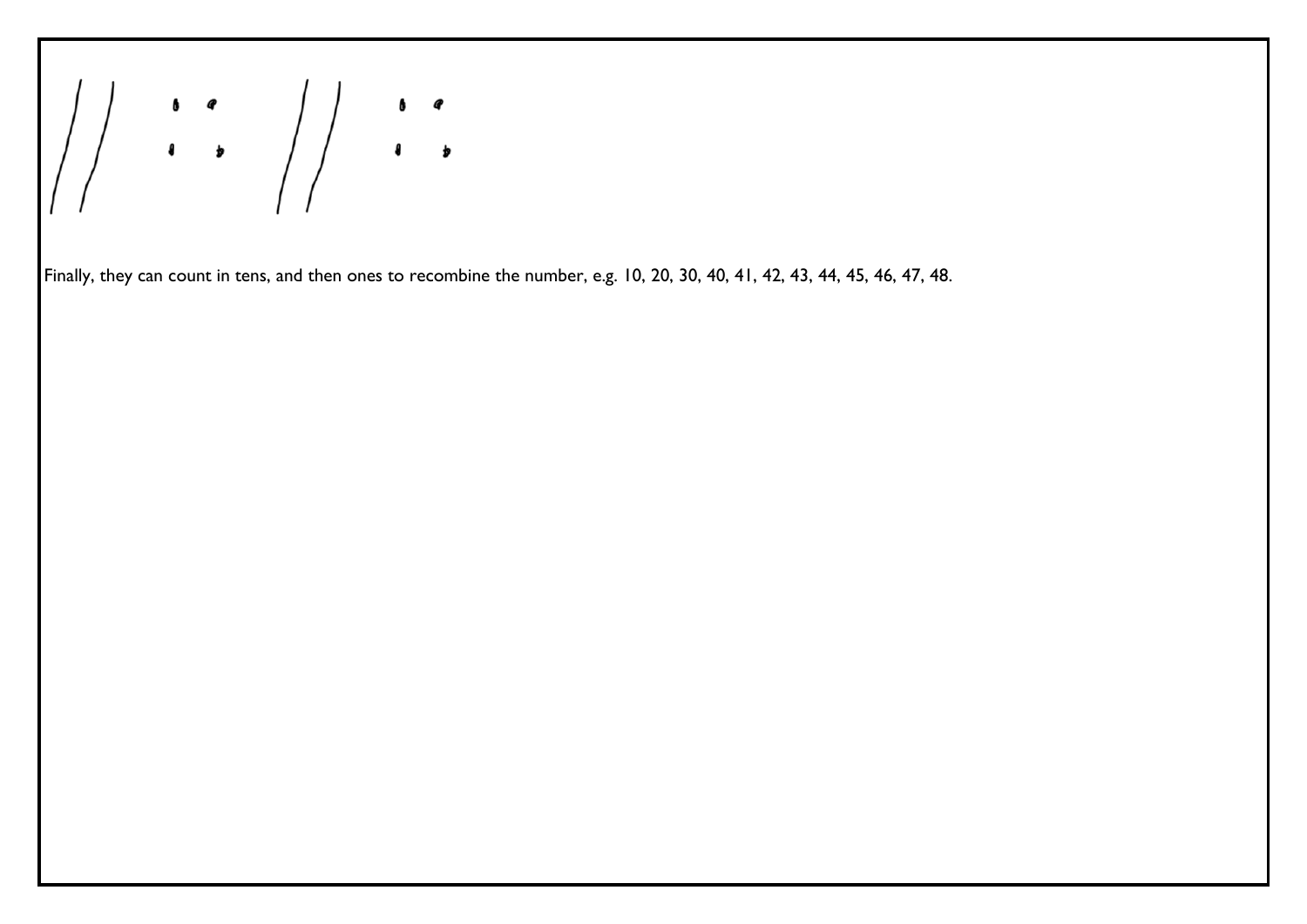

The diagram above illustrates the way children should be thinking about doubling using partitioning, but it is not necessary for them to record in this way if it is

- 
- 
- 
- 
-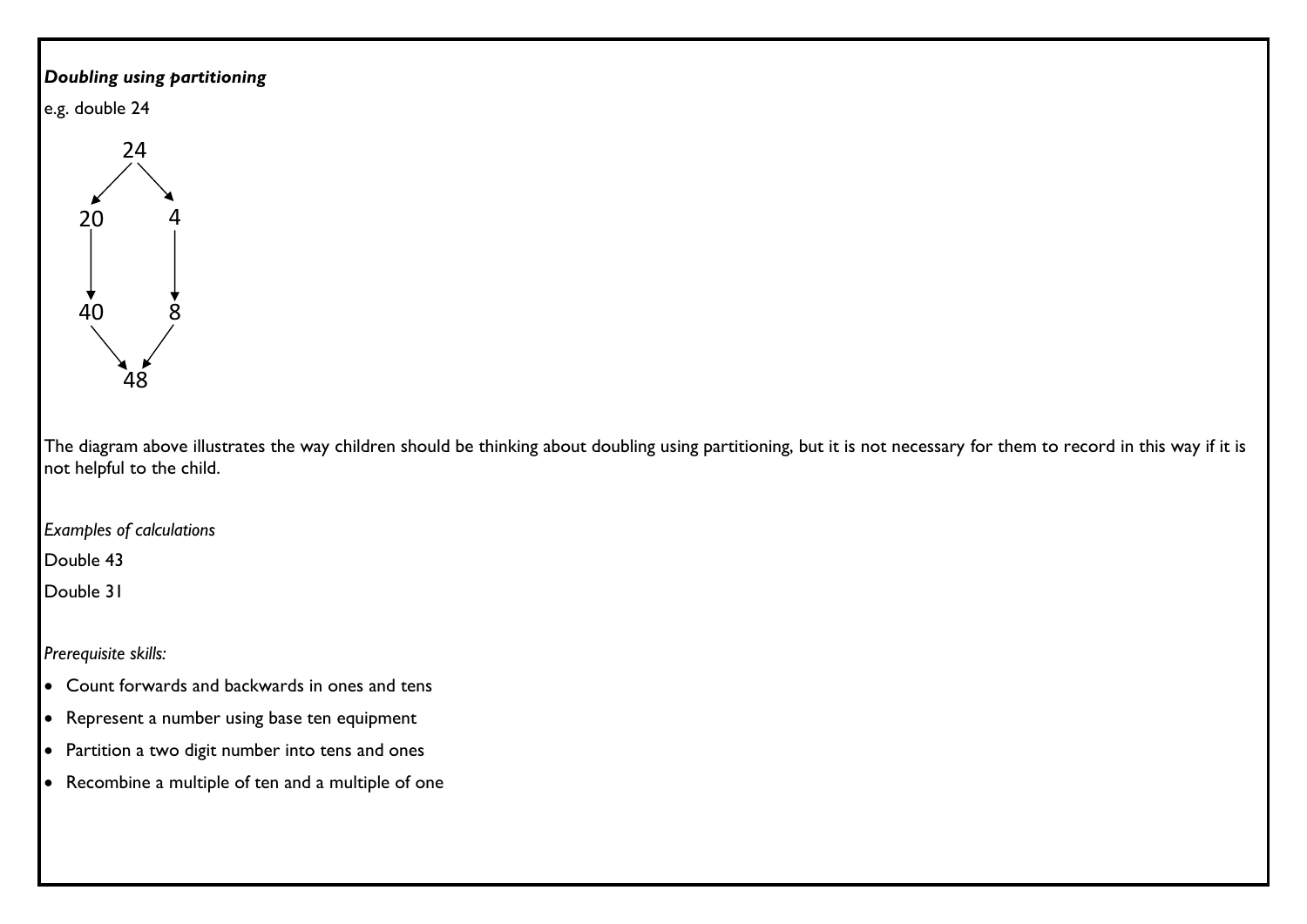## **Calculate mathematical statements for division**

#### *Repeated subtraction using practical equipment*

Children should initially show division as repeated subtraction in a random arrangement, e.g.  $15 \div 3$  can be shown as fifteen divided into groups of three with counters.





15 ÷ 3 = 5 **groups**

#### *Repeated subtraction using arrays*

Arrays can be used to help children to identify the groups of the divisor in a division calculation, e.g. the groups of 3 in the calculation 15  $\div$  3.



15 ÷ 3 = 5 **groups**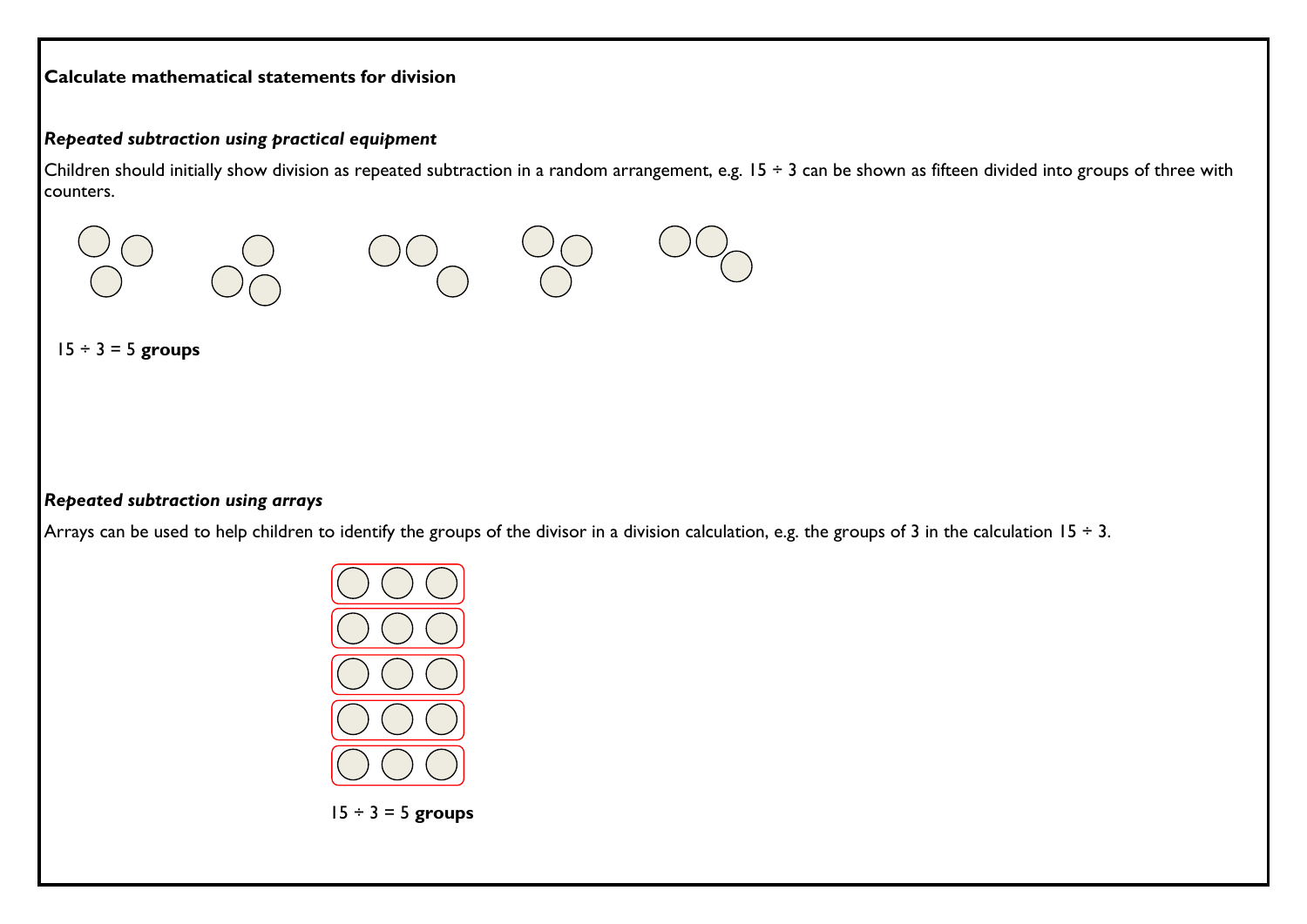#### *Repeated subtraction using jottings*

Children can develop their recordings of division to using jottings, e.g.  $15 \div 3$ ,



15 ÷ 3 = 5 **groups**



#### *Repeated subtraction using number line*

Once children are familiar with the idea of repeated subtraction using a bead bar or bead string, they can begin to use a number line to show the counting steps.

15 ÷ 3 = 5 **groups**

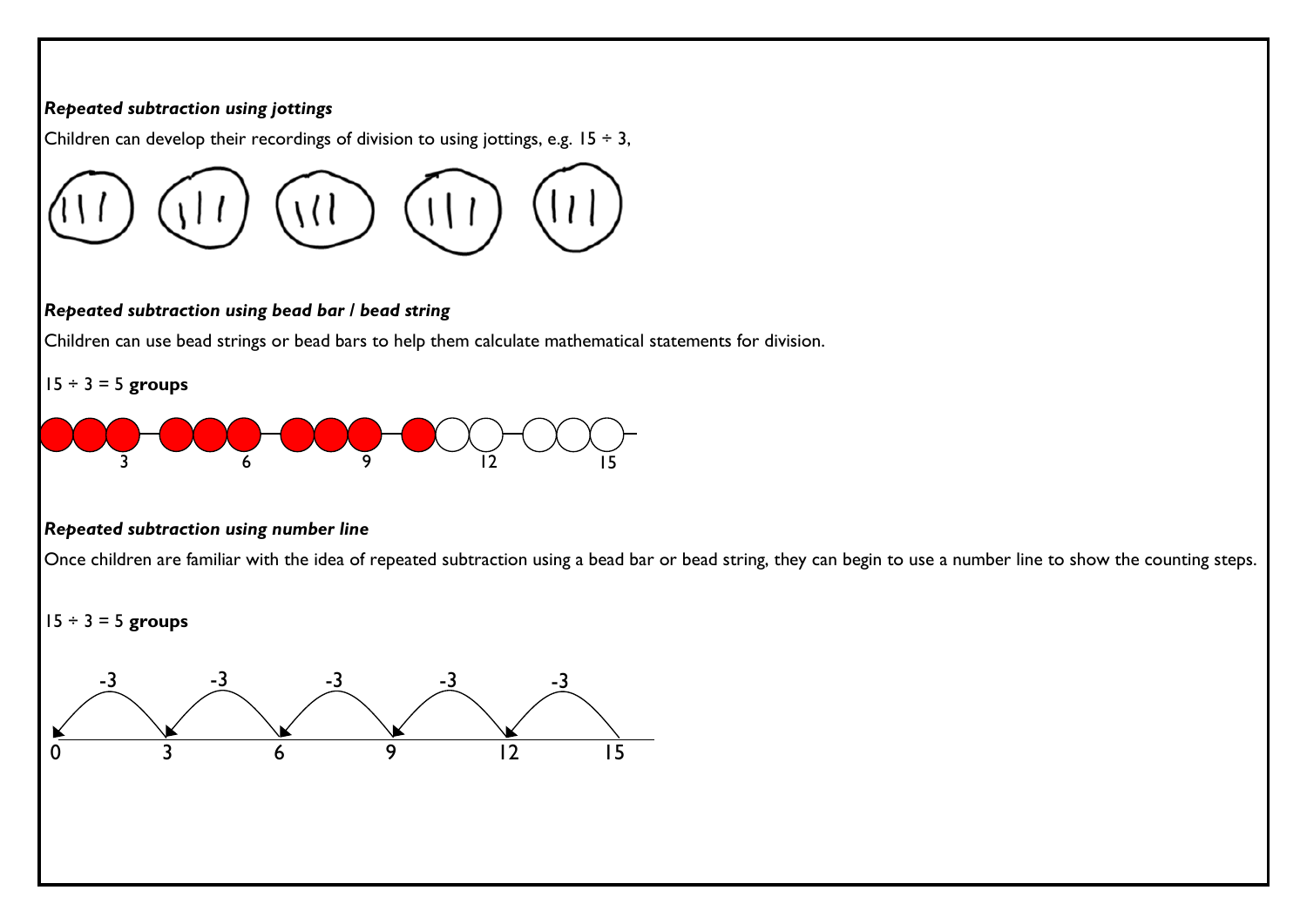#### *Examples of calculations*

- $20 \div 5$  recalled fact
- $40 \div 10$  recalled fact
- $18 \div 3$  using a representation
- $12 \div 2$  using knowledge that dividing by 2 is halving

*Prerequisite skills:*

- Count forwards and backwards in ones
- Identifying equal groups

## *Halving using partitioning and base 10 equipment*

When deriving and using halves of simple two-digit even numbers where the tens are even, children should first represent the number, e.g. Find half of 48



They should halve the tens and then halve the ones by sharing each of them into two equal groups, developing their understanding that halving is the same as dividing by 2. A diagram such as the one below might be useful: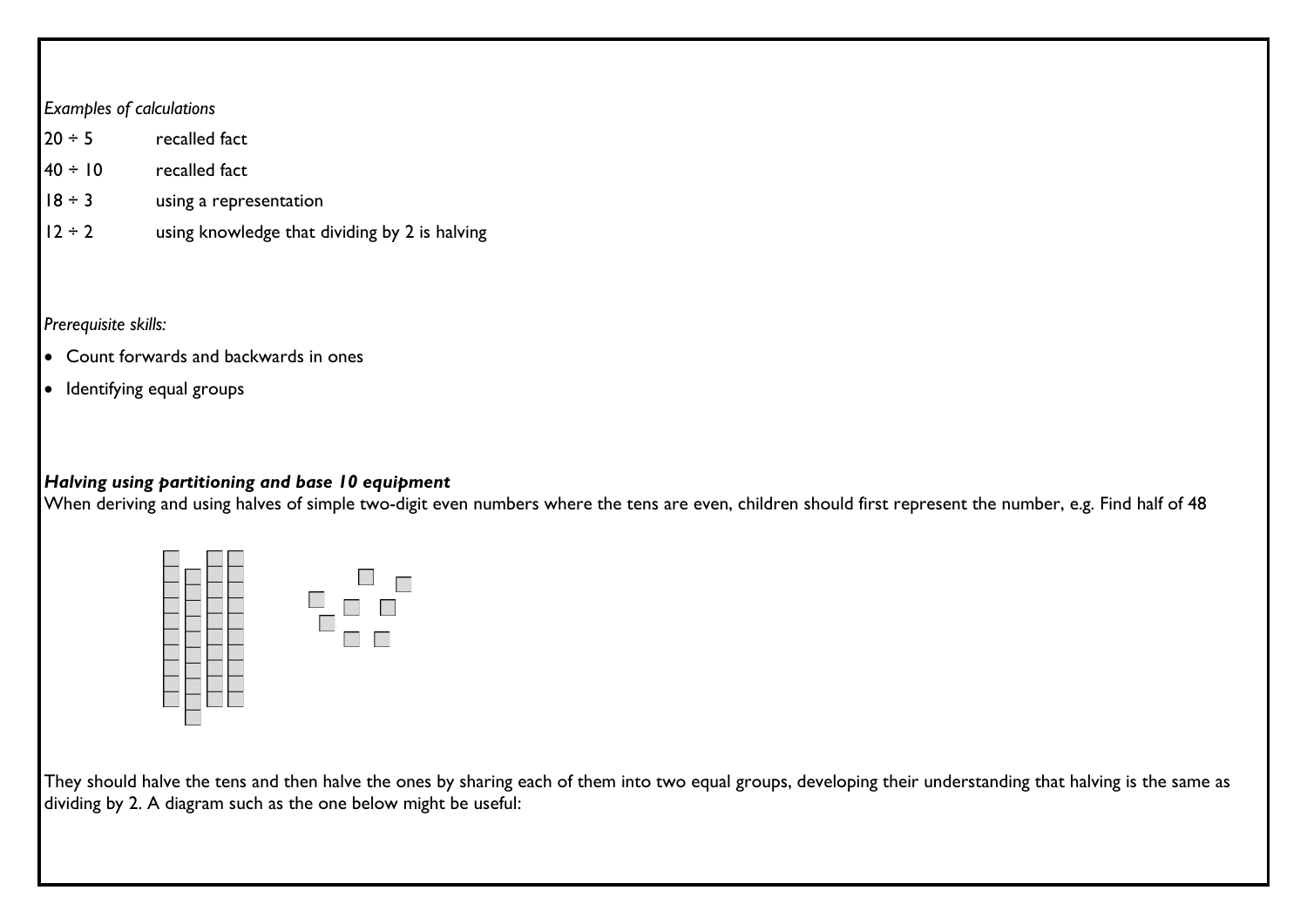

Finally, they identify what half of the whole number is, e.g. Half of 48 is 24

#### *Halving using partitioning and jottings*

Children can then develop their use of jottings to represent the number, e.g. Find half of 48



They then share each element of the number into two equal groups. A diagram such as the one below might be useful:

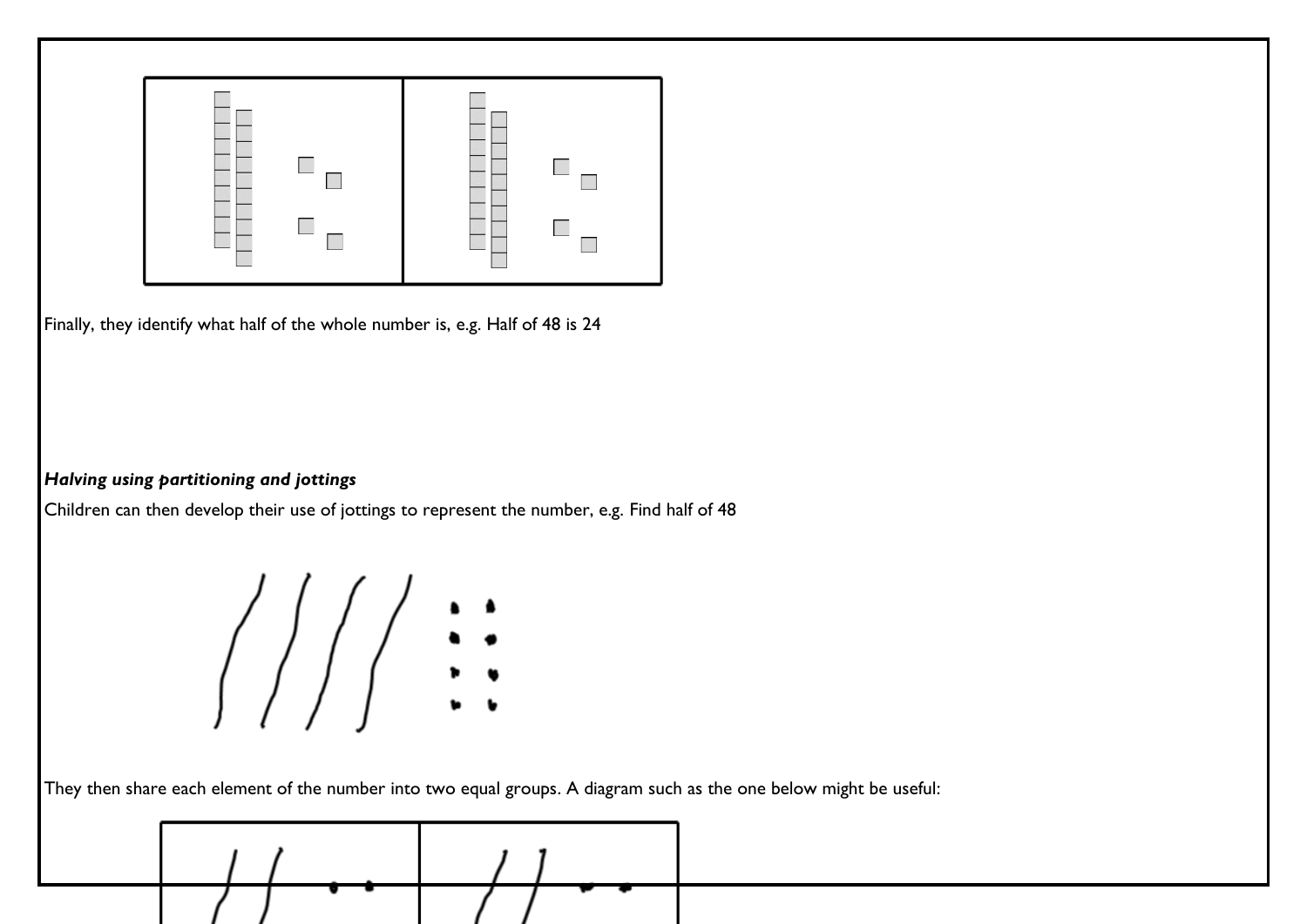Finally, they identify what half of the whole number is, e.g. Half of 48 is 24.

#### *Halving using partitioning*

e.g. Find half of 48



The diagram above illustrates the way children should be thinking about halving using partitioning, but it is not necessary for them to record in this way if it is not helpful to the child.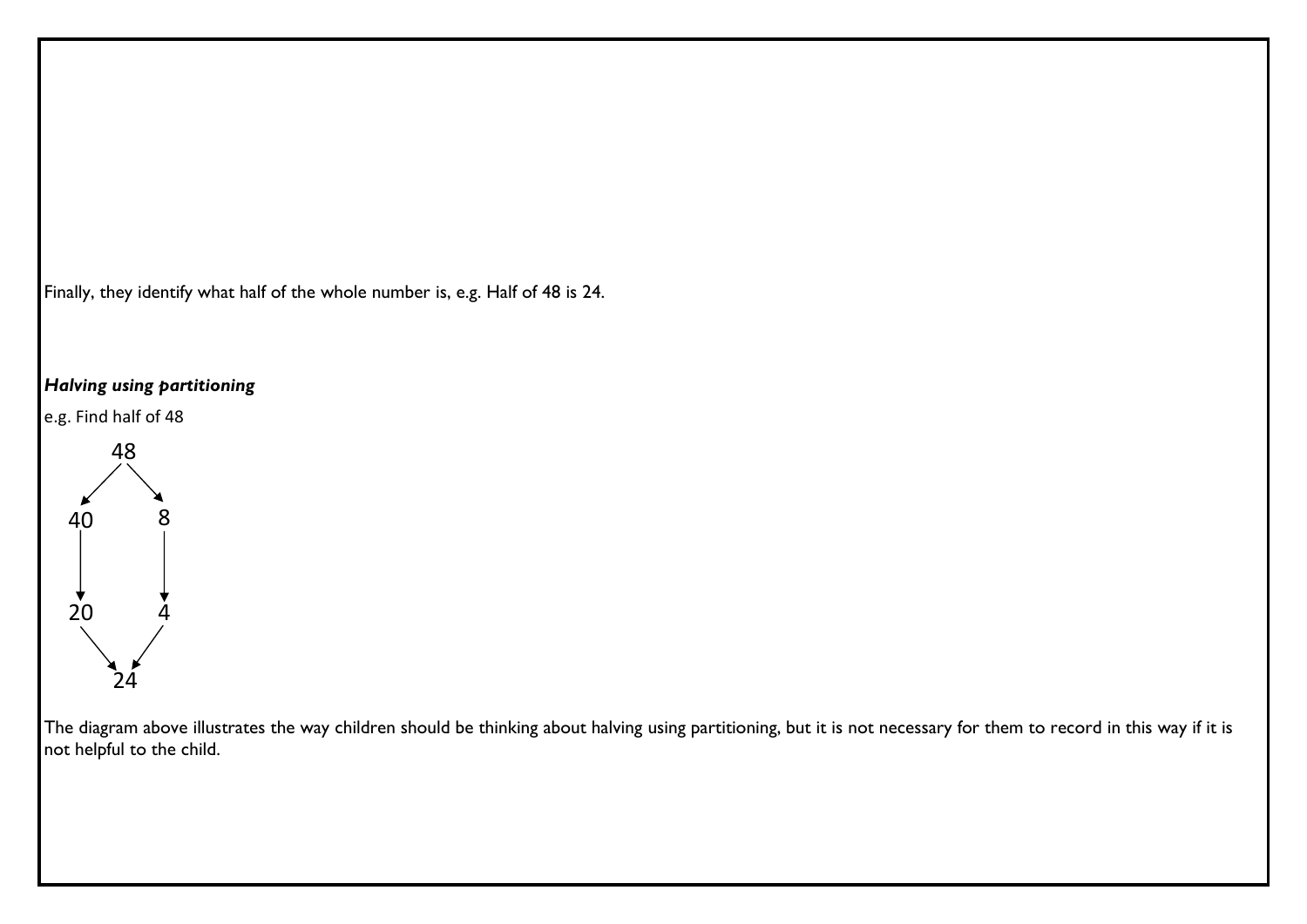*Examples of calculations*

Find half of 64

Find half of 28

*Prerequisite skills:*

- Count forwards and backwards in ones and tens
- Represent a number using base ten equipment
- Partition a two-digit number into tens and ones
- Recombine a multiple of ten and a multiple of ones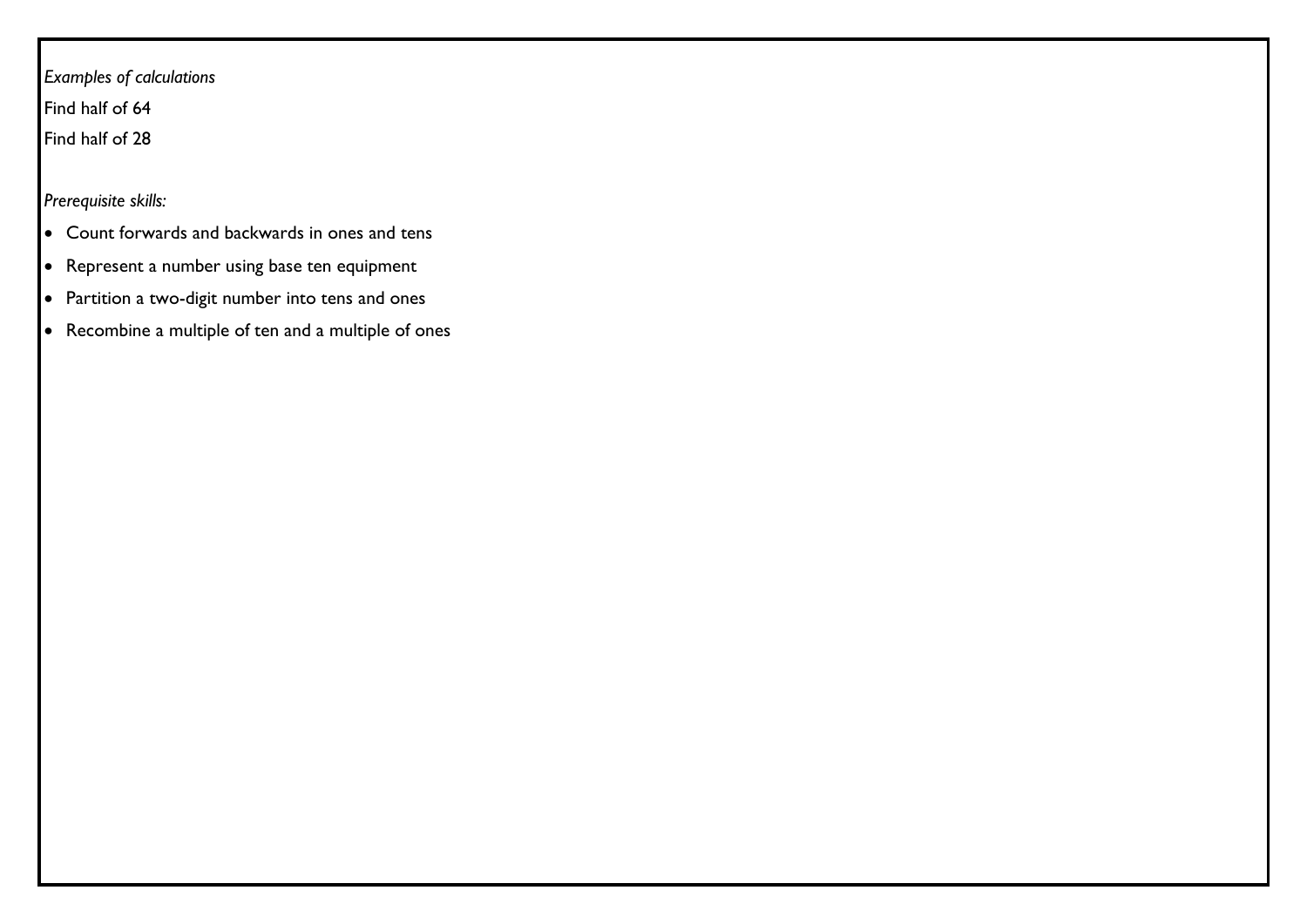## **Y3**

**End of Year Objective:** *Write and calculate mathematical statements for multiplication and division using the multiplication tables that they know, including two-digit numbers times one-digit numbers.*

#### **Rapid Recall**

Children should be able to:

- Count in multiples of 4, 8, 50 and 100
- Recall and use multiplication and division facts for the 3, 4 and 8 multiplication tables
- Derive and use doubles of all numbers to 100 and corresponding halves
- Derive and use doubles of all multiples of 50 to 500

#### **Mental Strategies**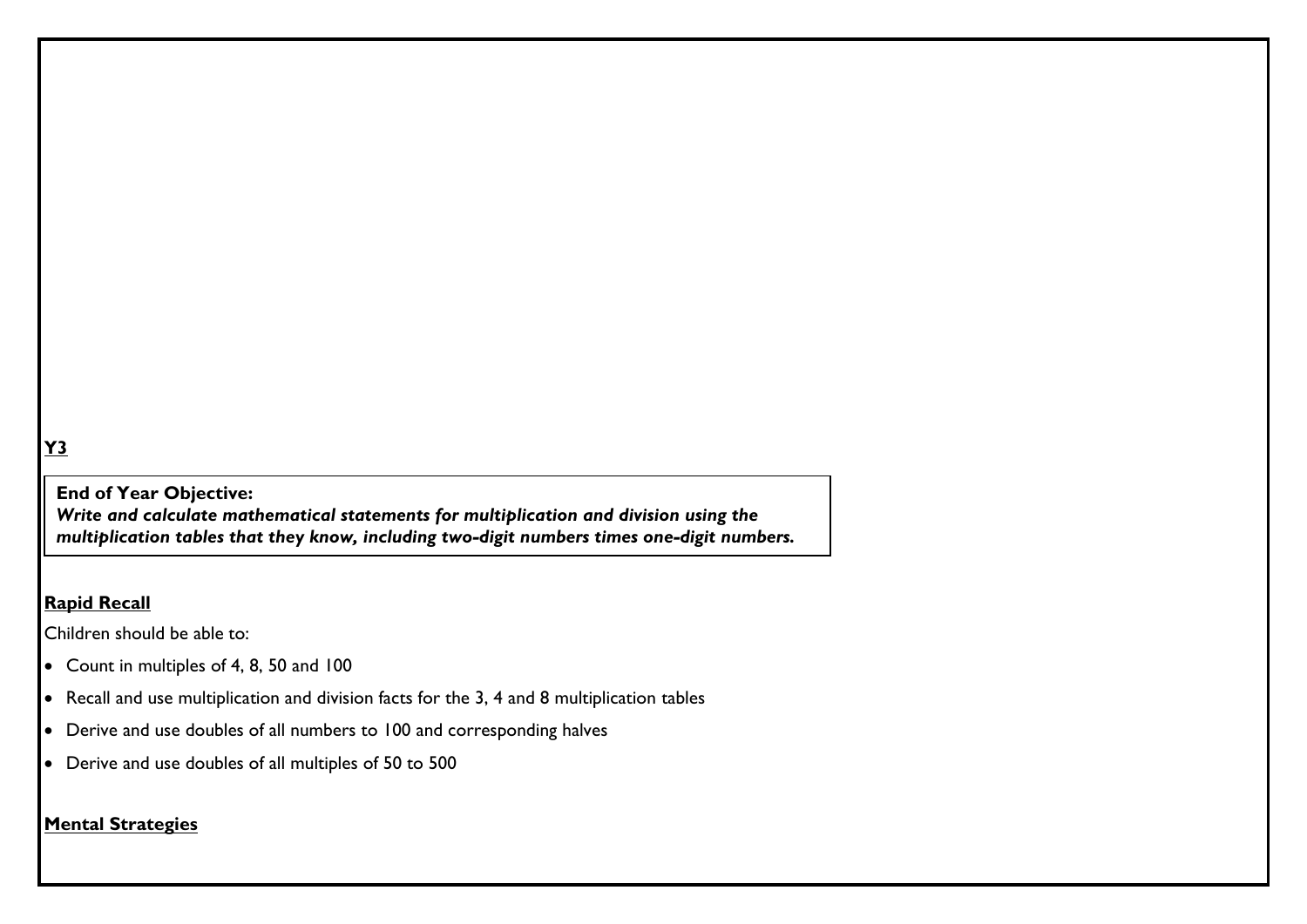Children should be able to represent multiplication and division calculations, including two-digit numbers multiplied by one-digit numbers. As children learn to recall more multiplication and division facts, they should make a choice about the calculations they need to represent to find the answer, and those they can recall.

#### **Calculate mathematical statements for multiplication**

#### *Multiply a one- or two-digit number by 10 and a one-digit number by 100 using base 10 equipment*

Children should initially represent the calculation using base 10 equipment, e.g.  $23 \times 10$ 



 $\mathbf{I}$ 

All of the base 10 pieces need to be made ten times greater.



The children should then compare the two numbers in place value columns.

H T U 2 3 2 3 0

They should notice that each digit has moved one place to the left, i.e. become ten times greater.

*Multiply a one- or two-digit number by 10 and a one-digit number by 100 using a place value chart*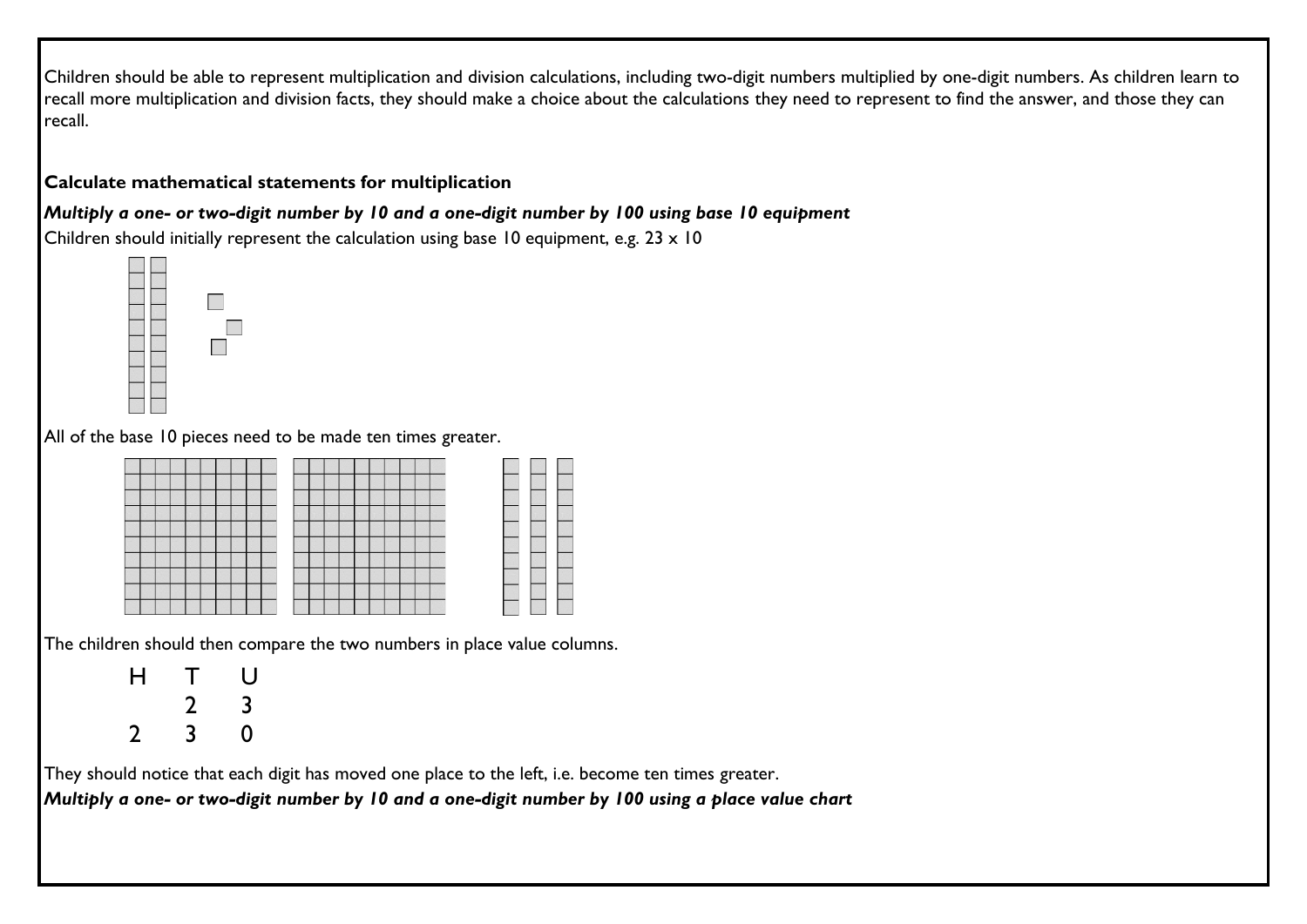Building on their knowledge from using the base 10 equipment, children can use transparent counters to help them develop their understanding of multiplying by 10 and 100,

# e.g. 46 x 10

The children represent 46 on a place value chart using transparent counters.

| 00000 | 0000 | 000 | 00 | 0              |
|-------|------|-----|----|----------------|
| 10000 | 1000 | 100 | 10 | 1              |
| 20000 | 2000 | 200 | 20 | $\overline{2}$ |
| 30000 | 3000 | 300 | 30 | 3              |
| 40000 | 4000 | 400 | 40 | 4              |
| 50000 | 5000 | 500 | 50 | 5              |
| 60000 | 6000 | 600 | 60 | 6              |
| 70000 | 7000 | 700 | 70 | 7              |
| 80000 | 8000 | 800 | 80 | 8              |
| 90000 | 9000 | 900 | 90 | 9              |

They then move each counter one place to the left to multiply the number by 10.

| 00000 | 0000 | 000    | 00 | 0 |
|-------|------|--------|----|---|
| 10000 | 1000 | 100    | 10 | 1 |
| 20000 | 2000 | 200    | 20 | 2 |
| 30000 | 3000 | 300    | 30 | 3 |
| 40000 | 4000 | 400    | 40 | 4 |
| 50000 | 5000 | 500    | 50 | 5 |
| 60000 | 6000 | 600    | 60 | 6 |
| 70000 | 7000 | 700    | 70 |   |
| 00000 | 0000 | $\sim$ | -- |   |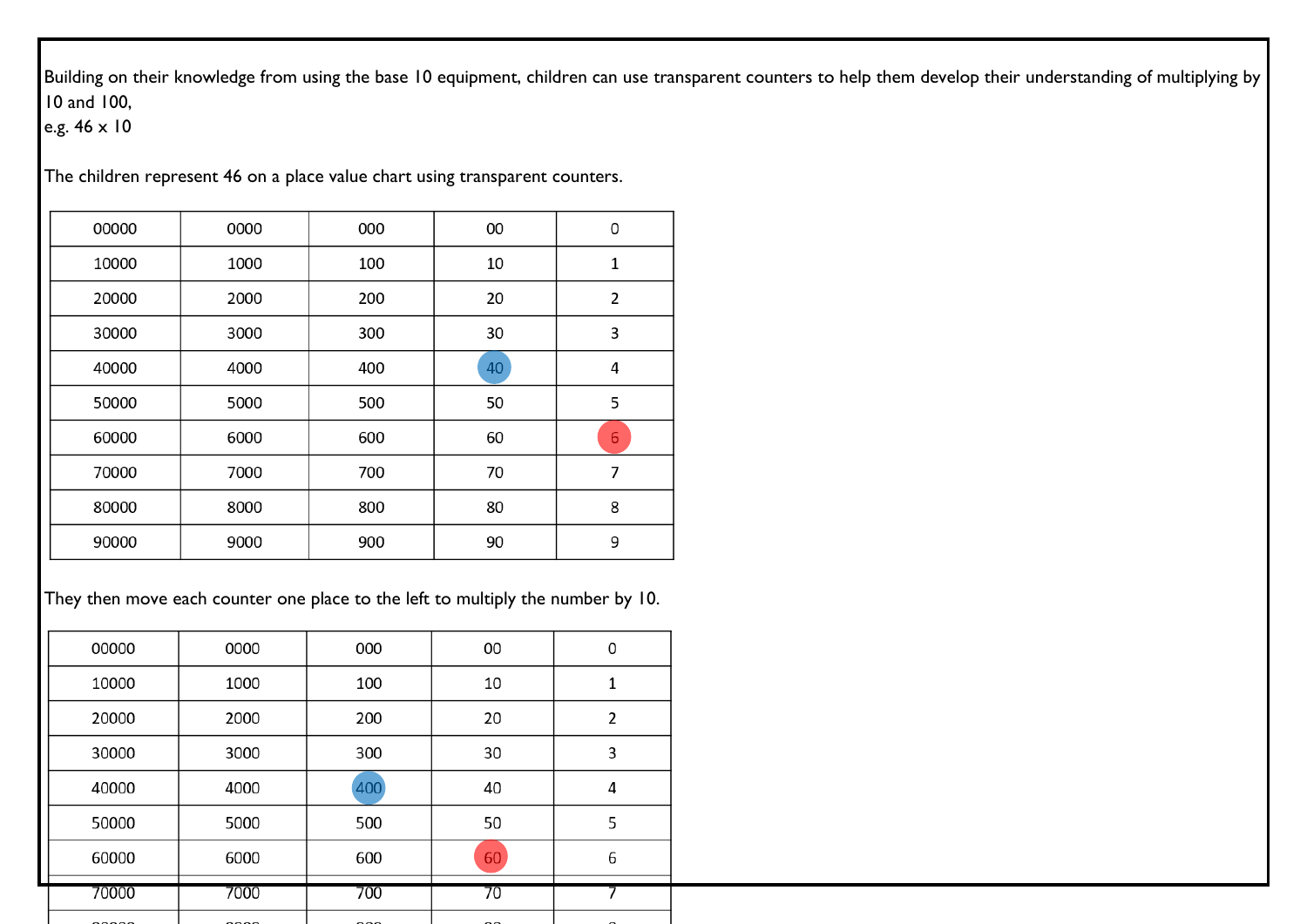They then recombine this number to create 460.

*Examples of calculations*

 $3 \times 10$ 

 $7 \times 100$ 

 $62 \times 10$ 

*Prerequisite skills:*

- Represent numbers up to three digits using base 10 equipment
- Partition a two digit number into tens and ones
- Recombine multiples of hundreds and tens

*Within known tables, use related facts to multiply T0 by a one-digit number*

#### *NB T0 represents a two digit multiple of ten*

Children should be encouraged to identify the **relationships** between numbers in multiplication calculations, e.g. 7 x 8 = 56 could be represented using a multiplication trio as this model allows children to see the **relationships** between the numbers:

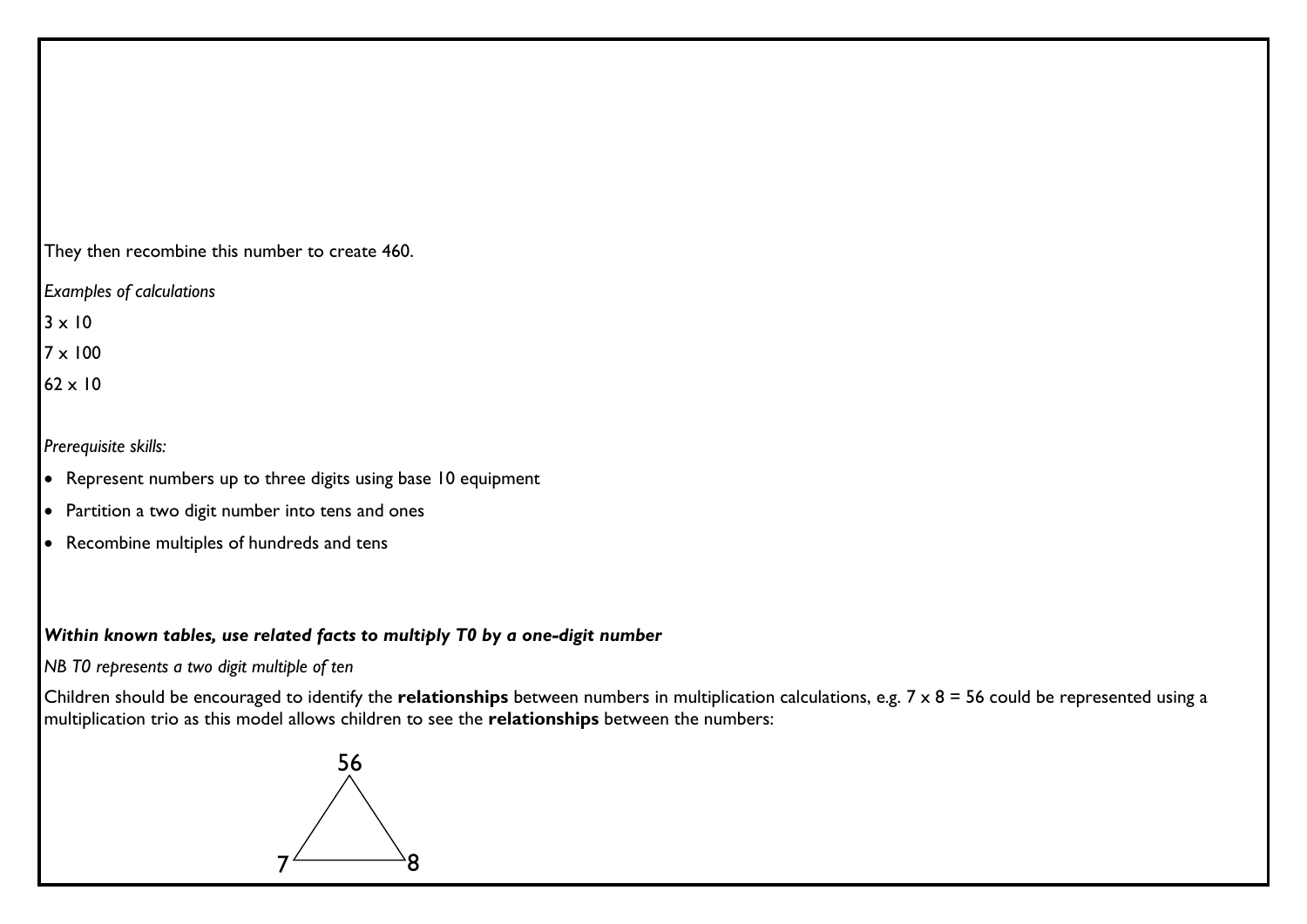This can be used to derive the following calculations:

 $7 \times 8 = 56$ 

 $8 \times 7 = 56$ 

Children can then use the multiplication trio to derive related facts, e.g. 70  $\times$  8 =



Children should be able to explain that because 70 is ten times greater than 7, the answer to 70  $\times$  8 will be ten times greater than 56. They can then use their understanding of multiplying by 10 to calculate this.

*Examples of calculations*

 $60 \times 3$ 

 $50 \times 4$ 

 $30 \times 8$ 

*Prerequisite skills:*

- Recall 2, 3, 4, 5, 8 and 10 multiplication tables
- Understand the effect of multiplying a one- or two-digit number by 10

# *Within known tables, use partitioning to multiply T1 by a one-digit number*

*NB T1 represents a two digit number with one as the units*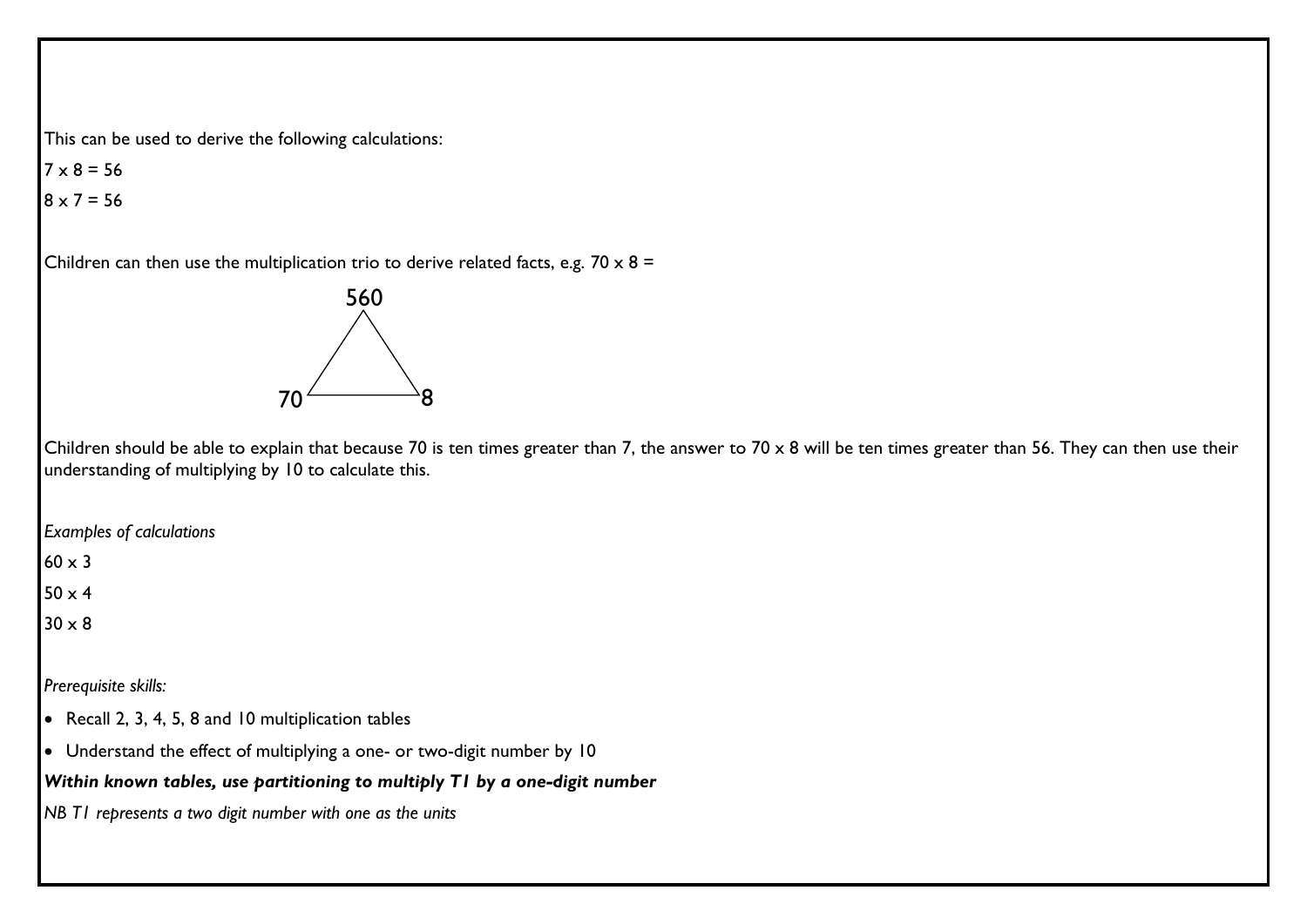Squared paper can be used to develop children's understanding of this calculation and how it is related to multiplying T0 by a one-digit number.

# e.g.  $31 \times 4$

Children make the calculation 30 x 4 using squared paper.



They should be able to calculate, by using related facts, that  $30 \times 4 = 120$ . The children should now consider how to change the representation of  $30 \times 4$  into  $31$ x 4, i.e. by adding one extra column of four:

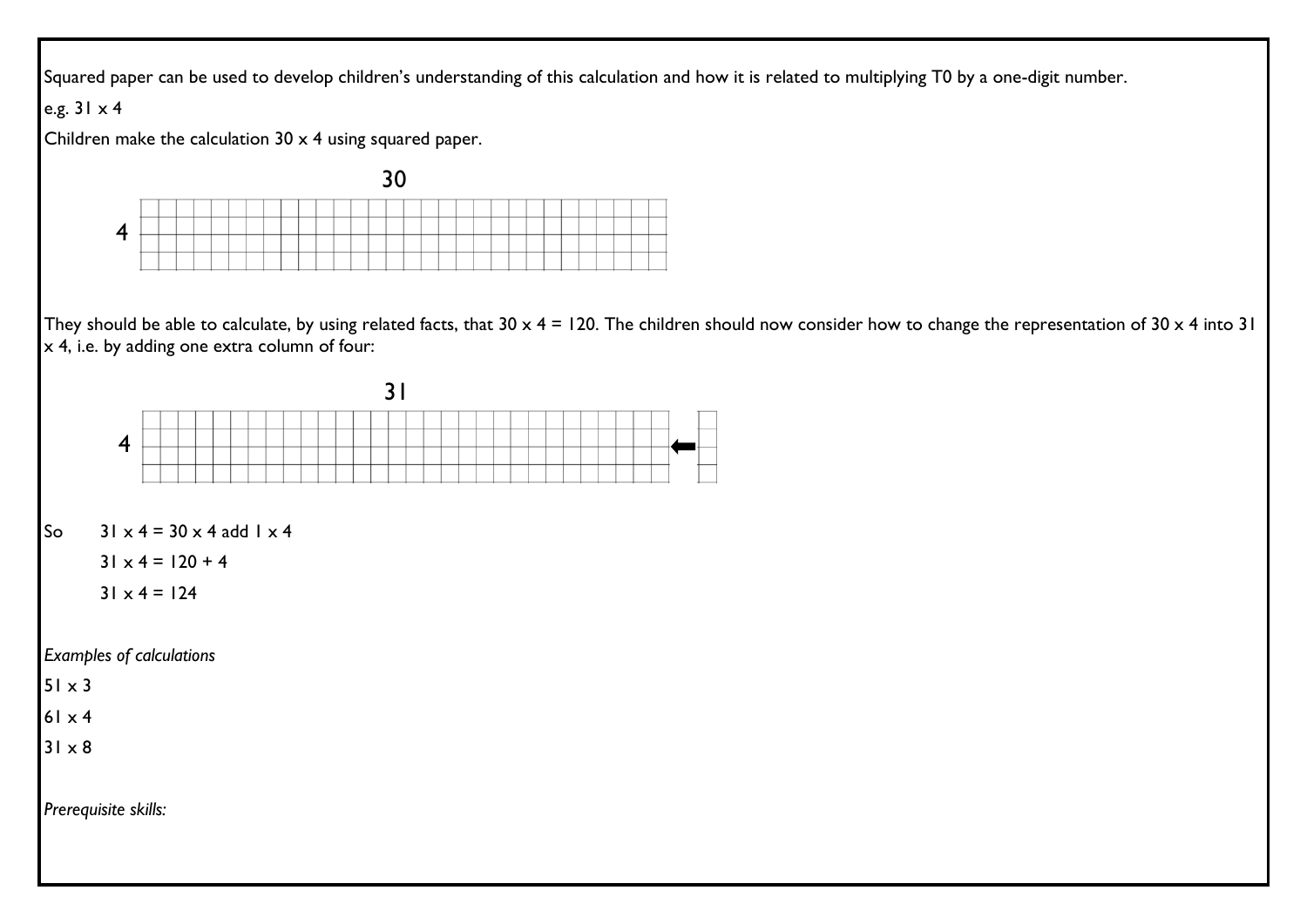- Recall 2, 3, 4, 5, 8 and 10 multiplication tables
- Create an array to represent a multiplication calculation
- Understand the effect of multiplying a one- or two-digit number by 10
- Use related facts to multiply T0 by a one-digit number within known tables

#### *Use compensation to multiply 19 by a one-digit number*

Squared paper can be used to develop children's understanding of this calculation and how it is related to multiplying twenty by a one-digit number.

## e.g. 19 x 4

Children make the calculation 20 x 4 using squared paper.



They should be able to calculate, by using related facts, that 20  $\times$  4 = 80. The children should now consider how to change the representation of 20  $\times$  4 into 19  $\times$ 4, i.e. by subtracting one column of four:

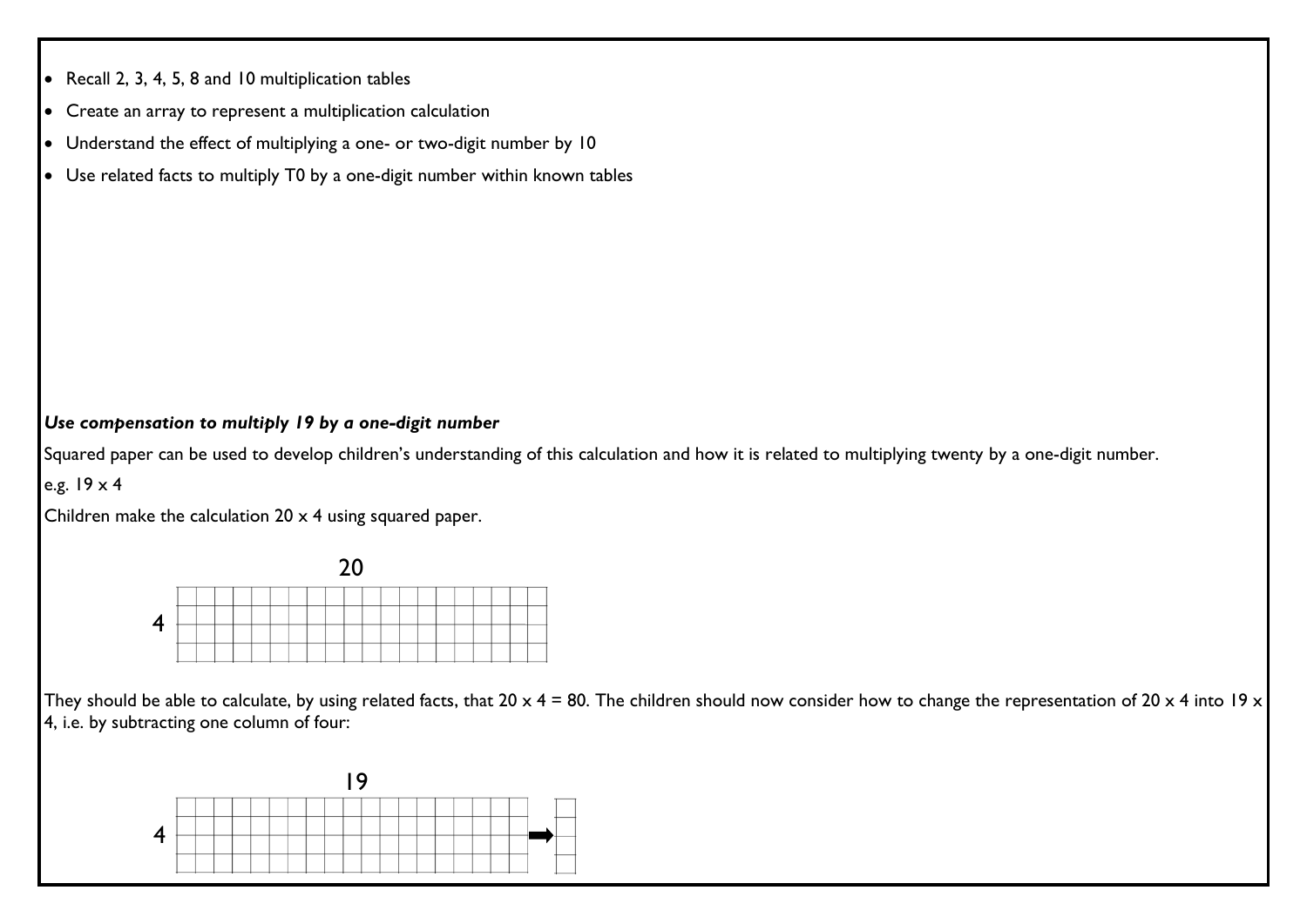So 
$$
19 \times 4 = 20 \times 4
$$
 subtract  $1 \times 4$   
 $19 \times 4 = 80 - 4$   
 $19 \times 4 = 76$ 

*Examples of calculations*

 $19 \times 3$ 

 $19 \times 5$ 

 $19 \times 8$ 

*Prerequisite skills:*

- Recall 2, 3, 4, 5, 8 and 10 multiplication tables
- Create an array to represent a multiplication calculation
- Understand the effect of multiplying a one- or two-digit number by 10
- Use related facts to multiply 20 by a one-digit number within known tables

*Use partitioning to double any two-digit number*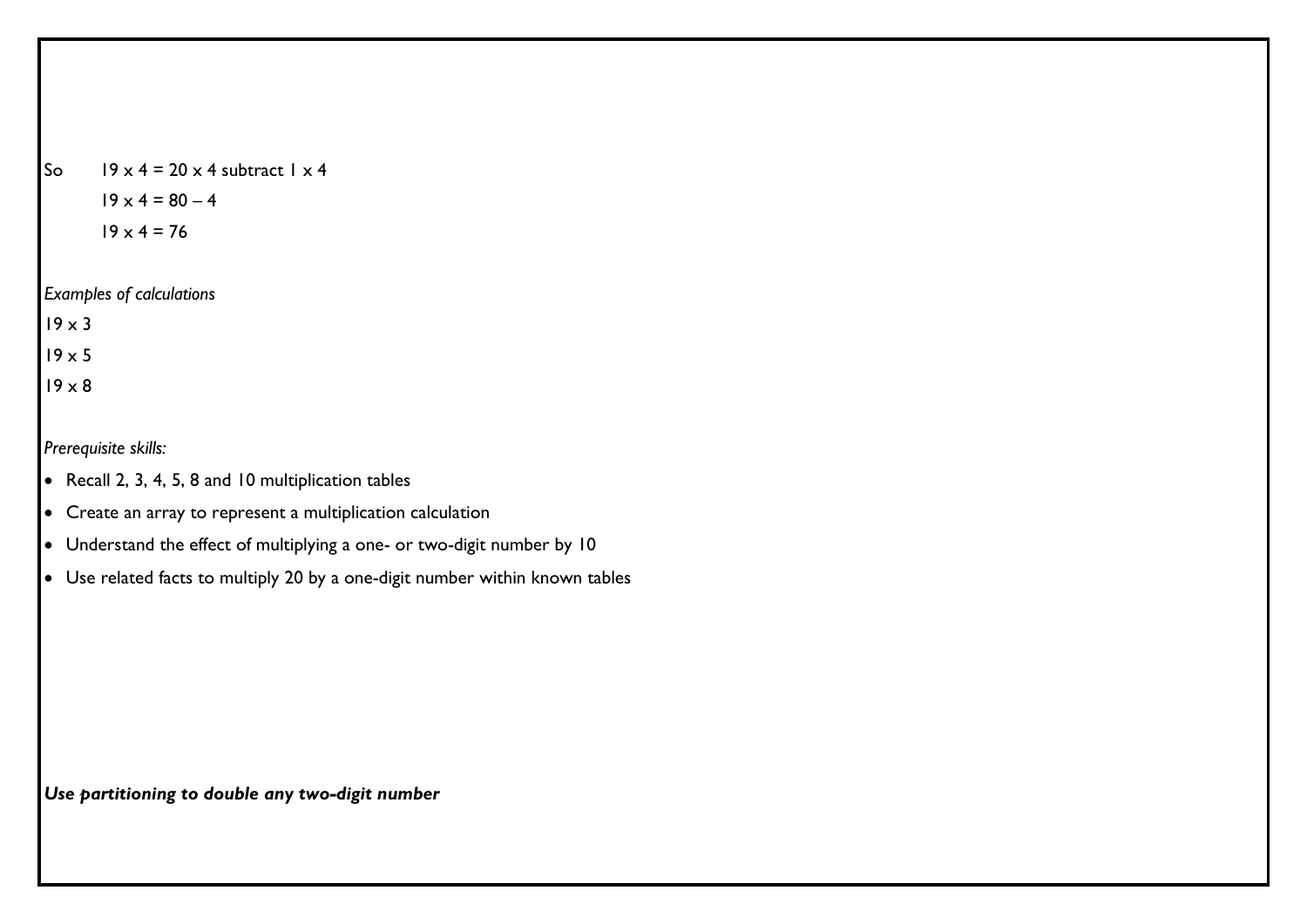Children should continue to develop their understanding of doubling from Y2. They should use related facts to double two-digit multiples of 10. For example, double 7 is 14 so double 70 (ten times greater than 7) is 140 (ten times greater than 14).

e.g. double 76



The diagram above illustrates the way children should be thinking about doubling using partitioning, but it is not necessary for them to record in this way if it is not helpful to the child.

*Examples of calculations*

Double 39

Double 52

Double 85

*Prerequisite skills:*

- Count forwards in ones and tens, crossing tens and hundreds boundaries
- Partition a two-digit number into tens and ones
- Use related facts to double a two-digit multiple of 10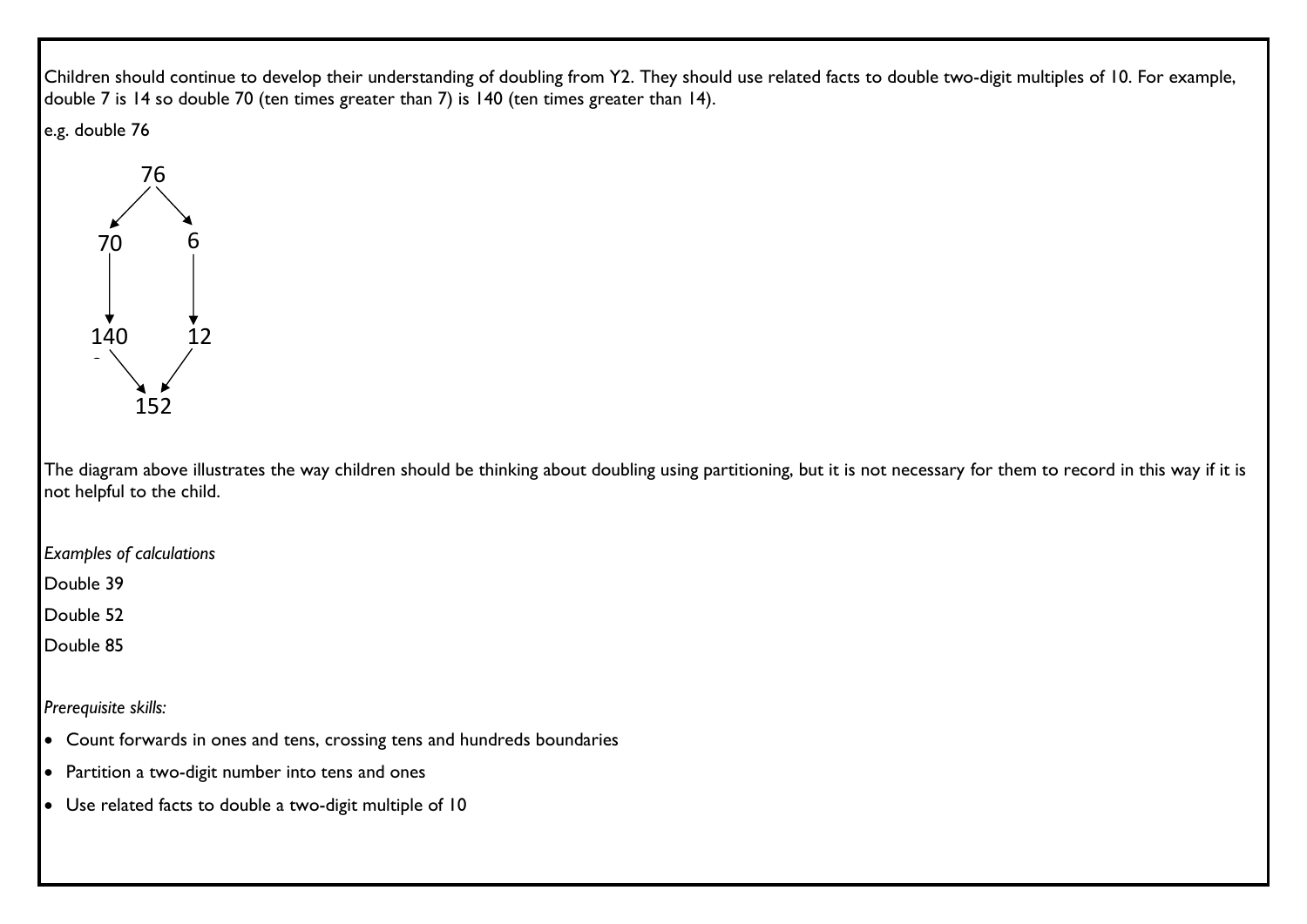

# *Use related facts or partitioning to double any multiple of 50 to 500*

Children should use related facts to double multiples of 100. For example, double 3 is 6 so double 300 is 600.

e.g. double 350

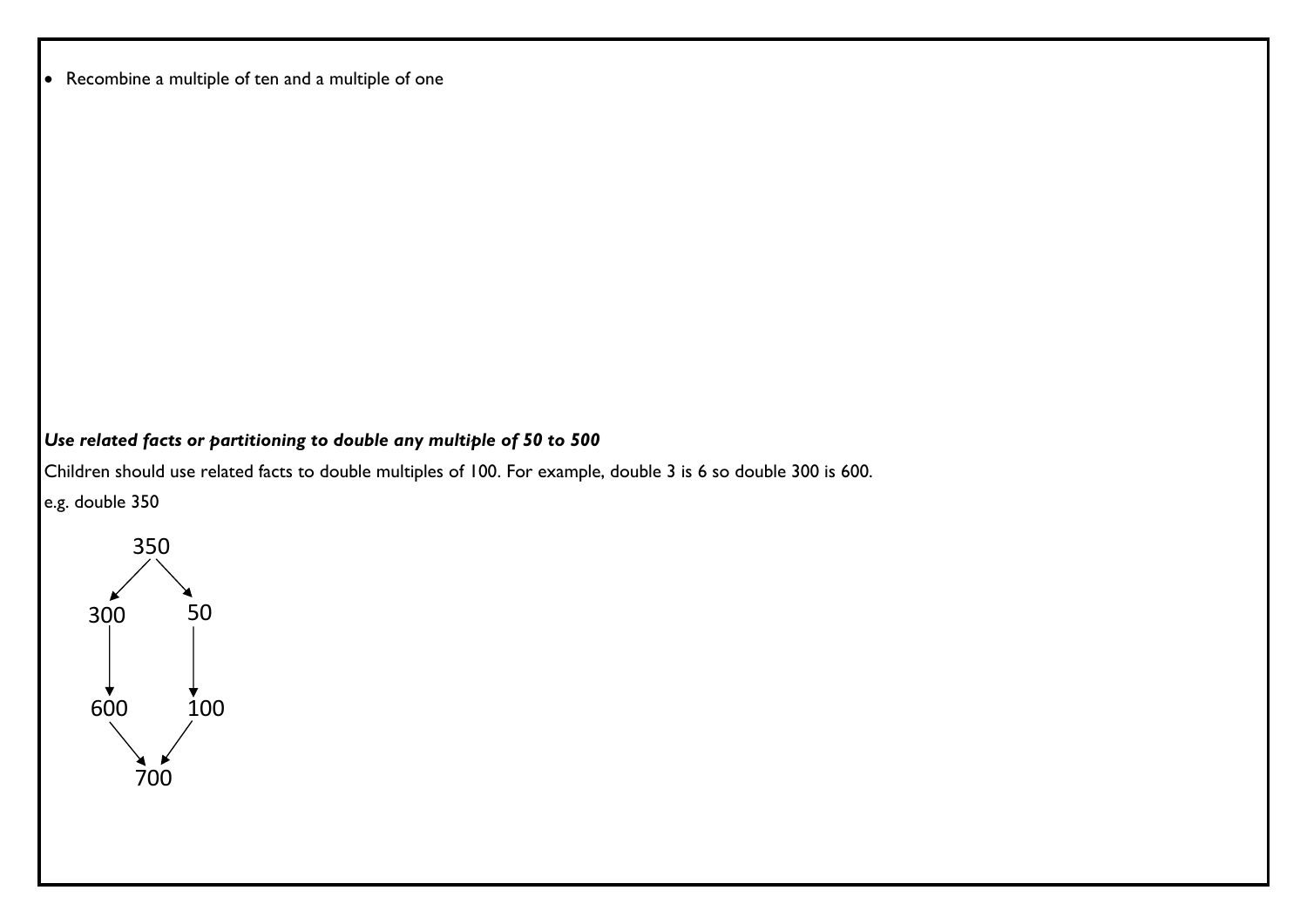*Examples of calculations*

Double 250

Double 450

Double 150

*Prerequisite skills:*

- Count forwards in tens and hundreds
- Partition a multiple of 50 into hundreds and tens
- Use related facts to double a multiple of 100 which is less than 500

# **Calculate mathematical statements for division**

Children in Year 3 are learning division by chunking at this point, so calculations should fit the method being taught.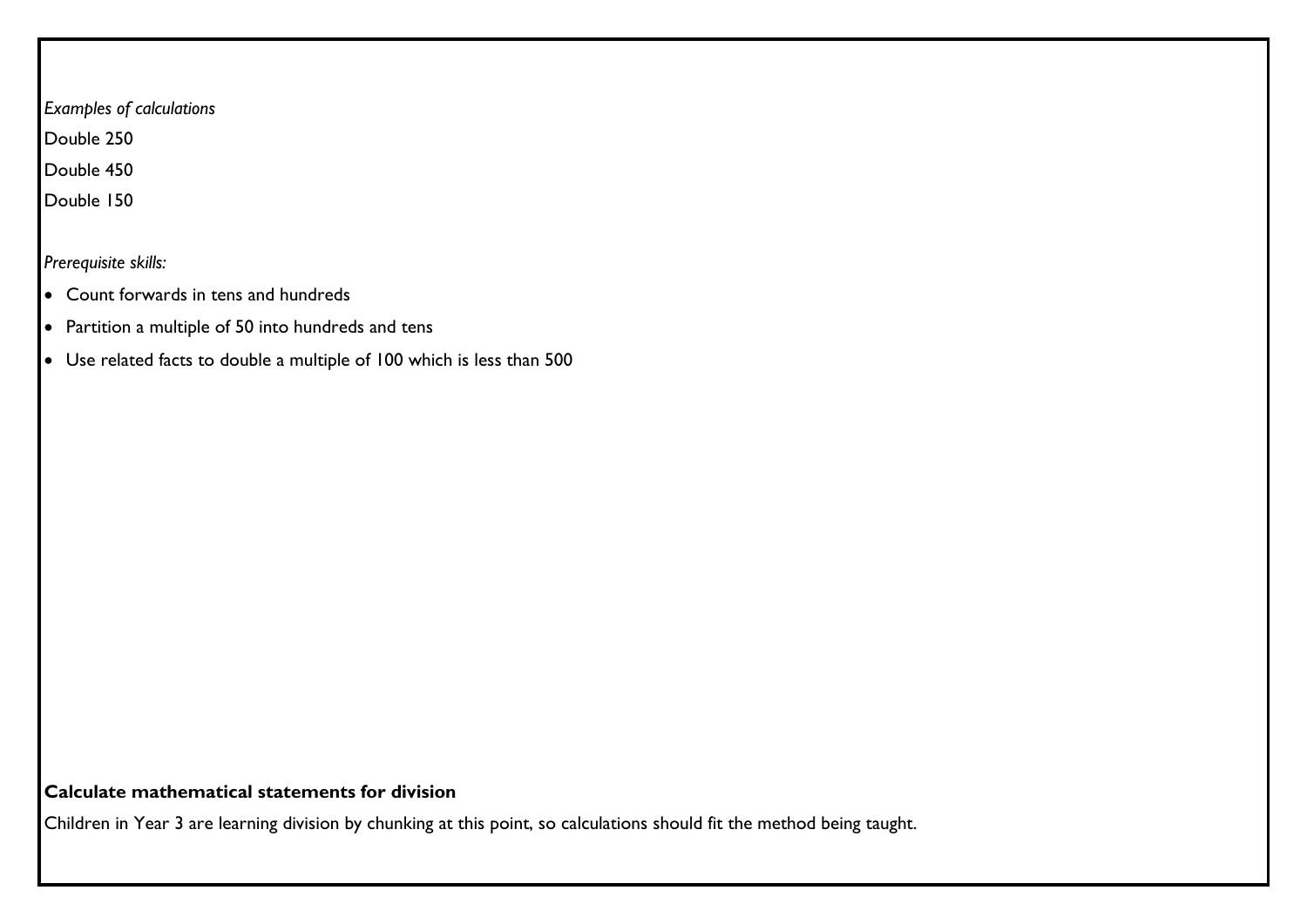#### *Use related facts to divide T0 by a one-digit number*

*NB T0 represents a multiple of ten*

Children should be encouraged to identify the **relationships** between numbers in division calculations, e.g. 8 ÷ 4 = 2 could be represented using a division trio as this model allows children to see the **relationships** between the numbers:



 $60 \div 3$ 

 $80 \div 2$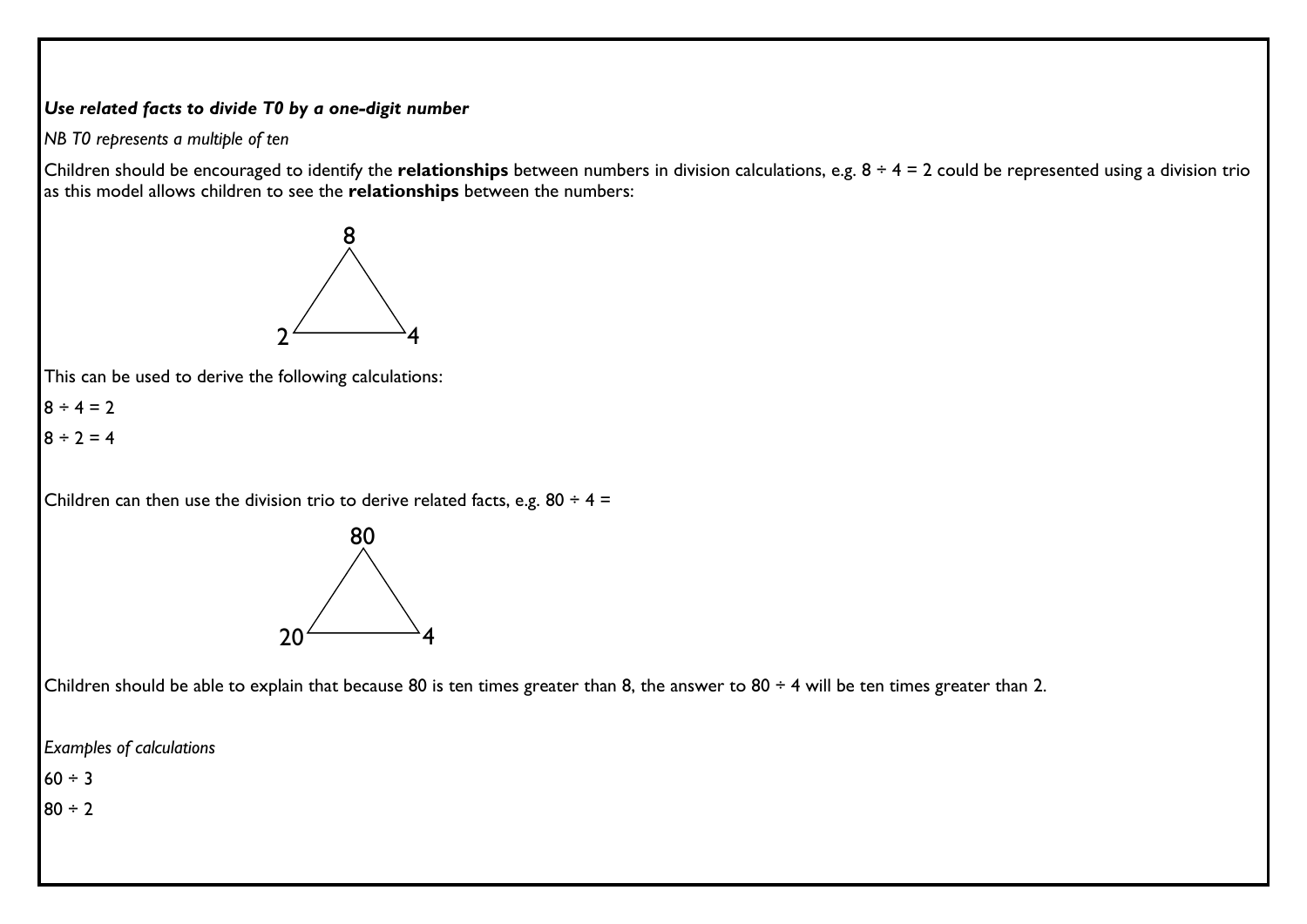## $90 \div 3$

*Prerequisite skills:*

- Recall 2, 3 and 4 multiplication tables
- Understand the effect of multiplying a one-digit number by 10

## *Use partitioning to halve even numbers up to 200*

Where the tens digit is even, children can use related facts to halve the multiple of 10. For example, half of 14 is 7 so half of 140 (ten times greater than 14) is 70 (ten times greater than 7).

e.g. Find half of 146



Where the tens digit is odd, children can use partitioning in different ways to help them to calculate, recognising that partitioning the number into an even number of tens and the remainder will help them calculate more efficiently.

e.g. Find half of 78

78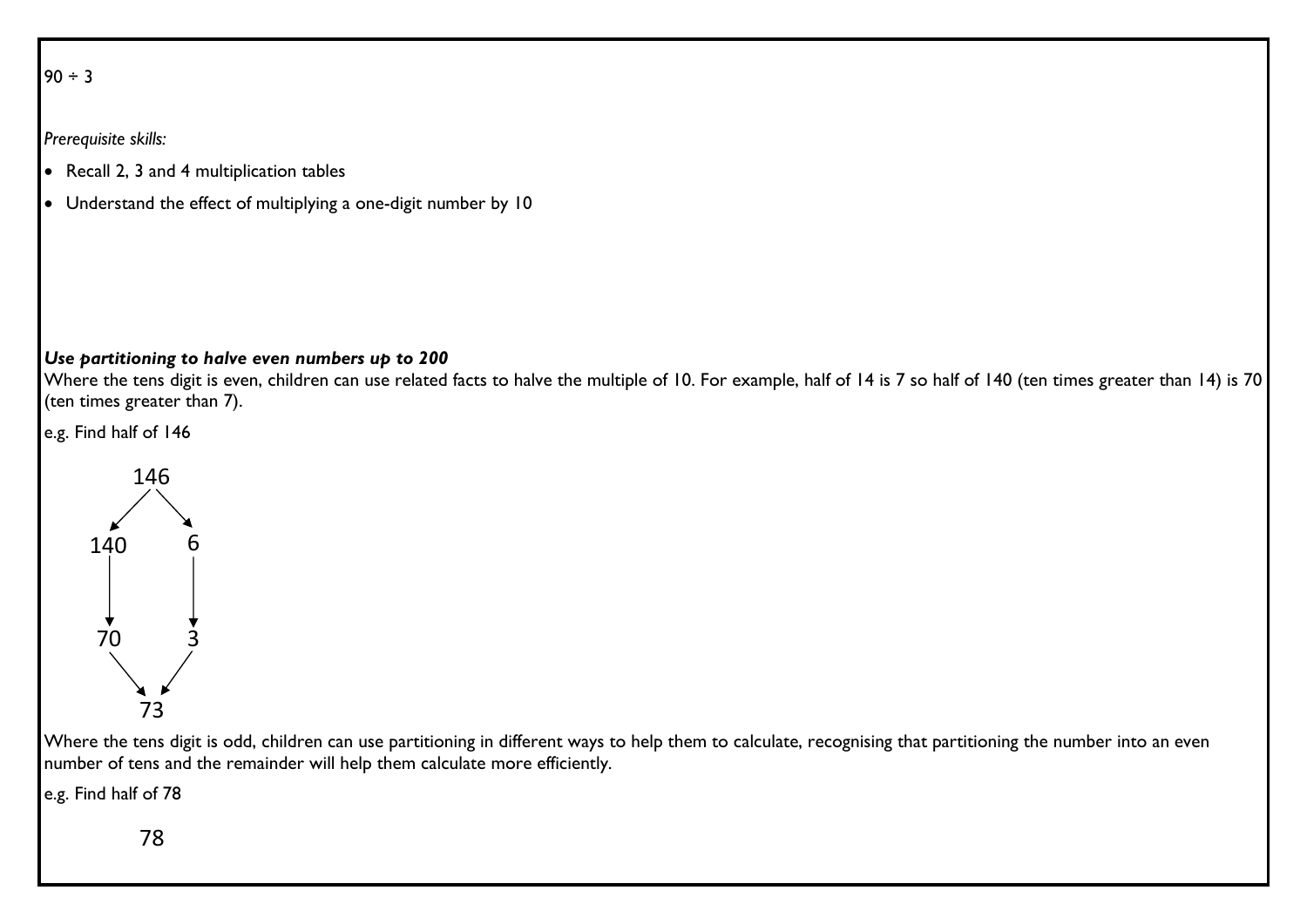

The diagram above illustrates the way children should be thinking about halving using partitioning, but it is not necessary for them to record in this way if it is not helpful to the child.

#### *Examples of calculations*

| Find half of 162 | by partitioning into 160 and 2  |
|------------------|---------------------------------|
| Find half of 94  | by partitioning into 80 and 14  |
| Find half of 136 | by partitioning into 120 and 16 |

*Prerequisite skills:*

- Partition a two-digit and three-digit number in different ways
- Use related facts to half a multiple of 10, where the tens digit is even, up to 200
- Recombine a multiple of ten and a multiple of one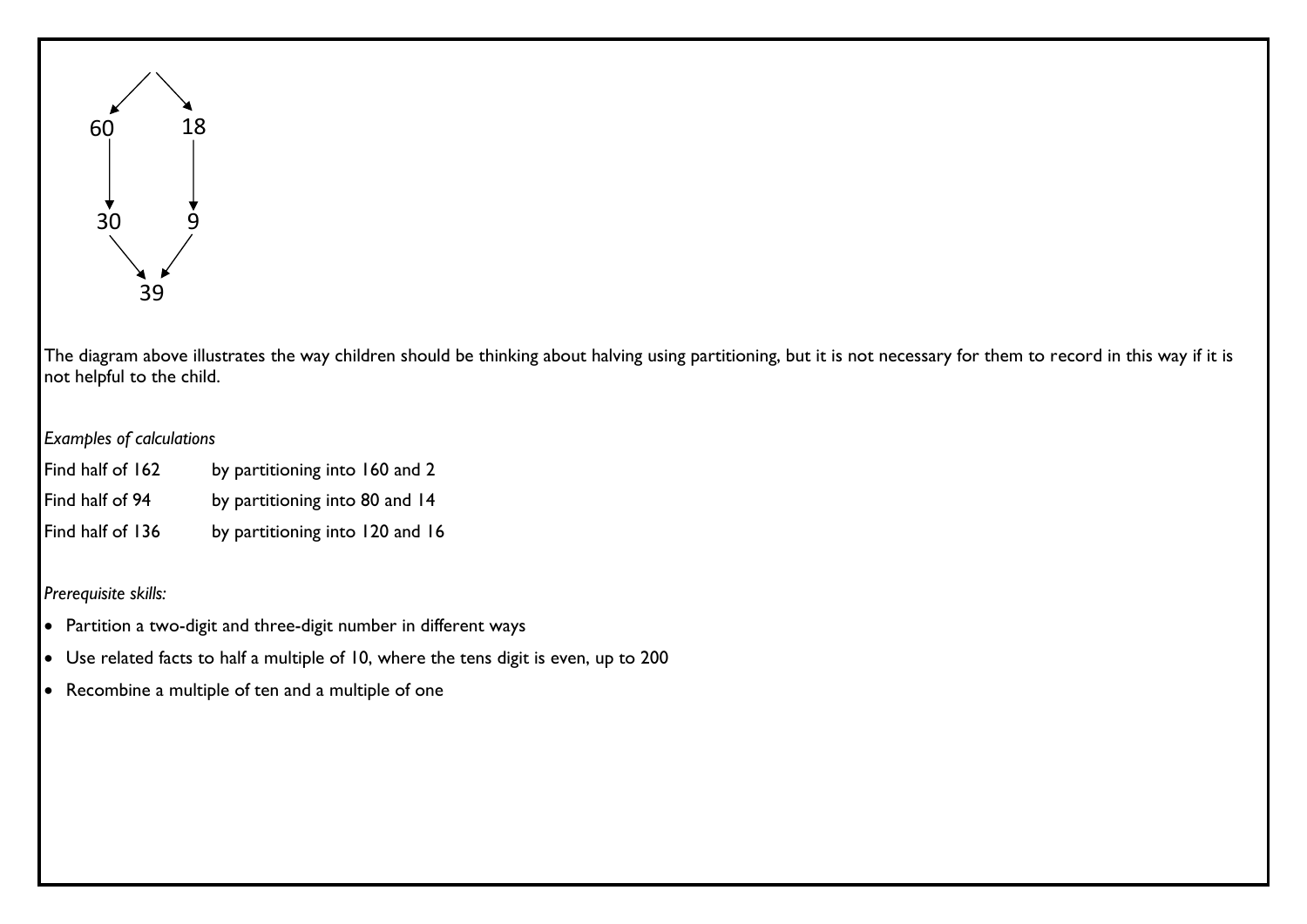#### **Y4**

#### **End of Year Objective:**

*Use place value, known and derived facts to multiply and divide mentally, including:*

- *- multiplying by 0 and 1*
- *- dividing by 1*
- *- multiplying together three numbers*

#### **Rapid Recall**

Children should be able to:

- Count in multiples of 6, 7, 9, 25 and 1000
- Recall multiplication and division facts for multiplication tables up to  $12 \times 12$
- Use partitioning to double or halve any number, including decimals to one decimal place
- Recognise and use factor pairs

## **Mental Strategies**

Children should be able to represent multiplication and division calculations, including two-digit multiplied by one-digit numbers. As children learn to recall more multiplication and division facts, they should make a choice about the calculations they need to represent to find the answer, and those they can recall.

**Use place value, known and derived facts to multiply mentally**

#### *Multiply a one- or two-digit number by 10 and 100*

Building on their understanding from Year 3, children use place value columns to multiply one or two-digit numbers by 10 and 100.

e.g.  $42 \times 100 =$ 

Th H T U 4 2 4 2 0 0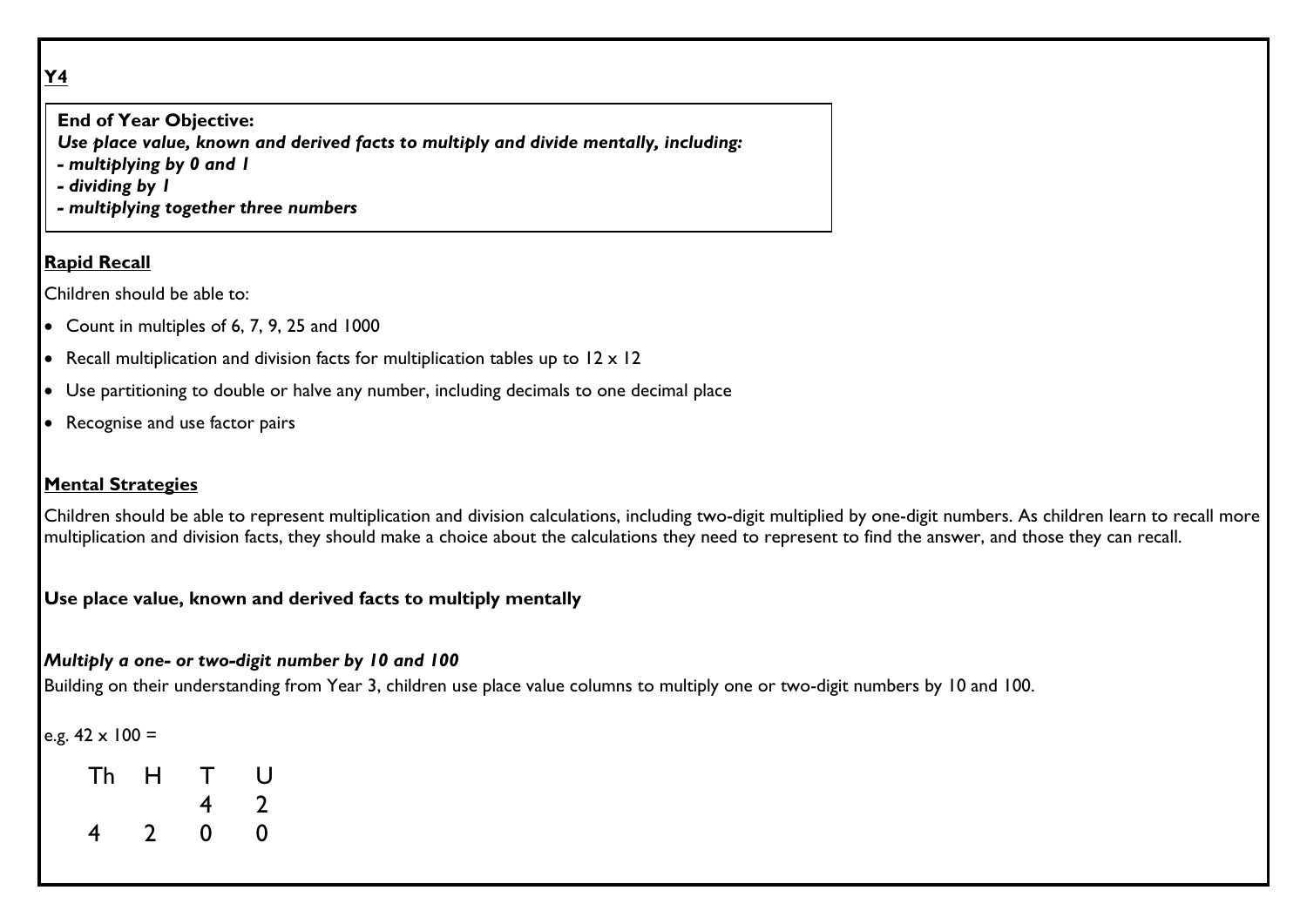*Examples of calculations*

 $7 \times 10$ 9 x 100

 $171 \times 10$ 

63 x 100

*Prerequisite skills:*

- Understand and use place value columns when representing numbers
- Understand the effect of multiplying a number by 10 or 100

# *Use related facts to multiply H00 by a one-digit number*

*NB H00 represents a multiple of 100*

Children should be encouraged to identify the **relationships** between numbers in multiplication calculations, e.g. 7 x 9 = 63 could be represented using a multiplication trio as this model allows children to see the **relationships** between the numbers:



This can be used to derive the following calculations:

 $7 \times 9 = 63$ 

 $9 \times 7 = 63$ 

Children can then use the multiplication trio to derive related facts, e.g. 700  $\times$  9 =

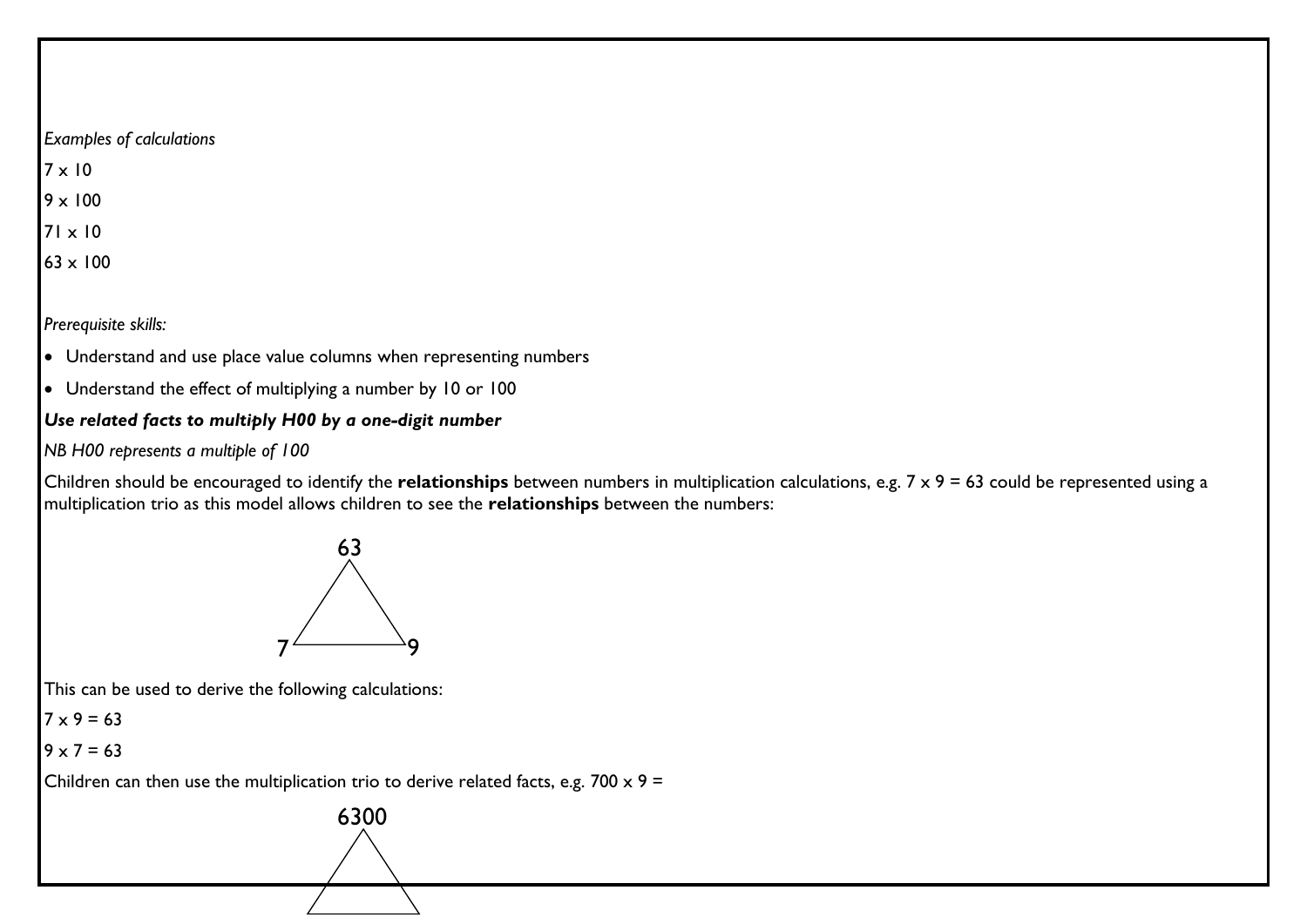700 9

Children should be able to explain that because 700 is one hundred times greater than 7, the answer to 700 x 9 will be one hundred times greater than 63. They can then use their understanding of multiplying by 100 to calculate this.

#### *Use factor pairs to multiply H00 by a one-digit number*

Calculations that involve multiplying H00 by a one-digit number can be broken down into smaller steps by using factor pairs.

| e.g.           |                                                 | $700 \times 9 =$                                      |                                                                        |
|----------------|-------------------------------------------------|-------------------------------------------------------|------------------------------------------------------------------------|
|                | becomes                                         | $7 \times 100 \times 9 =$                             | (using knowledge of factor pairs)                                      |
|                | which becomes                                   | $7 \times 9 \times 100 =$                             | (using knowledge of commutativity/associativity)                       |
|                | which becomes                                   | $63 \times 100 = 6300$                                |                                                                        |
|                |                                                 |                                                       |                                                                        |
|                | Examples of calculations                        |                                                       |                                                                        |
| $600 \times 7$ |                                                 |                                                       |                                                                        |
| $500 \times 8$ |                                                 |                                                       |                                                                        |
| $900 \times 6$ |                                                 |                                                       |                                                                        |
|                | Prerequisite skills:                            |                                                       |                                                                        |
|                | • Recall multiplication tables                  |                                                       |                                                                        |
| $\bullet$      |                                                 |                                                       | Understand the effect of multiplying a one- or two-digit number by 100 |
| $\bullet$      | Recognise and use factor pairs                  |                                                       |                                                                        |
|                |                                                 | Use compensation to multiply T9 by a one-digit number |                                                                        |
|                | NB T9 represents a two-digit number with 9 ones |                                                       |                                                                        |
|                |                                                 |                                                       |                                                                        |
|                |                                                 |                                                       |                                                                        |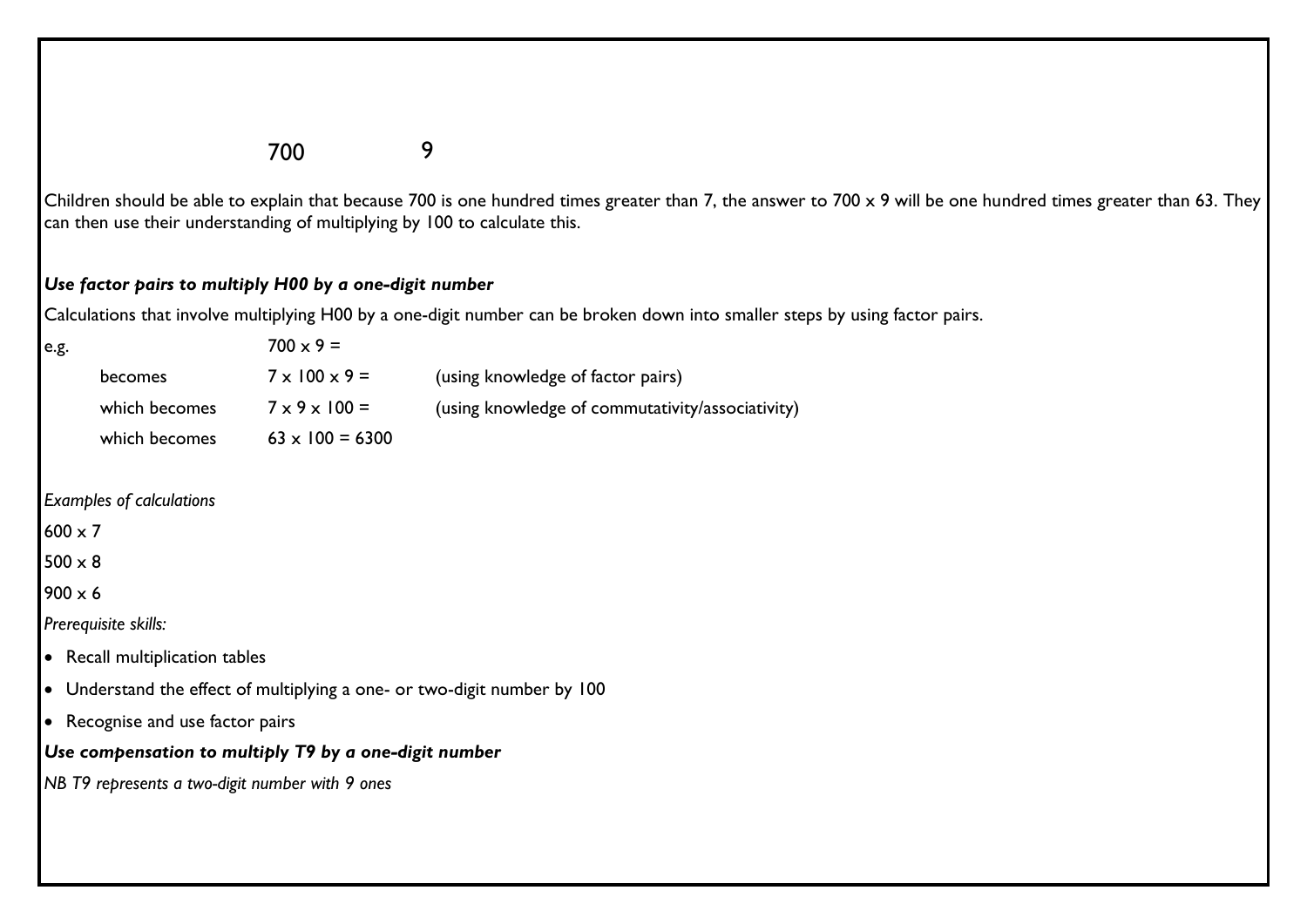Building on their understanding from Year 3 of multiplying 19 by a one-digit number using squared paper, children multiply by the nearest multiple of ten and then compensate appropriately.

```
e.g. 59 \times 4 =59 \times 4 = 60 \times 4 subtract 1 \times 460 \times 4 = 240So 59 \times 4 = 240 - 4 (one group of 4 less than 240)
        59 \times 4 = 236Examples of calculations
49 \times 329 x 7
89 \times 6
```
*Prerequisite skills:*

- Recall multiplication tables
- To understand how multiplying by 9 is related to multiplying by 10
- Use related facts to multiply T0 by a one-digit number

## *Use related facts to multiply TU x 5 (by multiplying by 10 and halving)*

When learning multiplication tables, children should be encouraged to identify related facts.

e.g.  $8 \times 10 = 80$ 

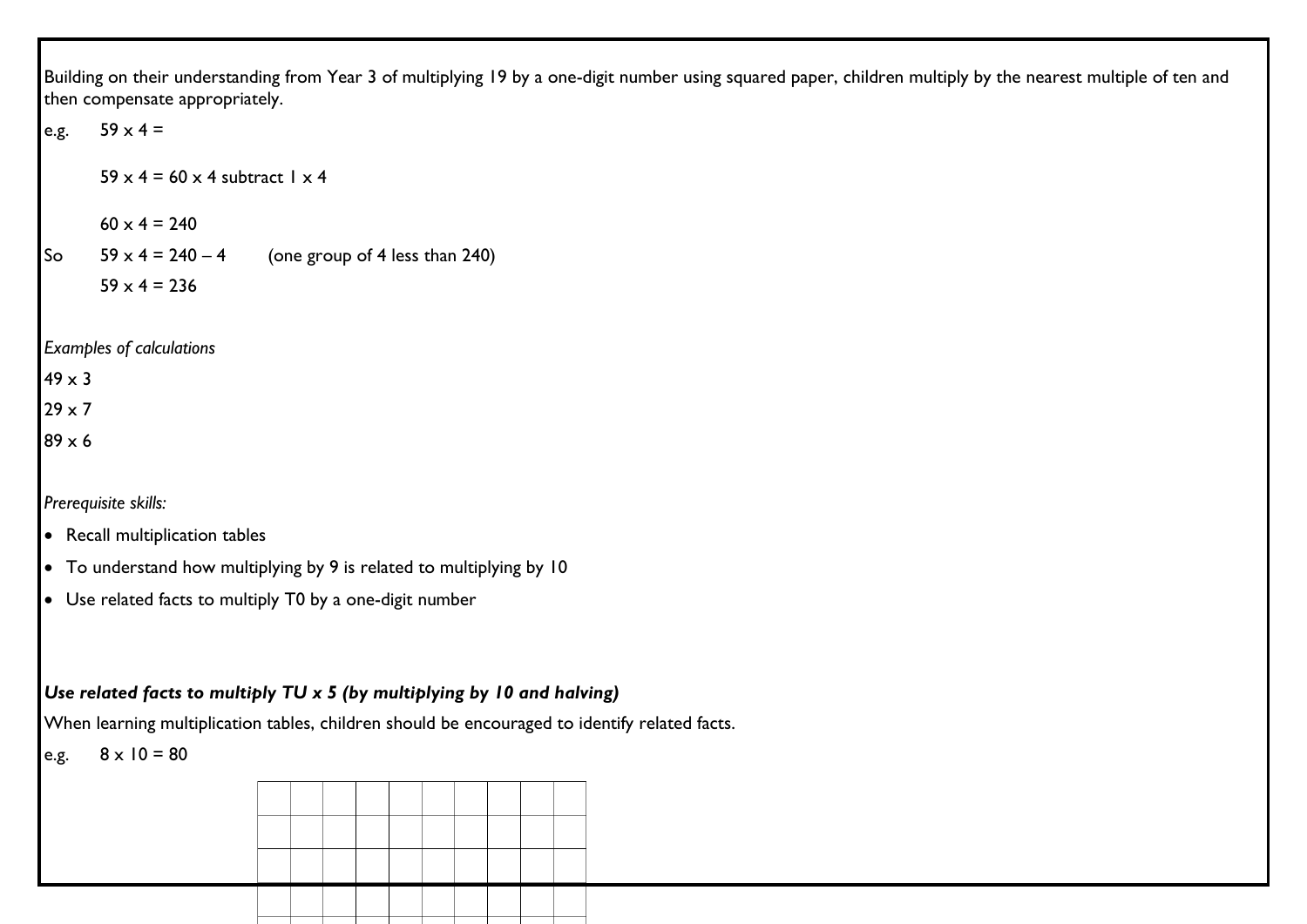This can be used to calculate:

 $8 \times 5 = 40$  (half of  $8 \times 10$ ) because 5 is half of 10



This strategy can then be applied to calculating TU  $\times$  5.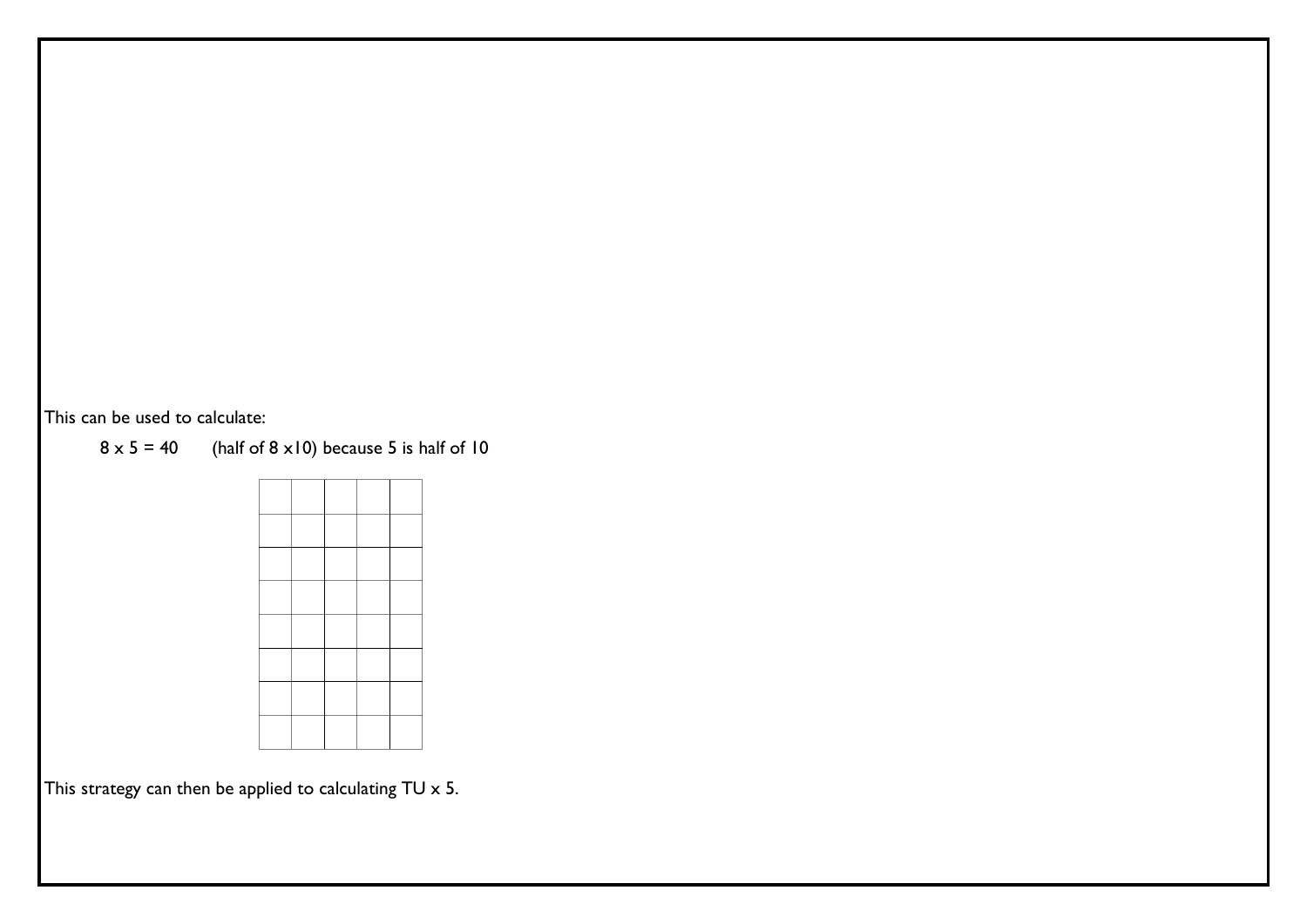e.g.  $46 \times 5 =$  $46 \times 10 = 460$ so  $46 \times 5 = 230$ 

*Examples of calculations*

 $28 \times 5$ 

 $81 \times 5$ 

 $54 \times 5$ 

*Prerequisite skills:*

- Recall multiplication tables
- Understand the relationship between multiplying by 10 and multiplying by 5
- Multiply a two-digit number by 10
- Halve multiples of 10 up to three-digits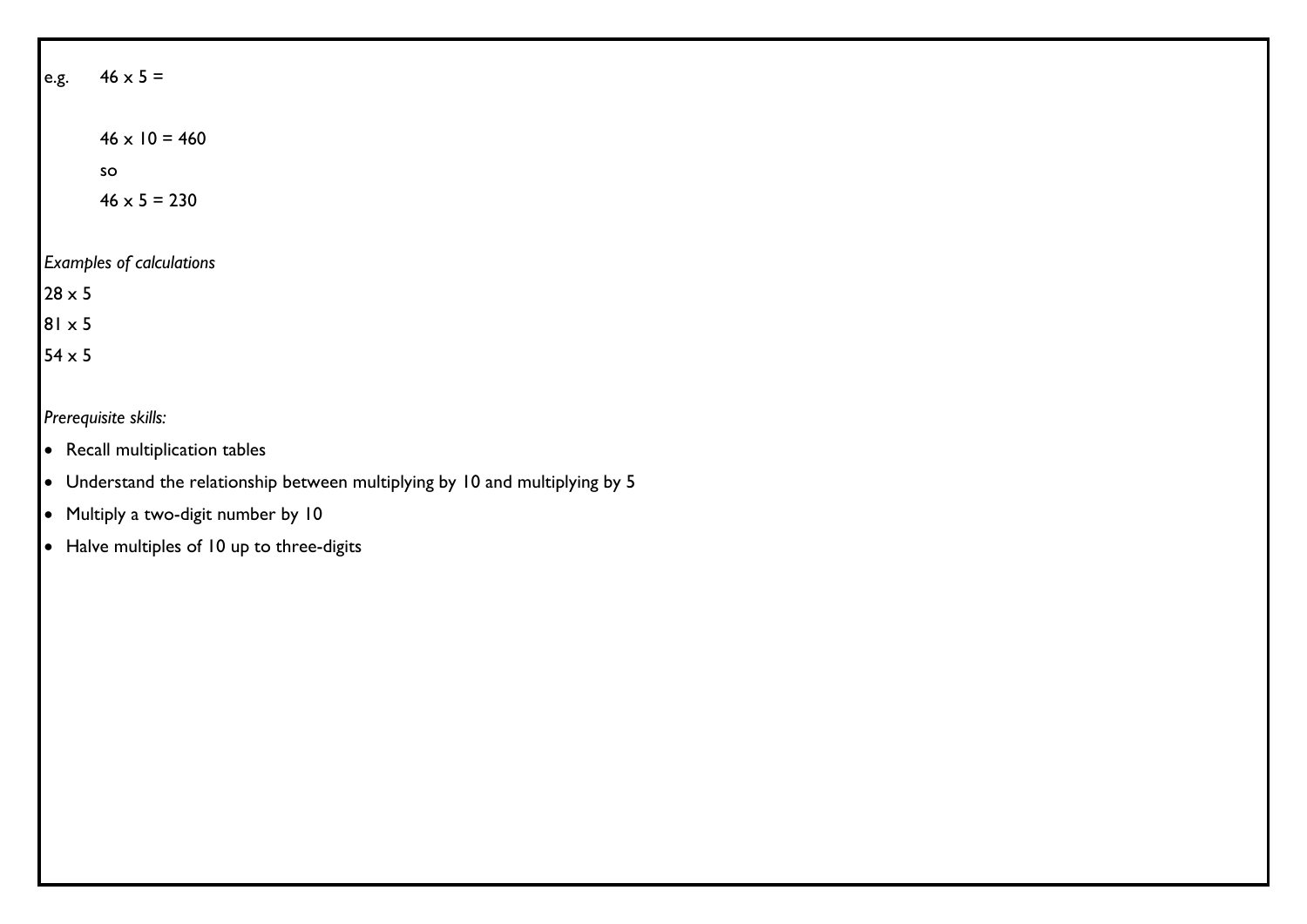## *Use related facts to multiply TU x 20 (by multiplying by 10 and doubling)*

When learning multiplication tables, children should be encouraged to identify related facts.

e.g.  $3 \times 10 = 30$ 



This can be used to calculate:

 $3 \times 20 = 60$  (double  $3 \times 10$ ) because 20 is double 10

This strategy can then be applied to calculating TU x 20.

e.g.  $46 \times 20 =$ 

 $46 \times 10 = 460$ 

## so

 $46 \times 20 = 920$ 

*Examples of calculations*

 $34 \times 20$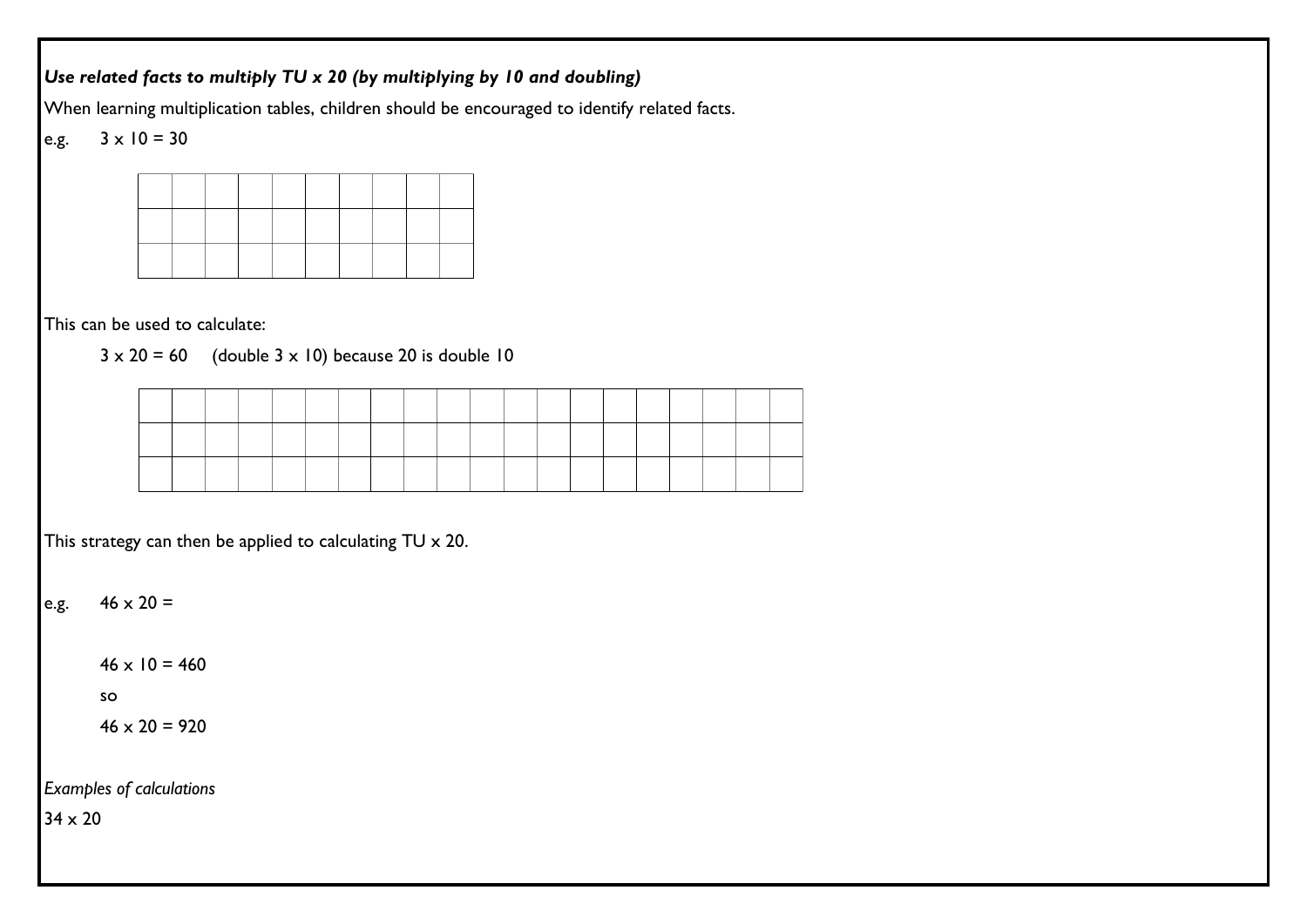47 x 20

68 x 20

*Prerequisite skills:*

- Recall multiplication tables
- Understand the relationship between multiplying by 10 and multiplying by 20
- Multiply a two-digit number by 10
- Double multiples of 10 up to three-digits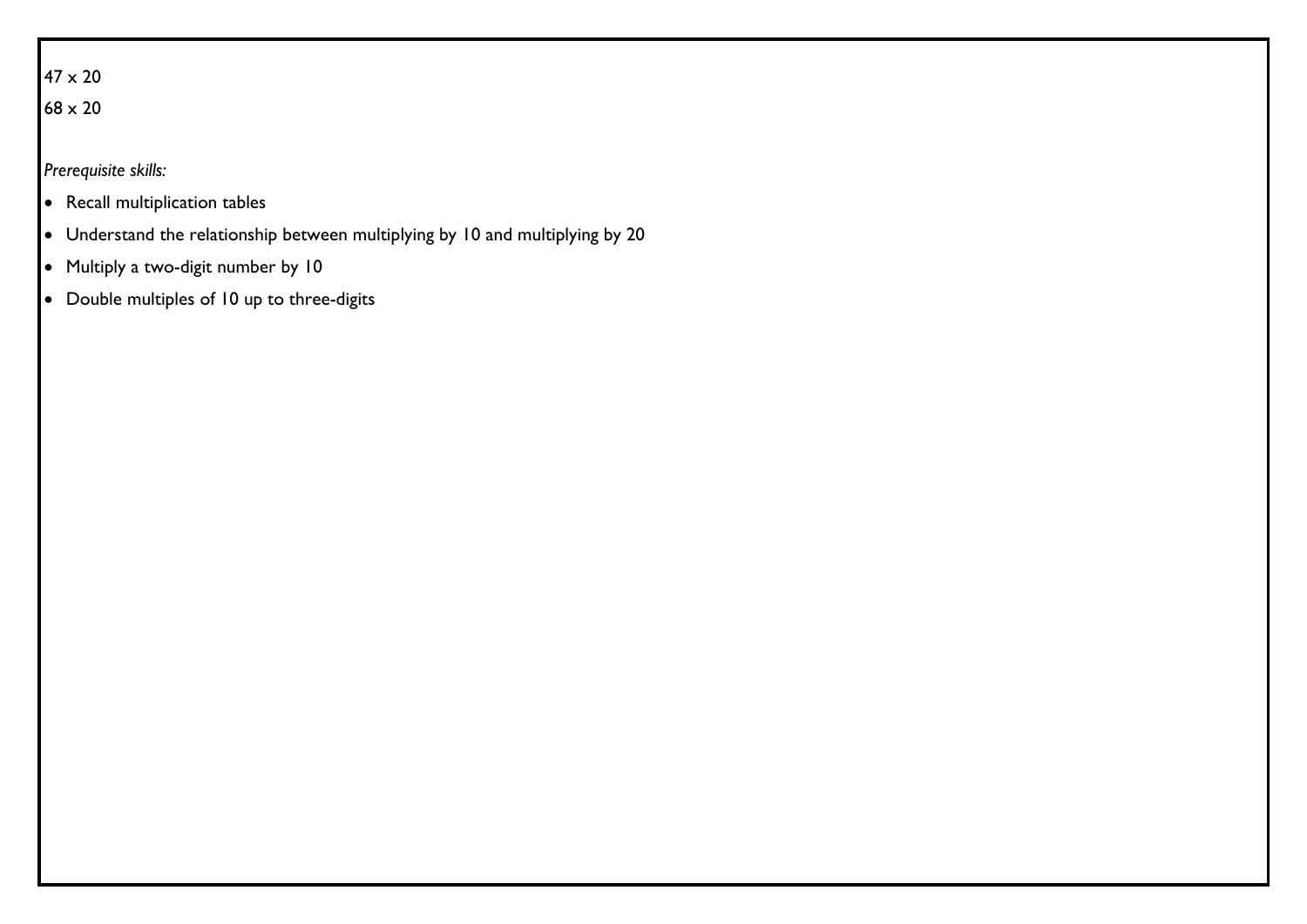## *Use partitioning to multiply TU by a one-digit number*

Building on their understanding of the grid method of multiplication from Year 3, children in Year 4 may choose to multiply TU x U using partitioning, but without the use of the grid.

e.g.  $67 \times 4 =$ 

 $60 \times 4 = 240$ 

 $7 \times 4 = 28$ 

 $67 \times 4 = 268$ 

*Examples of calculations*

 $57 \times 4$ 

 $36 \times 7$ 

 $93 \times 6$ 

*Prerequisite skills:*

- Recall multiplication tables
- Partition a two-digit number into tens and ones
- Recombine a multiple of ten and a multiple of one

## *Use partitioning to double numbers including those with one decimal place*

Children should use related facts to double numbers. For example, double 7 is 14 so double 0.7 (ten times smaller than 7) is 1.4 (ten times smaller than 14). e.g. double 6.8

6.8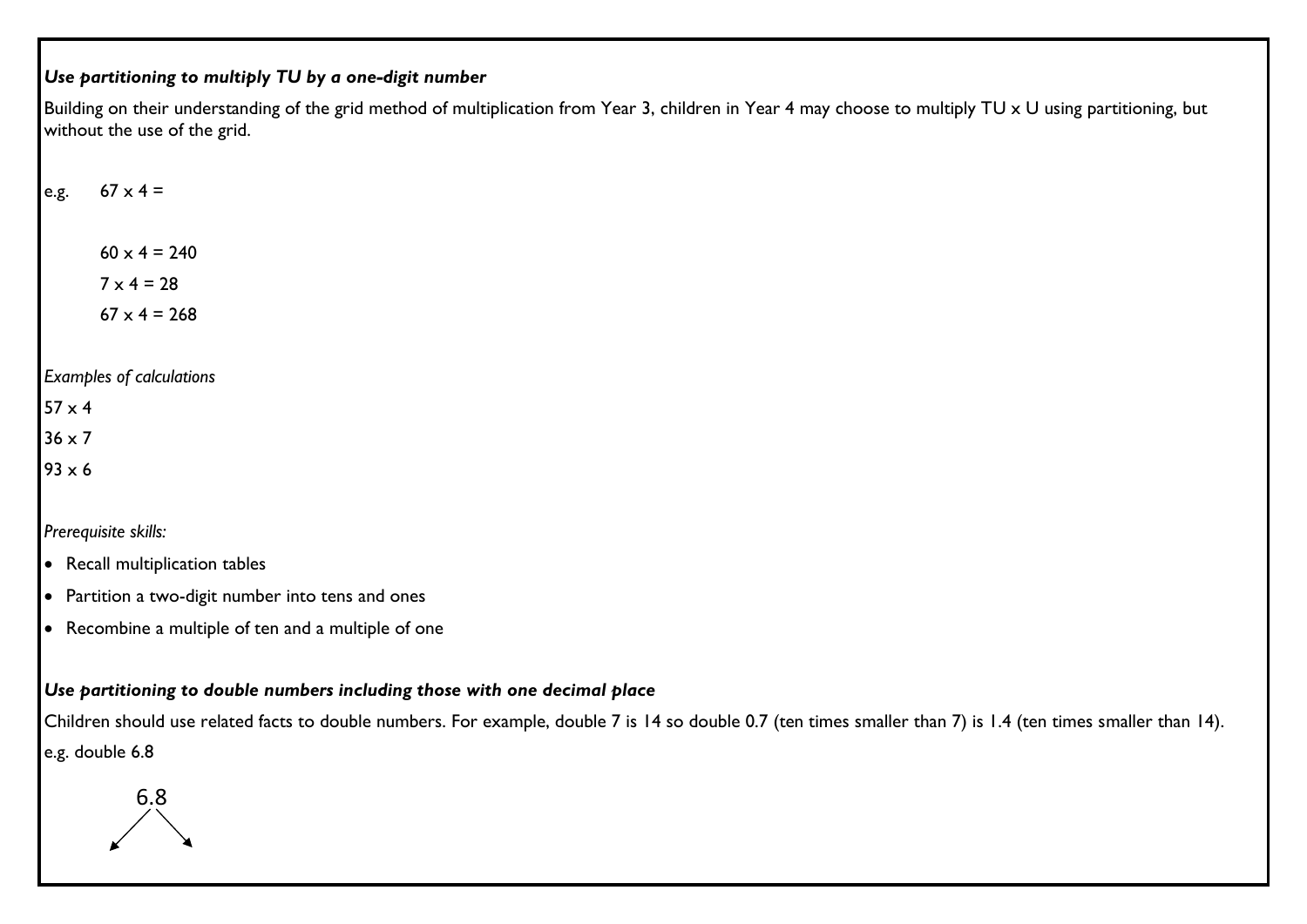

The diagram above illustrates the way children should be thinking about doubling using partitioning, but it is not necessary for them to record in this way if it is not helpful to the child.

*Examples of calculations*

Double 374

Double 4524

Double 7.6

*Prerequisite skills:*

- Count forwards in tenths, ones, tens, hundreds and thousands
- Partition a number into thousands, hundreds, tens, ones and tenths
- Use related facts to double multiples of tenths, ones, tens, hundreds and thousands
- Recombine multiples of tenths, ones, tens, hundreds and thousands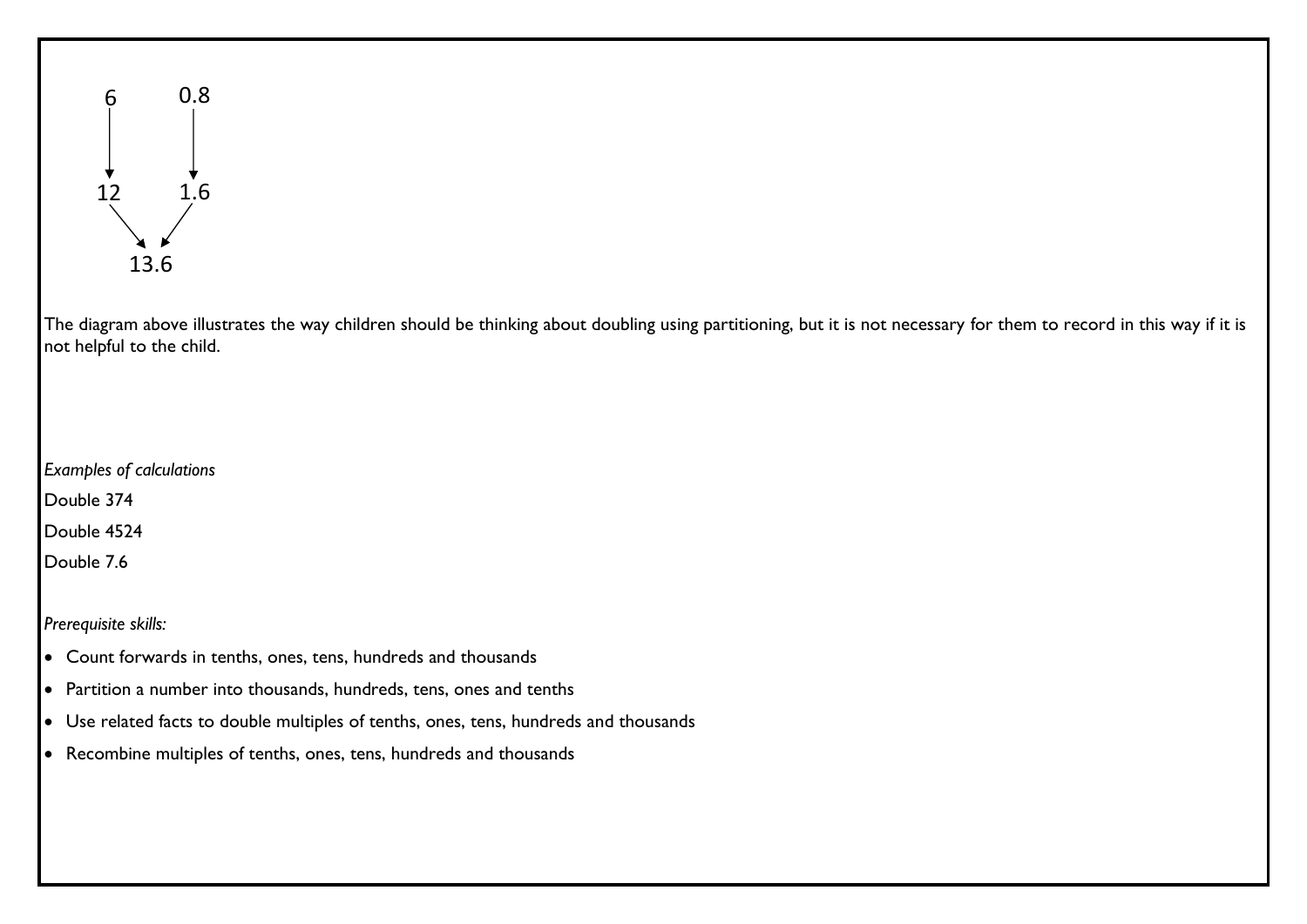## *Multiply together three numbers*

Children should be able to represent multiplying three numbers together practically, e.g. using counters

e.g.  $2 \times 3 \times 4$  could be represented as:



 $3 \times 4$  two times



2 x 4 three times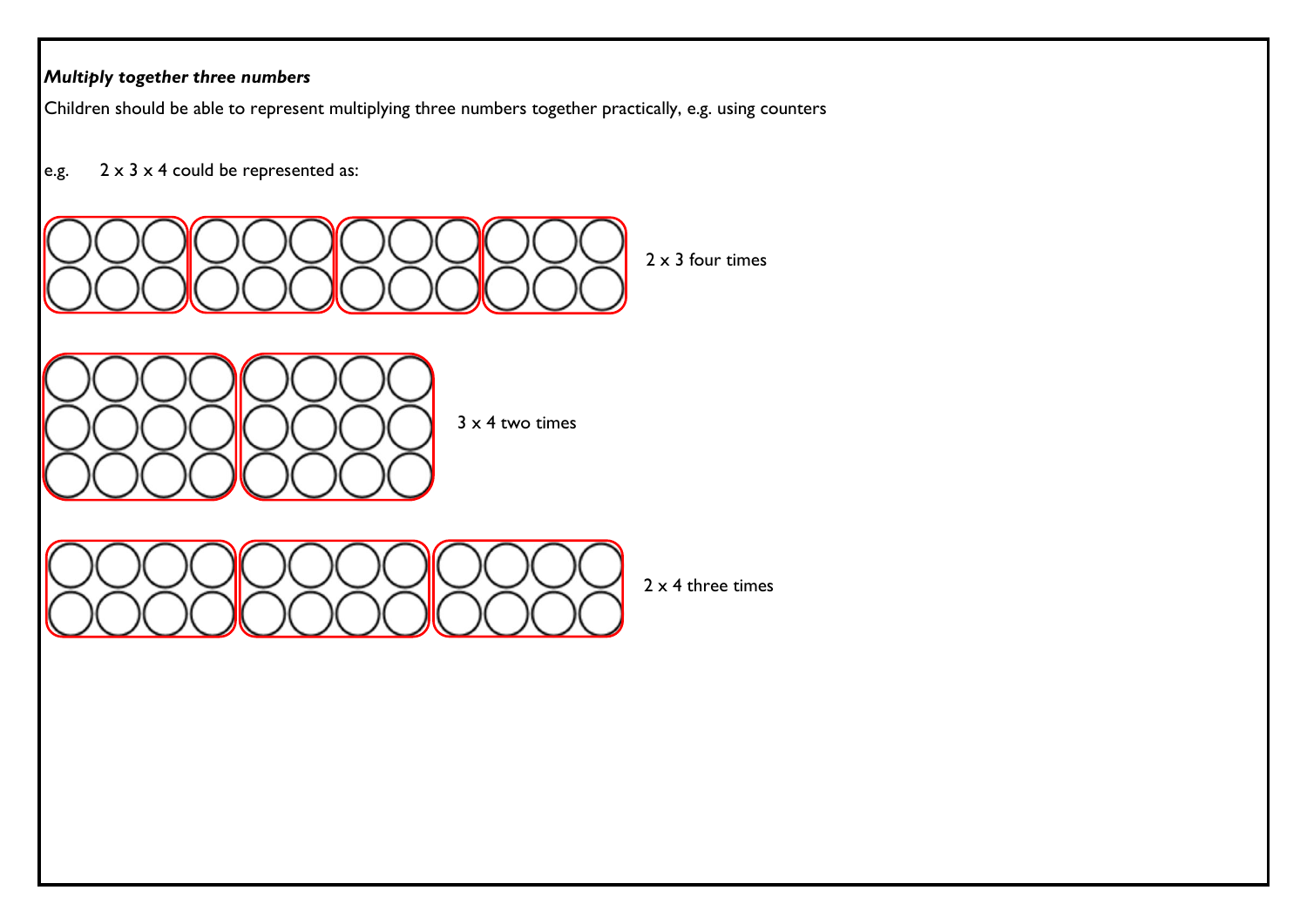Once children understand how the calculation can be shown practically or pictorially, they should then be encouraged to choose an appropriate order for calculating based on the numbers involved.

e.g.  $5 \times 7 \times 4 =$ 

This could be calculated as:



- Understand that multiplication can be done in any order
- Recall multiplication tables
- Multiply a two-digit number by a one-digit number

*Multiply a number by 0 or 1*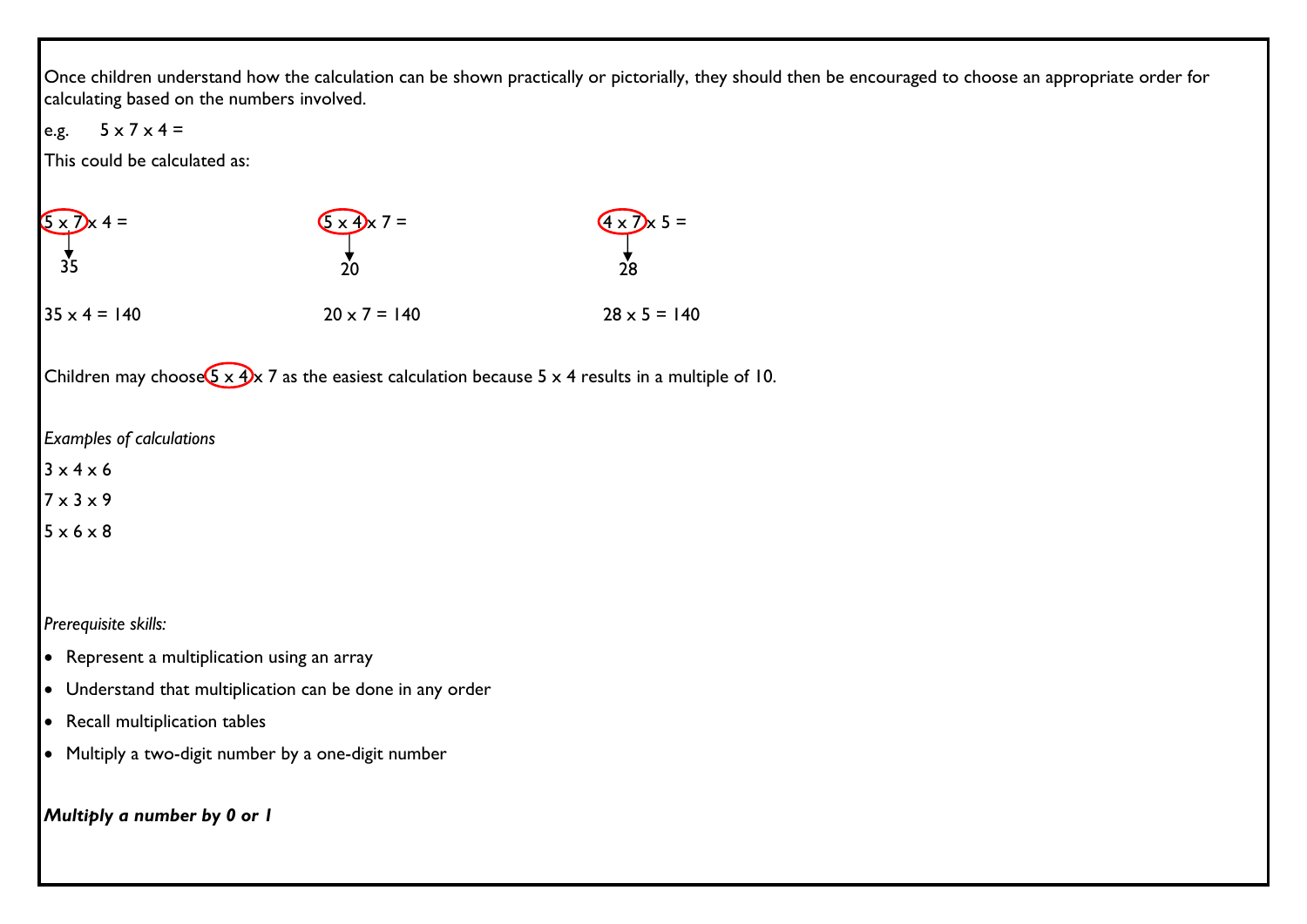Children should realise through investigation that a calculation is not needed when multiplying by 0 or 1

Any number multiplied by 0 will result in zero, e.g. 76 x  $0 = 0$  because any number of empty groups does not have a value.

Any number multiplied by 1 will result in the number itself,  $356 \times 1 = 356$  because it is one group of the original amount.

**Use place value, known and derived facts to divide mentally**

#### *Divide a number by 10 and 100 using base 10 equipment*

Children should initially represent the calculation using base 10 equipment, e.g.  $230 \div 10$ 



All of the base 10 pieces need to be made ten times smaller.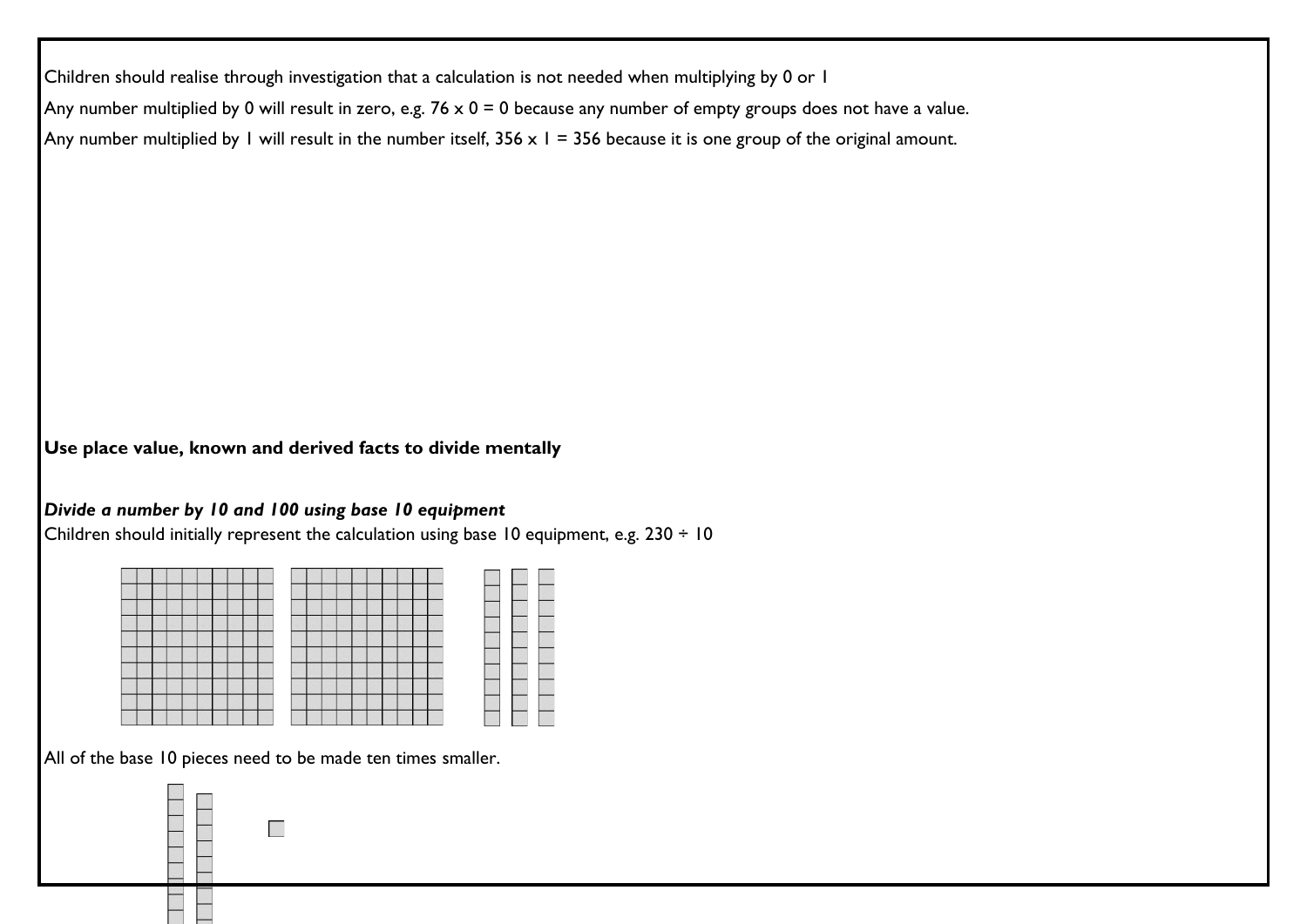## The children should then compare the two numbers in place value columns.

H T U 2 3 0 2 3

They should notice that each digit has moved one place to the right, i.e. become ten times smaller.

## *Divide a number by 10 and 100 using a place value chart*

Building on their knowledge from using the base 10 equipment, children can use transparent counters to help them develop their understanding of dividing a number by 10 and 100.

e.g. 460 ÷ 10

The children represent 460 on a place value chart using transparent counters.

| 00000 | 0000 | 000 | 00 | 0              |
|-------|------|-----|----|----------------|
| 10000 | 1000 | 100 | 10 | $\mathbf{1}$   |
| 20000 | 2000 | 200 | 20 | $\overline{2}$ |
| 30000 | 3000 | 300 | 30 | 3              |
| 40000 | 4000 | 400 | 40 | 4              |
| 50000 | 5000 | 500 | 50 | 5              |
| 60000 | 6000 | 600 | 60 | 6              |
| 70000 | 7000 | 700 | 70 | 7              |
| 80000 | 8000 | 800 | 80 | R              |
| 90000 | 9000 | 900 | 90 | 9              |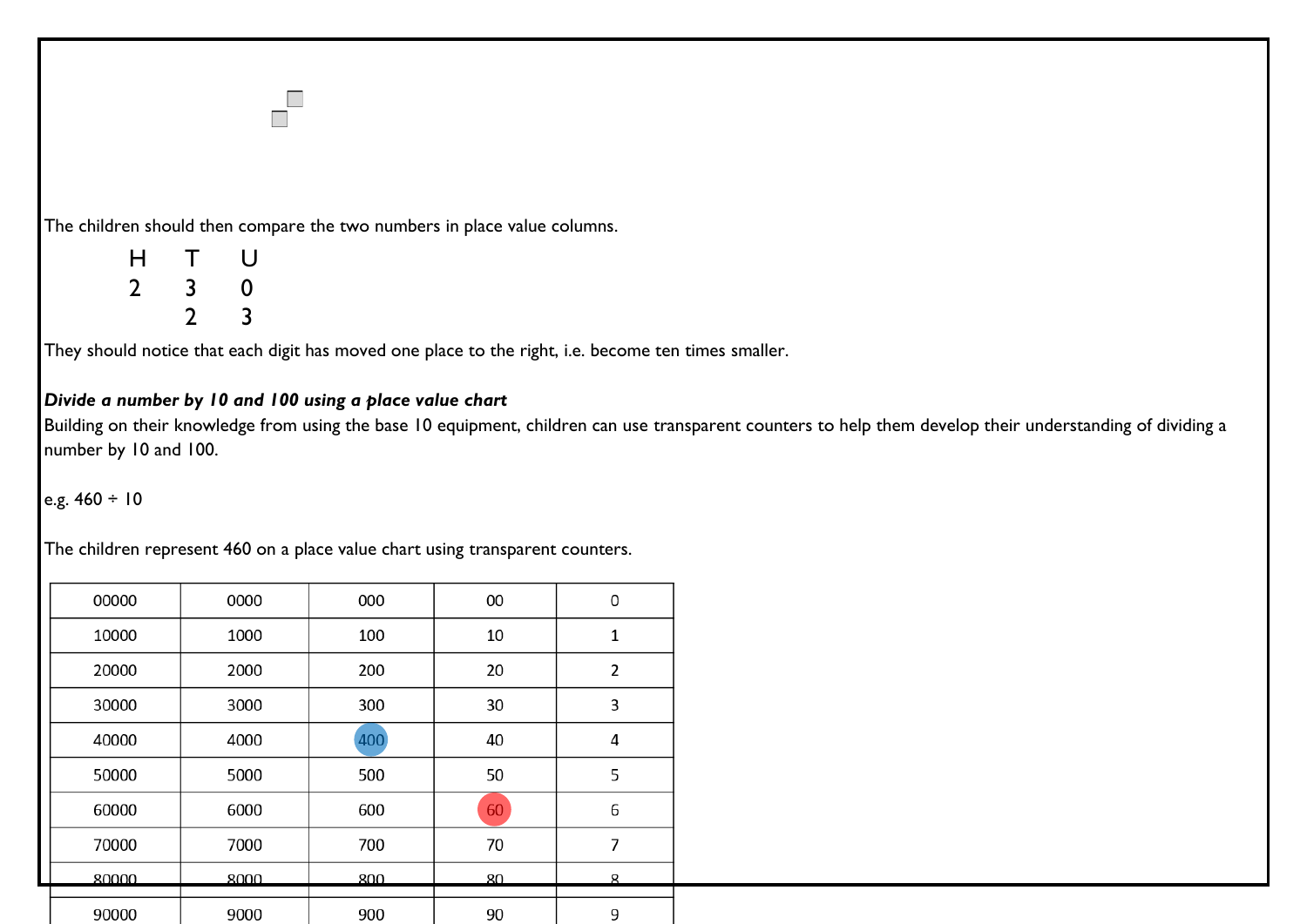They then move each counter one place to the right to divide the number by 10.

| 00000 | 0000 | 000 | 00 | 0              |
|-------|------|-----|----|----------------|
| 10000 | 1000 | 100 | 10 | 1              |
| 20000 | 2000 | 200 | 20 | $\overline{2}$ |
| 30000 | 3000 | 300 | 30 | 3              |
| 40000 | 4000 | 400 | 40 | 4              |
| 50000 | 5000 | 500 | 50 | 5              |
| 60000 | 6000 | 600 | 60 | 6              |
| 70000 | 7000 | 700 | 70 | 7              |
| 80000 | 8000 | 800 | 80 | 8              |
| 90000 | 9000 |     | 90 | 9              |

*Examples of calculations*

 $120 \div 10$ 

 $600 \div 100$ 

 $850 \div 10$ 

*NB There is no requirement to divide numbers where the answer is a decimal.*

*Prerequisite skills:*

- Represent numbers up to three digits using base 10 equipment
- Partition a number into hundreds and tens
- Recombine a multiple of ten and a multiple of one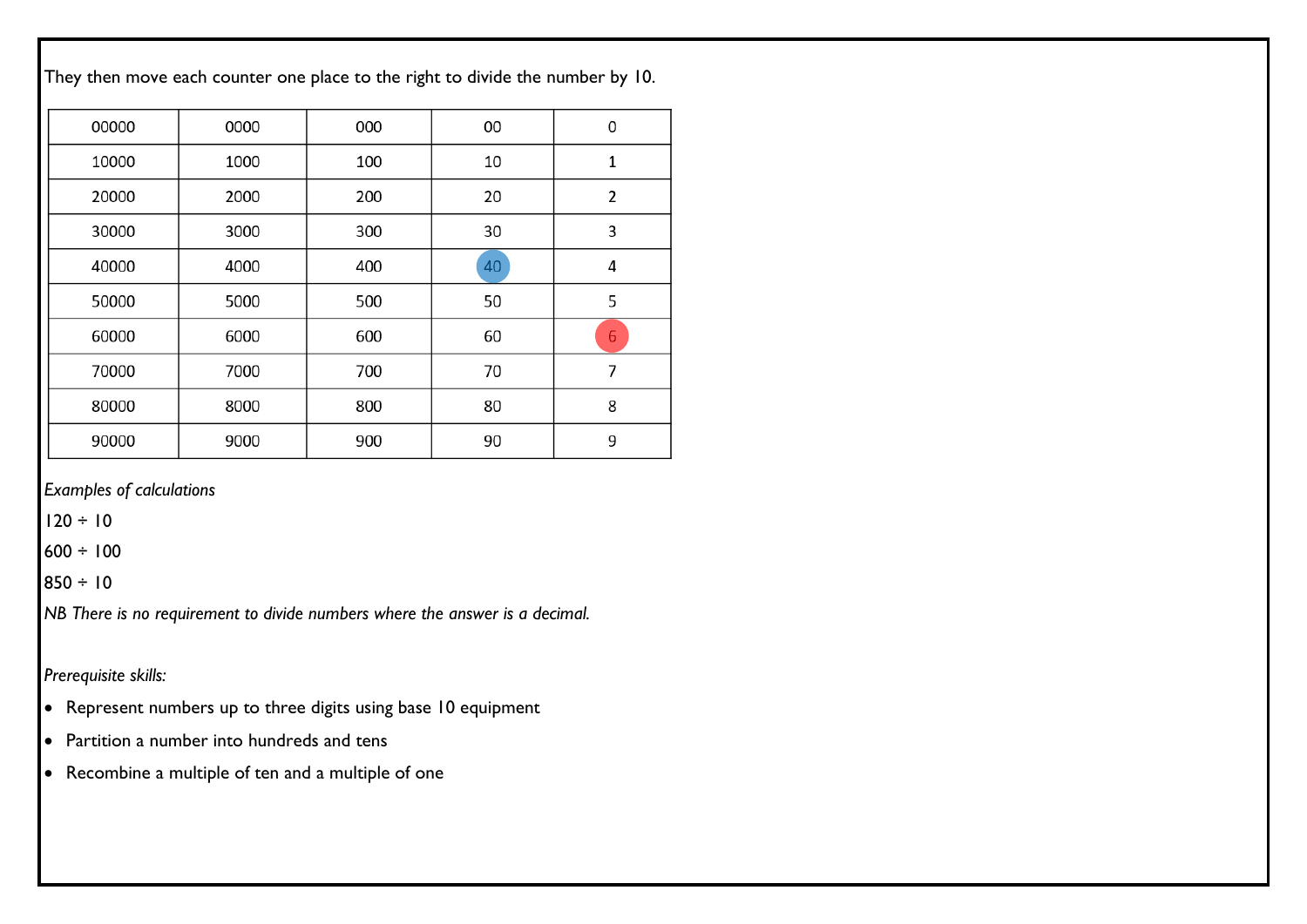## *Use related facts to divide HT0 by a one-digit number*

Children should be encouraged to identify the **relationships** between numbers in division calculations, e.g. 42 ÷ 7 = 6 could be represented using a division trio:



This can be used to derive the following calculations:

 $42 \div 7 = 6$ 

 $42 \div 6 = 7$ 

Children can then use the division trio to derive related facts, e.g.  $80 \div 4 =$ 



Children should be able to explain that because 420 is ten times greater than 42, the answer to 420  $\div$  7 will be ten times greater than 6.

*Examples of calculations*

 $480 \div 8$ 

 $630 \div 9$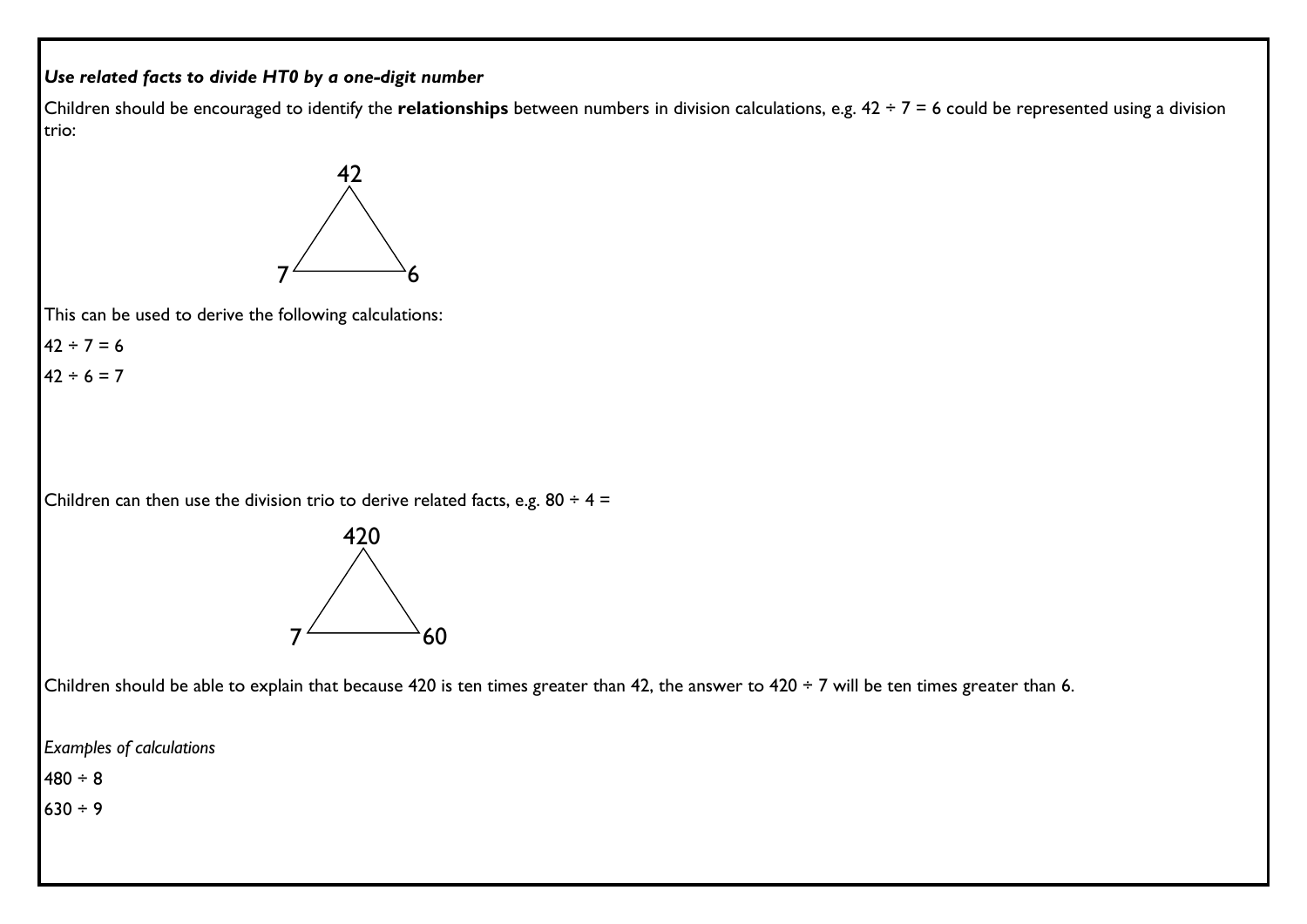## $300 \div 6$

*Prerequisite skills:*

- Recall multiplication tables
- Understand the effect of multiplying a one or two-digit number by 10

## *Use partitioning to divide TU by a one-digit number*

Building on their understanding of using chunking for division from Year 3, children decide how to partition a two-digit number to help them divide it by a onedigit number.





*Examples of calculations*

- $68 \div 4$  By partitioning into 40 and 28
- $95 \div 5$  By partitioning into 50 and 45
- $84 \div 6$  By partitioning into 60 and 24

*Prerequisite skills:*

- Recall multiplication tables
- Understand division as repeated subtraction (chunking)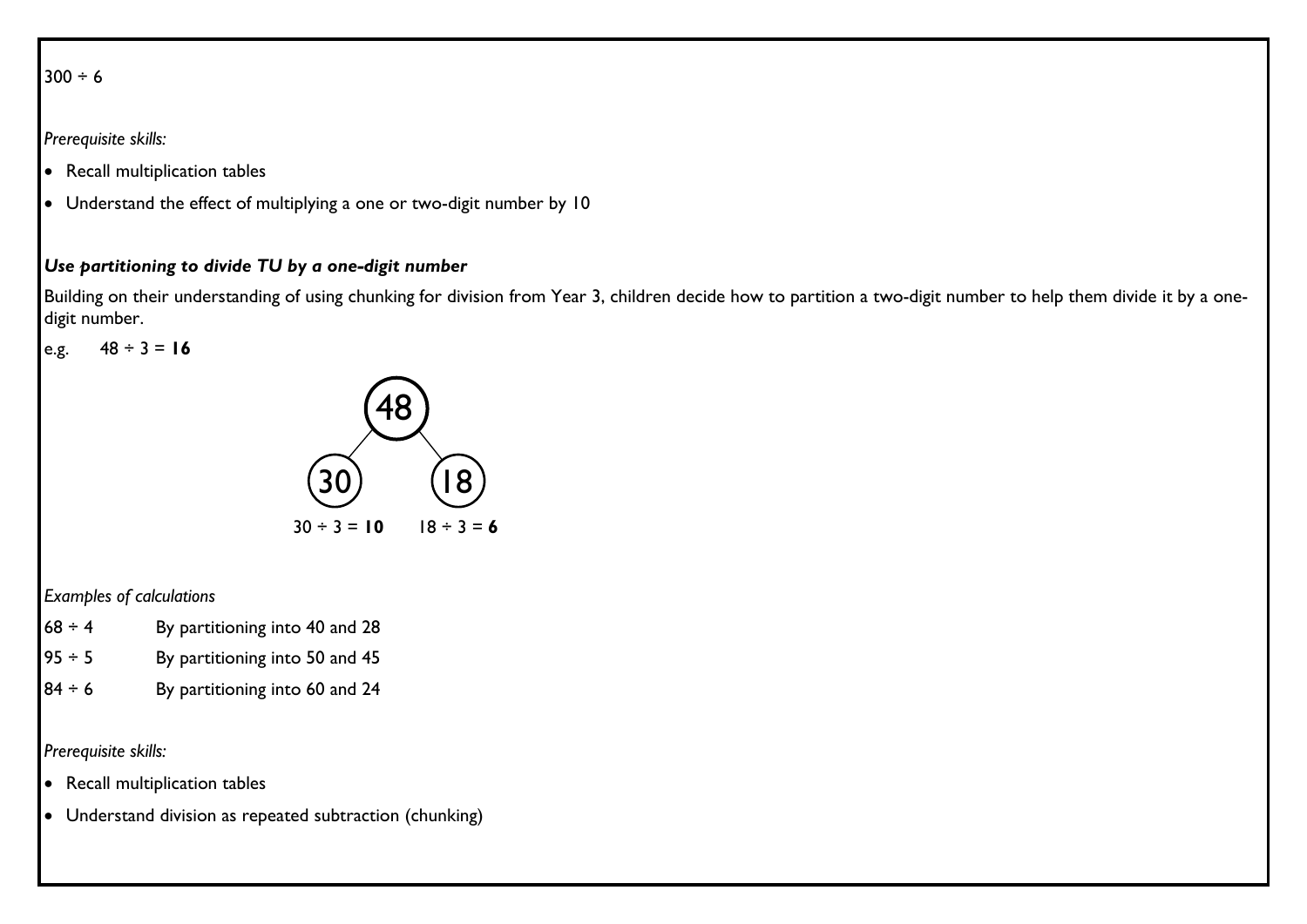• Partition two-digit numbers in different ways

## *Use partitioning to halve any number including to one decimal place*

Children should be encouraged to decide the best way to partition a number to halve it.

e.g. Find half of 4526



An alternative way of partitioning would be:

Find half 4526

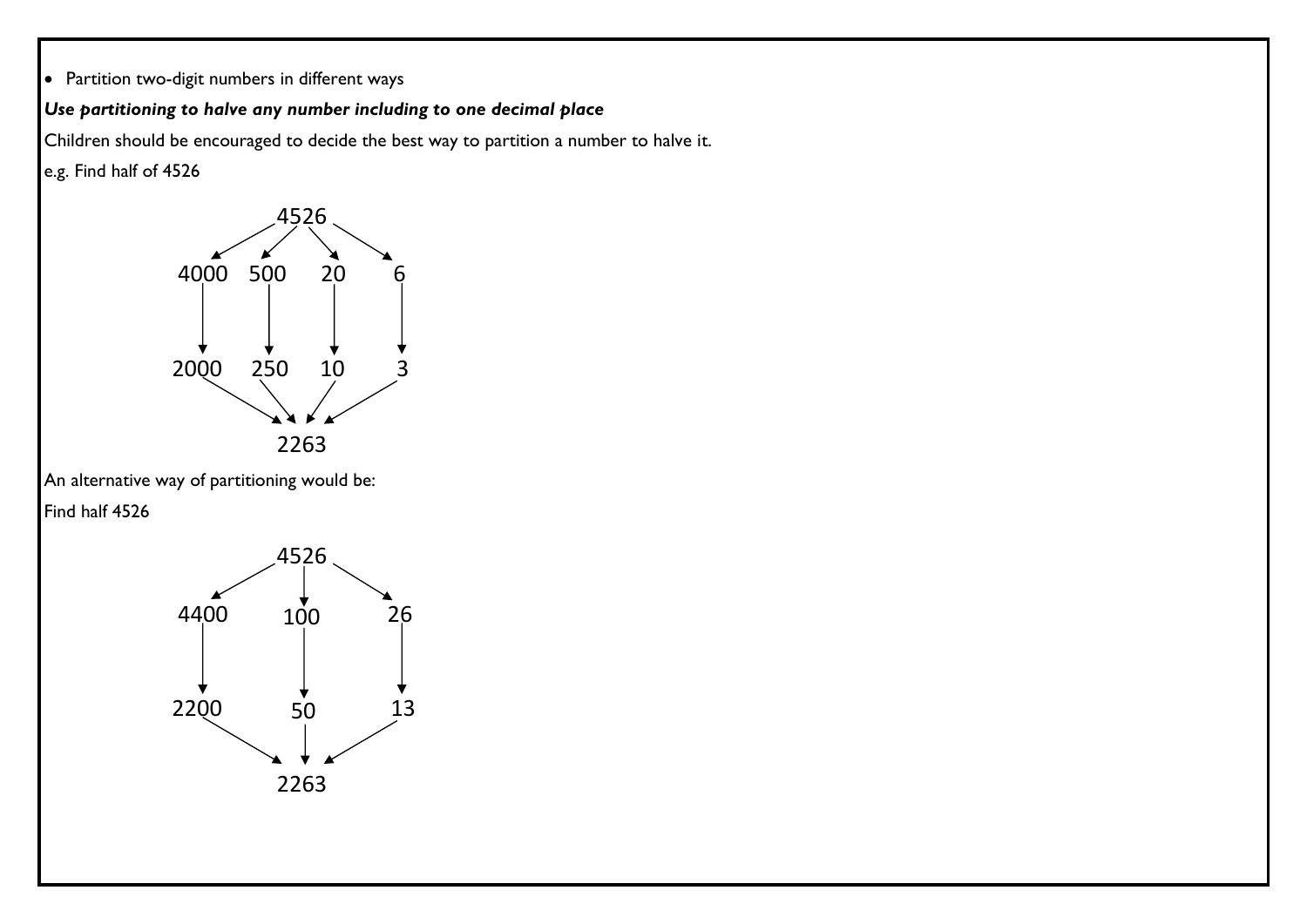The diagrams above illustrate the way children should be thinking about halving using partitioning, but it is not necessary for them to record in this way if it is not helpful to the child.

*Examples of calculations*

Find half of 468

Find half of 7602

Find half of 8.2

Find half of 3.6

*Prerequisite skills:*

- Partition numbers (including in different ways for efficiency)
- Use related facts to halve a multiple of a tenth, one, ten, hundred and thousand
- Recombine multiples of one, ten, hundred and thousand
- Recombine multiples of a tenth and one

# *Divide a number by 1*

Children should realise, through investigation, that a calculating process is not necessary when dividing by 1

Any number that is divided by 1 will result in the number itself, e.g.  $542 \div 1 = 542$ . This is because any quantity shared into one group will result in that group having the whole quantity in it; or any number grouped into ones will result in the original number of groups.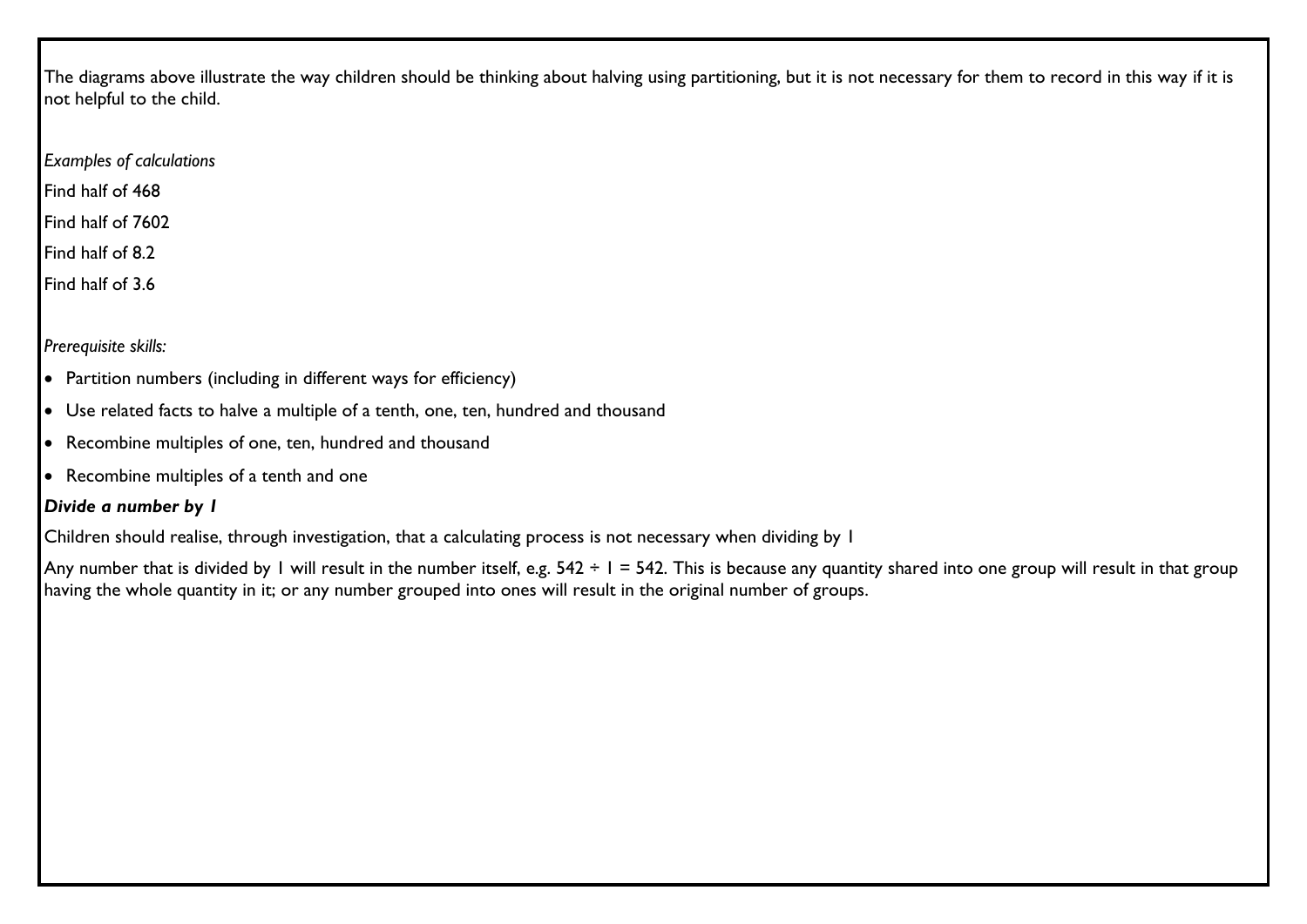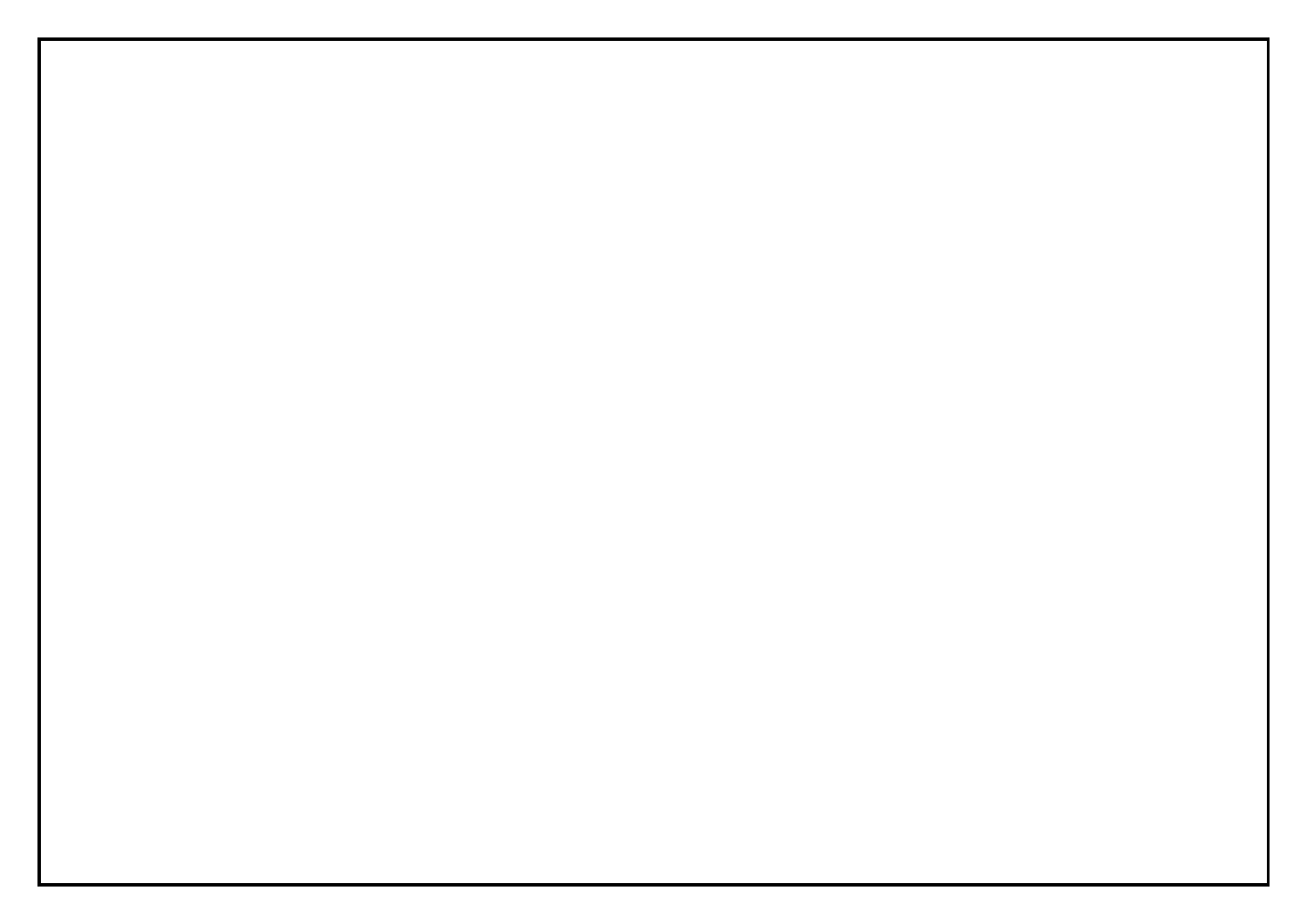## **Y5**

#### **End of Year Objective:**

*Multiply and divide numbers mentally drawing upon known facts*

#### **Rapid Recall**

Children should be able to:

- Recall related tables facts for multiples of 10 (70  $\times$  6 = 420 because 7  $\times$  6 = 42)
- Using times tables, identify related unit fractions, e.g.  $7 \times 9 = 63$  so one-ninth of 63 is 7 and one-seventh of 63 is 9
- Use partitioning to double or halve any number, including decimals to two decimal places
- Recall prime numbers up to 19
- Recall square  $(2)$  numbers up to  $12 \times 12$

#### **Mental Strategies**

In Year 5 children build on their skills and understanding from previous year groups to multiply and divide mentally with larger numbers and numbers to two decimal places. Children should be encouraged to choose the most appropriate strategy based on the numbers involved in the calculation.

#### **Multiply numbers mentally drawing upon known facts**

## *Multiply whole numbers and decimals to two decimal places by 10, 100 and 1000 using a place value chart*

Building on their knowledge of multiplying by 10 and 100 from Year 3 and Year 4, children can use transparent counters to help them develop their understanding of multiplying numbers to two decimal places by 10, 100 and 1000 e.g.  $3.72 \times 1000$ 

The children represent 3.72 on a place value chart using transparent counters.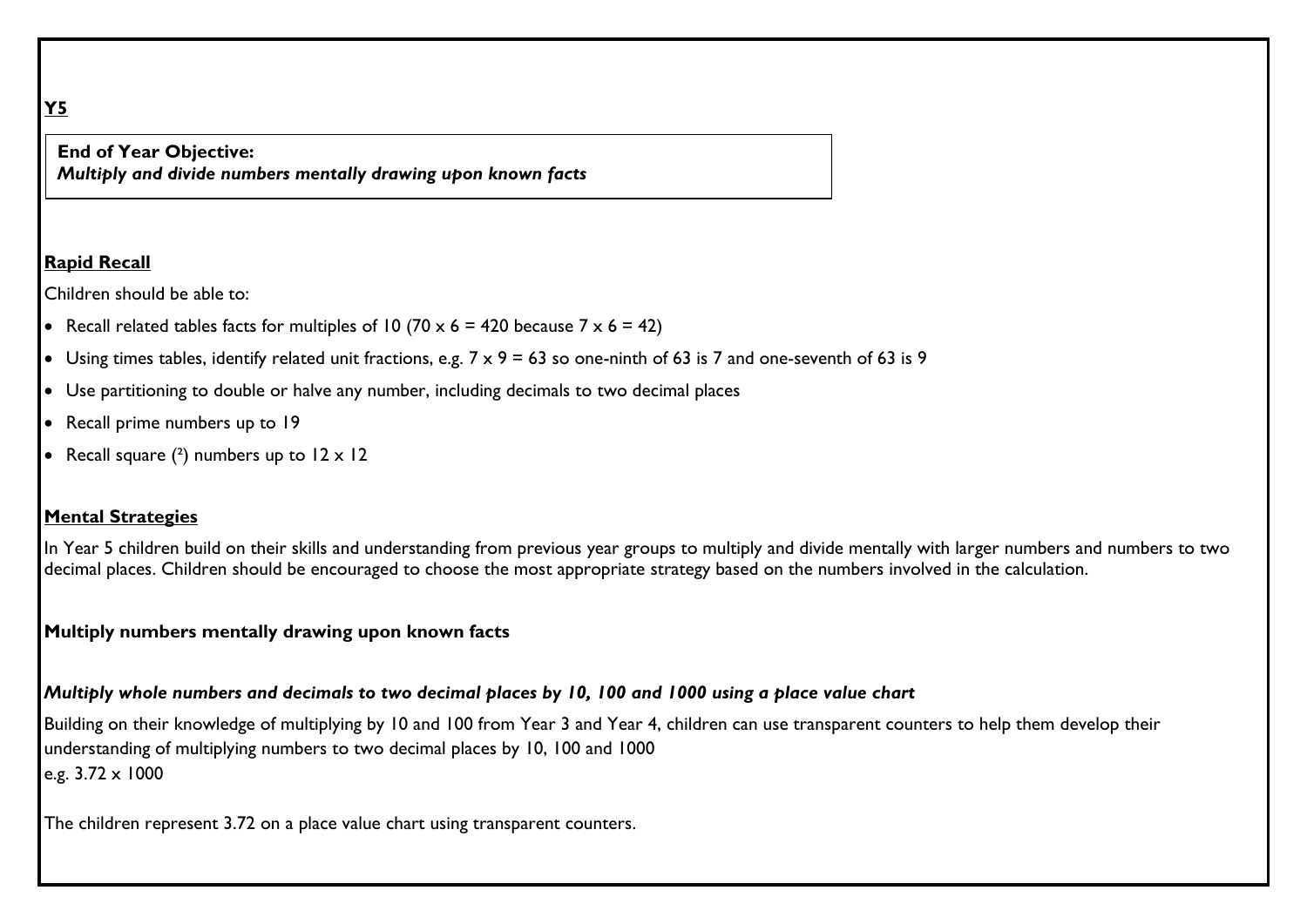| 00000  | 0000 | 000 | 00 | 0              | 0.0 | 0.00 |                                              |
|--------|------|-----|----|----------------|-----|------|----------------------------------------------|
| 10 000 | 1000 | 100 | 10 | $\mathbf{1}$   | 0.1 | 0.01 |                                              |
| 20 000 | 2000 | 200 | 20 | $\overline{c}$ | 0.2 | 0.02 |                                              |
| 30 000 | 3000 | 300 | 30 | 3 <sup>°</sup> | 0.3 | 0.03 |                                              |
| 40 000 | 4000 | 400 | 40 | 4              | 0.4 | 0.04 |                                              |
| 50 000 | 5000 | 500 | 50 | 5              | 0.5 | 0.05 |                                              |
| 60 000 | 6000 | 600 | 60 | 6              | 0.6 | 0.06 |                                              |
| 70 000 | 7000 | 700 | 70 | 7              | 0.7 | 0.07 |                                              |
| 80 000 | 8000 | 800 | 80 | 8              | 0.8 | 0.08 |                                              |
| 90 000 | 9000 | 900 | 90 | 9              | 0.9 | 0.09 | 000 because 1000 is $10 \times 10 \times 10$ |
| 00000  | 0000 | 000 | 00 | 0              | 0.0 | 0.00 |                                              |
| 10 000 | 1000 | 100 | 10 | 1              | 0.1 | 0.01 |                                              |
| 20 000 | 2000 | 200 | 20 | 2              | 0.2 | 0.02 |                                              |
| 30 000 | 3000 | 300 | 30 | 3              | 0.3 | 0.03 |                                              |
| 40 000 | 4000 | 400 | 40 | 4              | 0.4 | 0.04 |                                              |
| 50 000 | 5000 | 500 | 50 | 5              | 0.5 | 0.05 |                                              |
| 60 000 | 6000 | 600 | 60 | 6              | 0.6 | 0.06 |                                              |
| 70 000 | 7000 | 700 | 70 | 7              | 0.7 | 0.07 |                                              |
| 80 000 | 8000 | 800 | 80 | 8              | 0.8 | 0.08 |                                              |
| 90 000 | 9000 | 900 | 90 | 9              | 0.9 | 0.09 |                                              |
|        |      |     |    |                |     |      |                                              |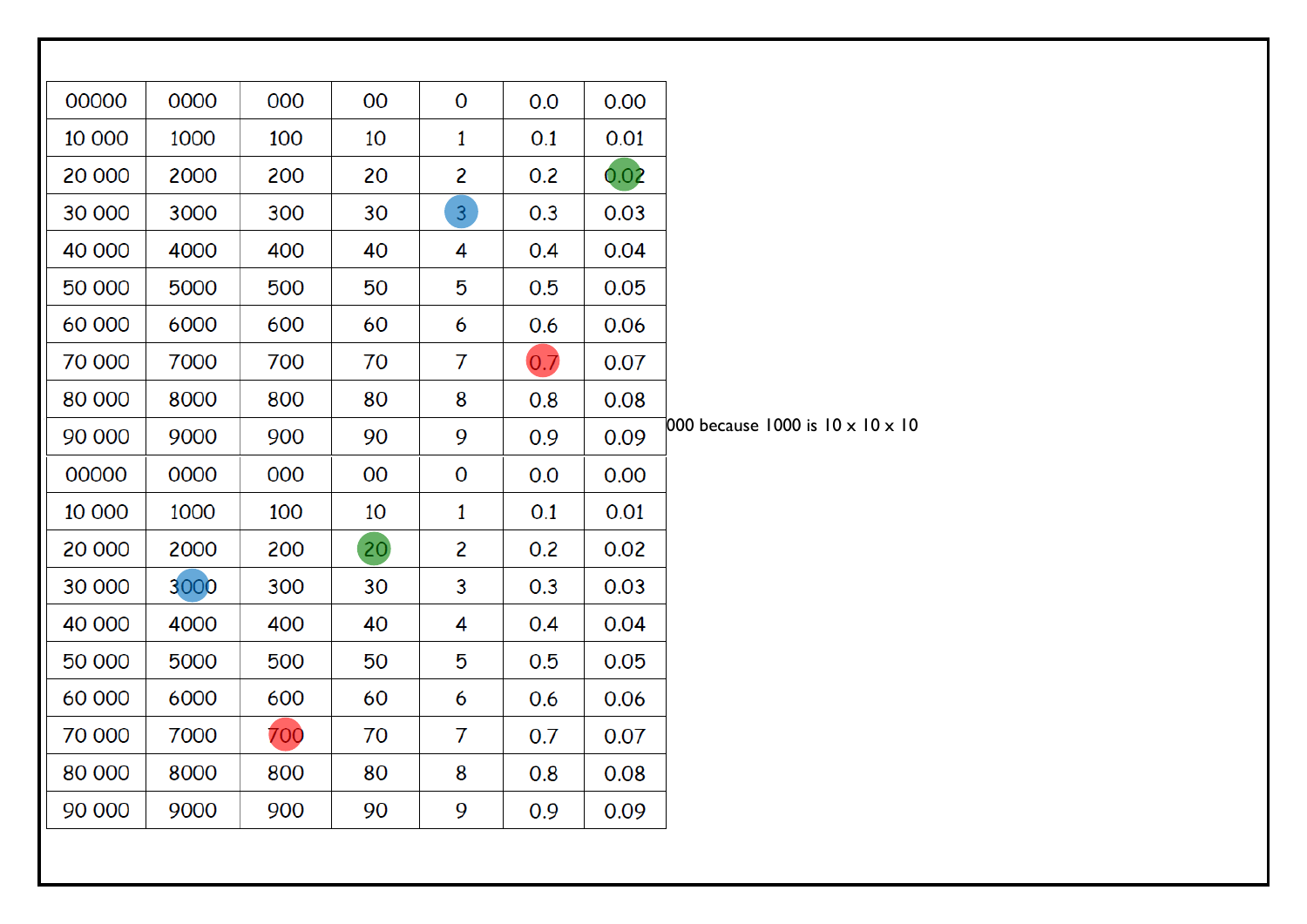*Examples of calculations*

 $75.91 \times 10$ 

 $5.07 \times 10$ 

670.4 x 100

360 x 1000

 $0.76 \times 1000$ 

*Prerequisite skills:*

- Partition a number into thousands, hundreds, tens, ones, tenths and hundredths
- Recombine multiples of a hundred thousand, ten thousand, thousand, hundred, ten, one and tenth

# *Use related facts to multiply Th000 by a one-digit number*

*NB Th000 represents a multiple of 1000*

Children should be encouraged to identify the **relationships** between numbers in multiplication calculations, e.g. 6 x 8 = 48 could be represented using a multiplication trio as this model allows children to see the **relationships** between the numbers:

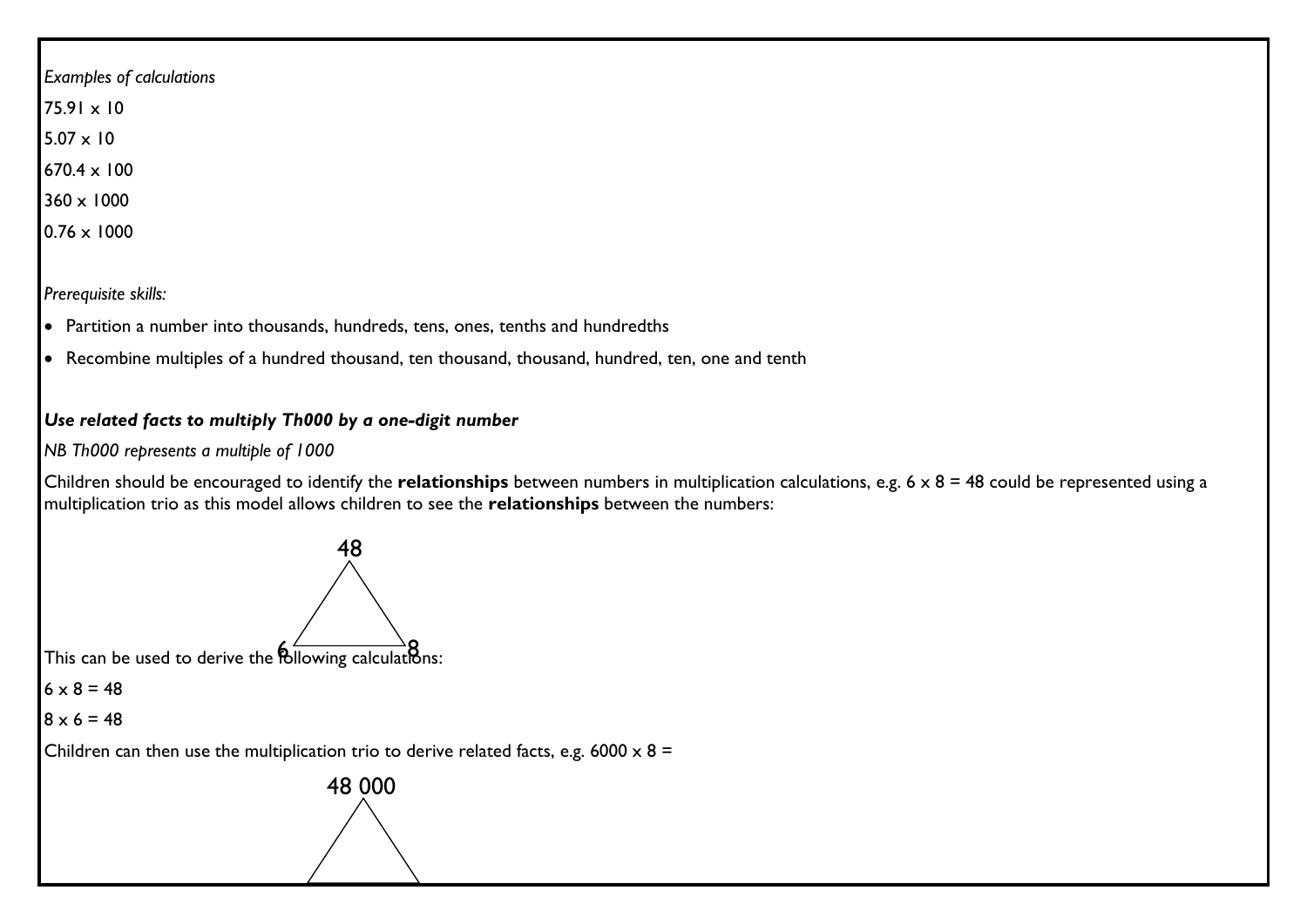# 6000 8

Children should be able to explain that because 6000 is one thousand times greater than 6, the answer to  $6000 \times 8$  will be one thousand times greater than 48. They can then use their understanding of multiplying by 1000 to calculate this.

*Examples of calculations*

 $3000 \times 3$ 

 $7000 \times 5$ 

 $8000 \times 9$ 

#### *Prerequisite skills:*

- Recall multiplication tables
- Understand the effect of multiplying a one- or two-digit number by 1000

4.8

#### *Use related facts to multiply 0.t by a one-digit number*

*NB 0.t represents a multiple of a tenth*

The multiplication trio from the previous strategy can also be used to derive 0.t multiplied by a one-digit number, e.g. 0.6 x 8

Children should be able to eXplain that because 0.6 is ten times smaller than 6, the answer to 0.6 x 8 will be ten times smaller than 48. They can then use their understanding of dividing by 10 to calculate this.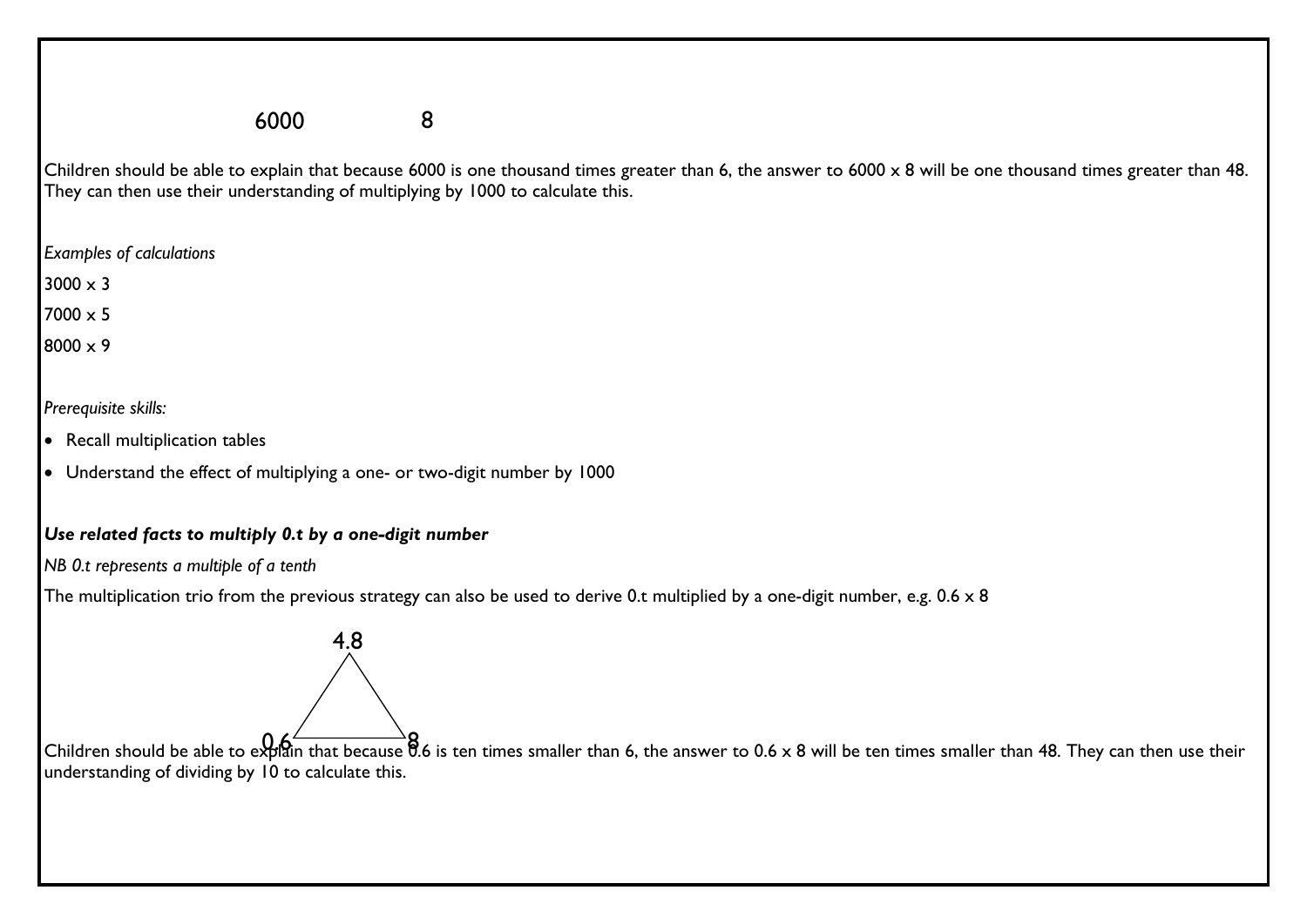*Examples of calculations*

 $0.3 \times 7$ 

 $0.6 \times 9$ 

 $0.5 \times 4$ 

*Prerequisite skills:*

- Recall multiplication tables
- Understand the effect of dividing a one- or two-digit number by 10

# *Use factor pairs to multiply T0 x T0*

Calculations that involve multiplying T0 x T0 can be broken down into smaller steps by using factor pairs.

| e.g.                            | $60 \times 40 =$ |                                    |                                                  |
|---------------------------------|------------------|------------------------------------|--------------------------------------------------|
| becomes                         |                  | $6 \times 10 \times 4 \times 10 =$ | (using knowledge of factor pairs)                |
| which becomes                   |                  | $6 \times 4 \times 10 \times 10 =$ | (using knowledge of commutativity/associativity) |
| which becomes                   |                  | $24 \times 100 = 2400$             |                                                  |
|                                 |                  |                                    |                                                  |
| <b>Examples of calculations</b> |                  |                                    |                                                  |
| $30 \times 60$                  |                  |                                    |                                                  |
| $70 \times 80$                  |                  |                                    |                                                  |
| $50 \times 40$                  |                  |                                    |                                                  |
| Prerequisite skills:            |                  |                                    |                                                  |
| • Recall multiplication tables  |                  |                                    |                                                  |

- Understand the effect of multiplying a one- or two-digit number by 100
- Recognise and use factor pairs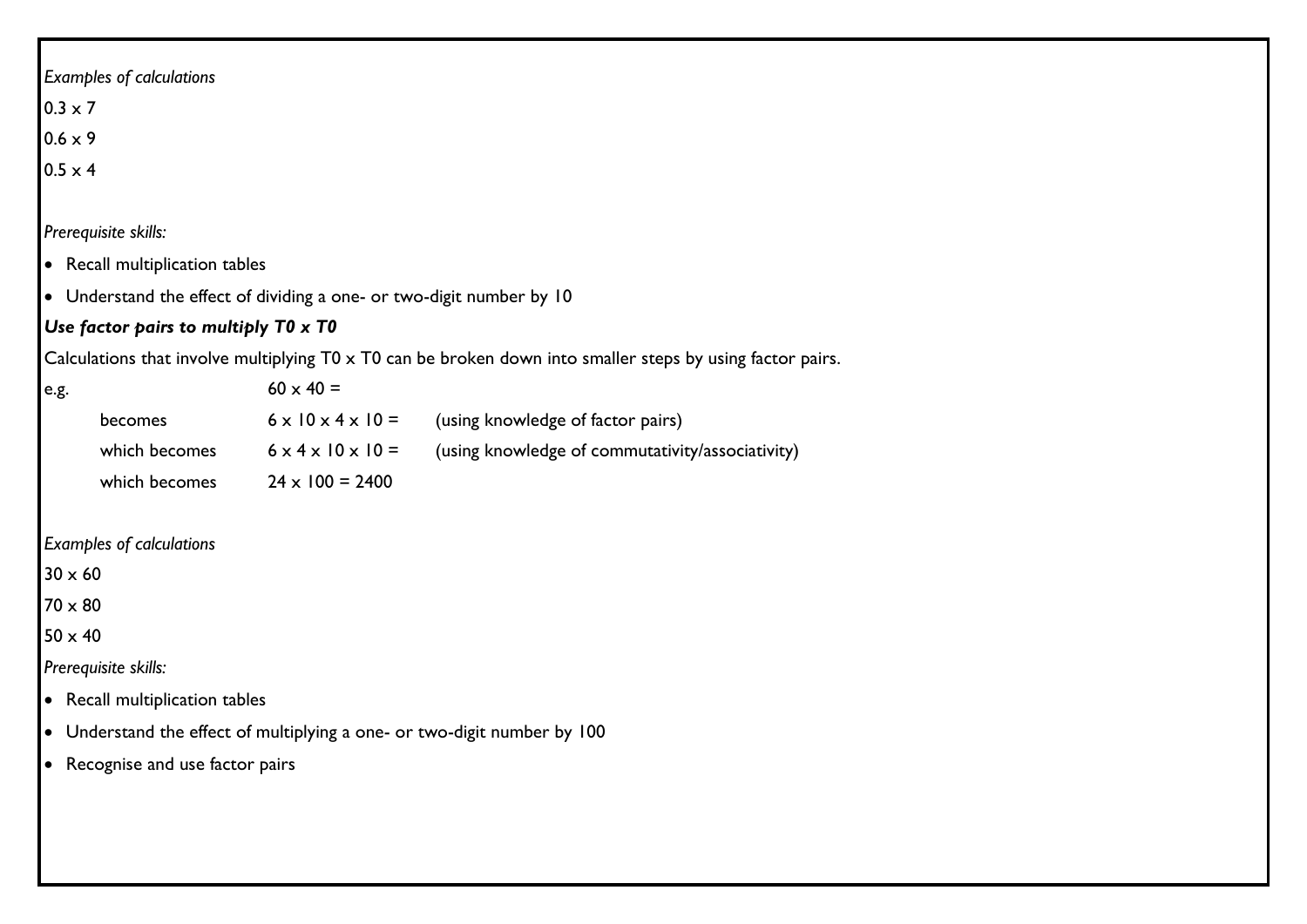#### *Use compensation to multiply H99 by a one-digit number*

*NB H99 represents a three-digit number with 9 tens and 9 ones*

Building on their understanding from Year 4 of multiplying T9 by a one-digit number, children multiply by the nearest multiple of a hundred and then compensate appropriately.

```
e.g. 699 \times 3 =699 \times 3 = 700 \times 3 subtract 1 \times 3
        700 \times 3 = 2100So 699 \times 3 = 2100 - 3 (one group of 3 less than 2100)
        699 \times 3 = 2097Examples of calculations
599 \times 4399 \times 7699 x 9
Prerequisite skills:
• Recall multiplication tables
• Understand how multiplying by 99 is related to multiplying by 100
• Use related facts to multiply H00 by a one-digit number
• Subtract a one-digit number from a multiple of a hundred
```
## *Use partitioning to multiply U.t by a one-digit number*

Children should be encouraged to choose the most efficient method, which may be mental, rather than simply opting for a written method.

e.g.  $3.8 \times 4 =$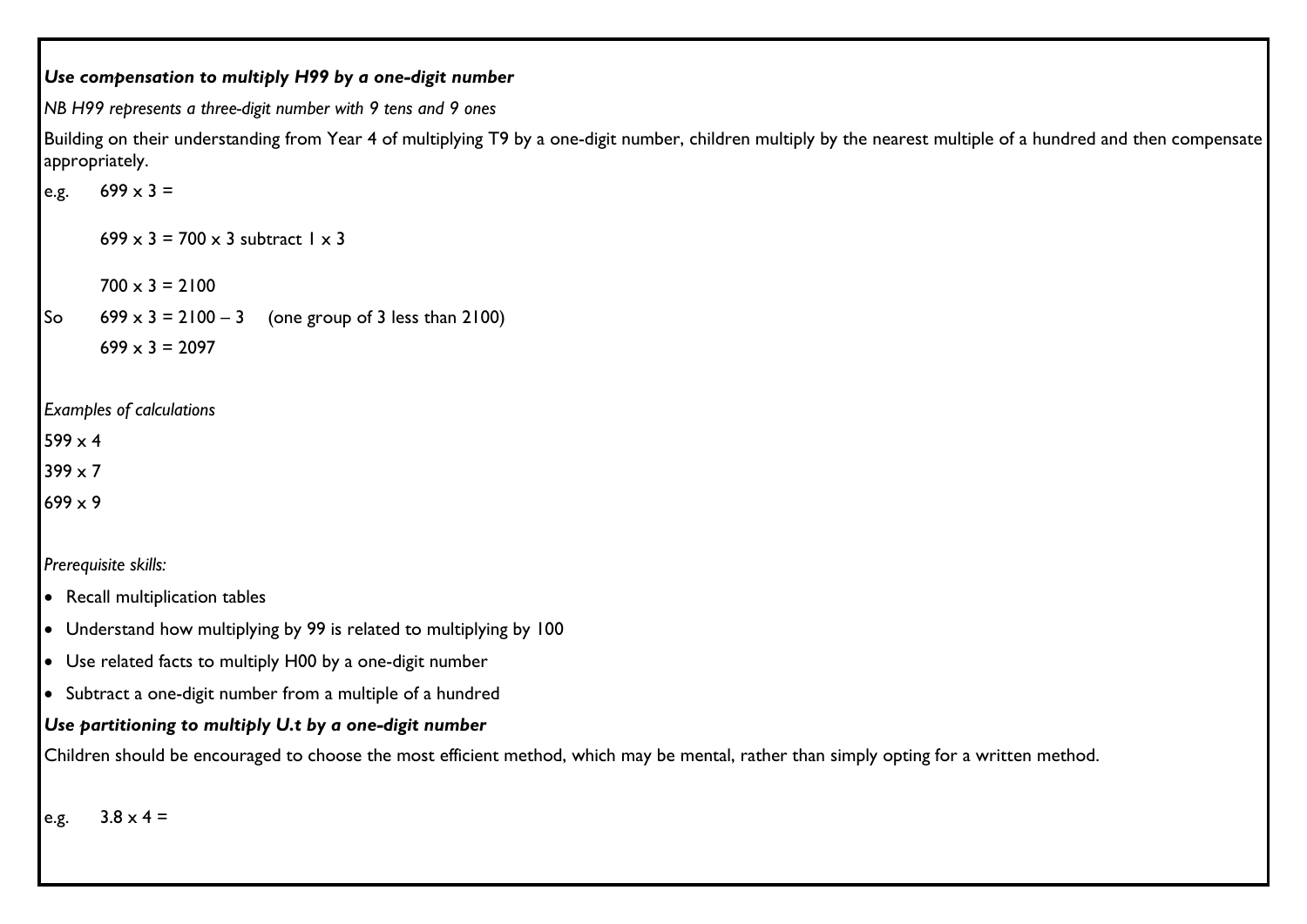$3 \times 4 = 12$  $0.8 \times 4 = 3.2$  $3.8 \times 4 = 15.2$ 

*Examples of calculations*

 $6.7 \times 4$ 

 $3.2 \times 7$ 

 $8.5 \times 6$ 

*Prerequisite skills:*

- Recall multiplication tables
- Partition U.t into ones and tenths
- Use related facts
- Add numbers with different amounts of digits

## *Use partitioning to double numbers including those with two decimal places*

Children should use related facts to double numbers. For example, double 9 is 18 so double 0.09 (a hundred times smaller than 9) is 0.18 (a hundred times smaller than 18).

e.g. double 7.86

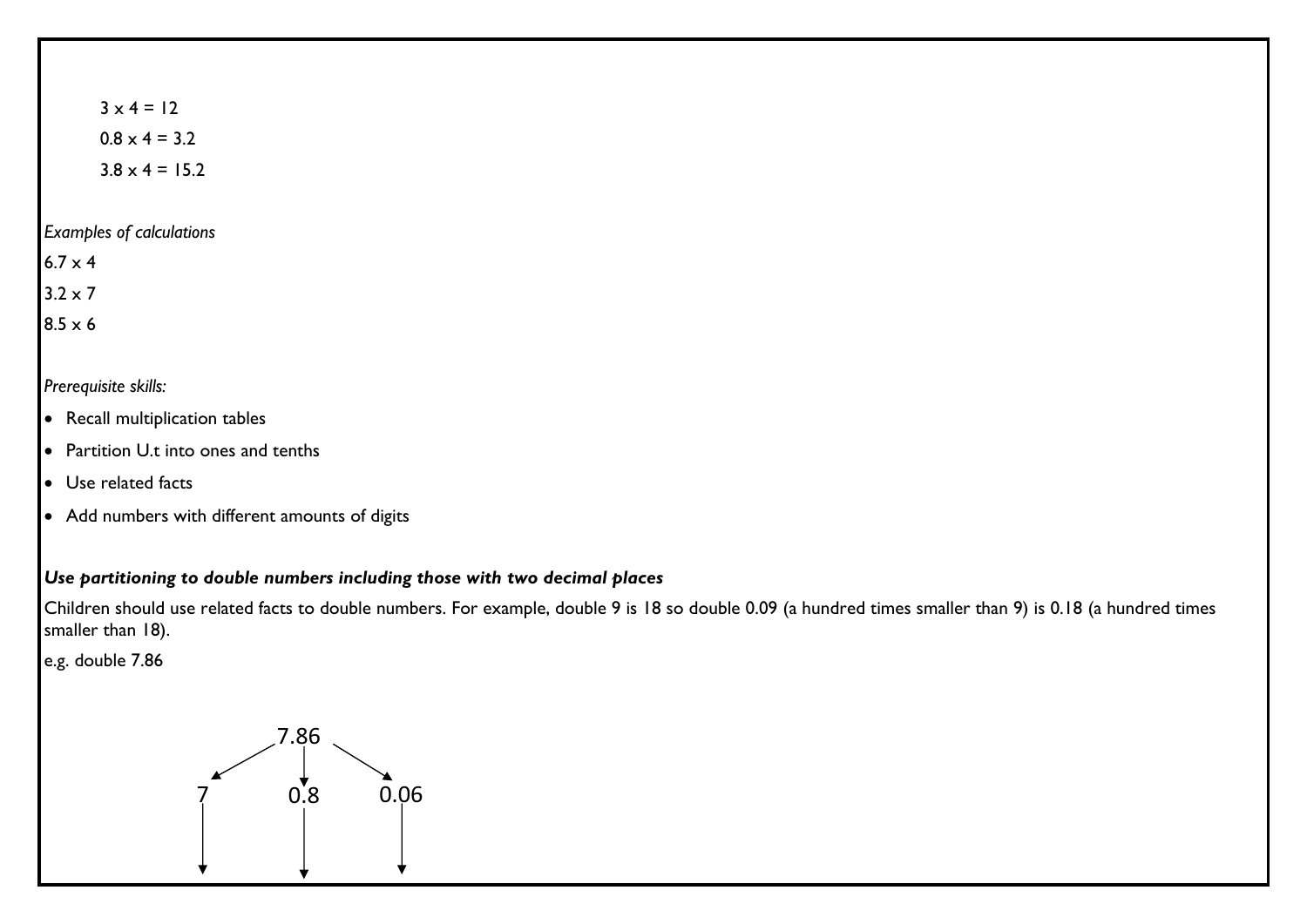

The diagram above illustrates the way children should be thinking about doubling using partitioning, but it is not necessary for them to record in this way if it is not helpful to the child.

*Examples of calculations*

Double 56.7

Double 485.6

Double 8.59

Double 36 742

*Prerequisite skills:*

- Count forwards in hundredths, tenths, ones, tens, hundreds and thousands
- Partition a number into thousands, hundreds, tens, ones, tenths and hundredths
- Use related facts to double multiples of hundredths, tenths, ones, tens, hundreds and thousands
- Recombine multiples of hundredths, tenths, ones, tens, hundreds and thousands

**Divide numbers mentally drawing upon known facts**

*Divide whole numbers and decimals by 10, 100 and 1000 using a place value chart*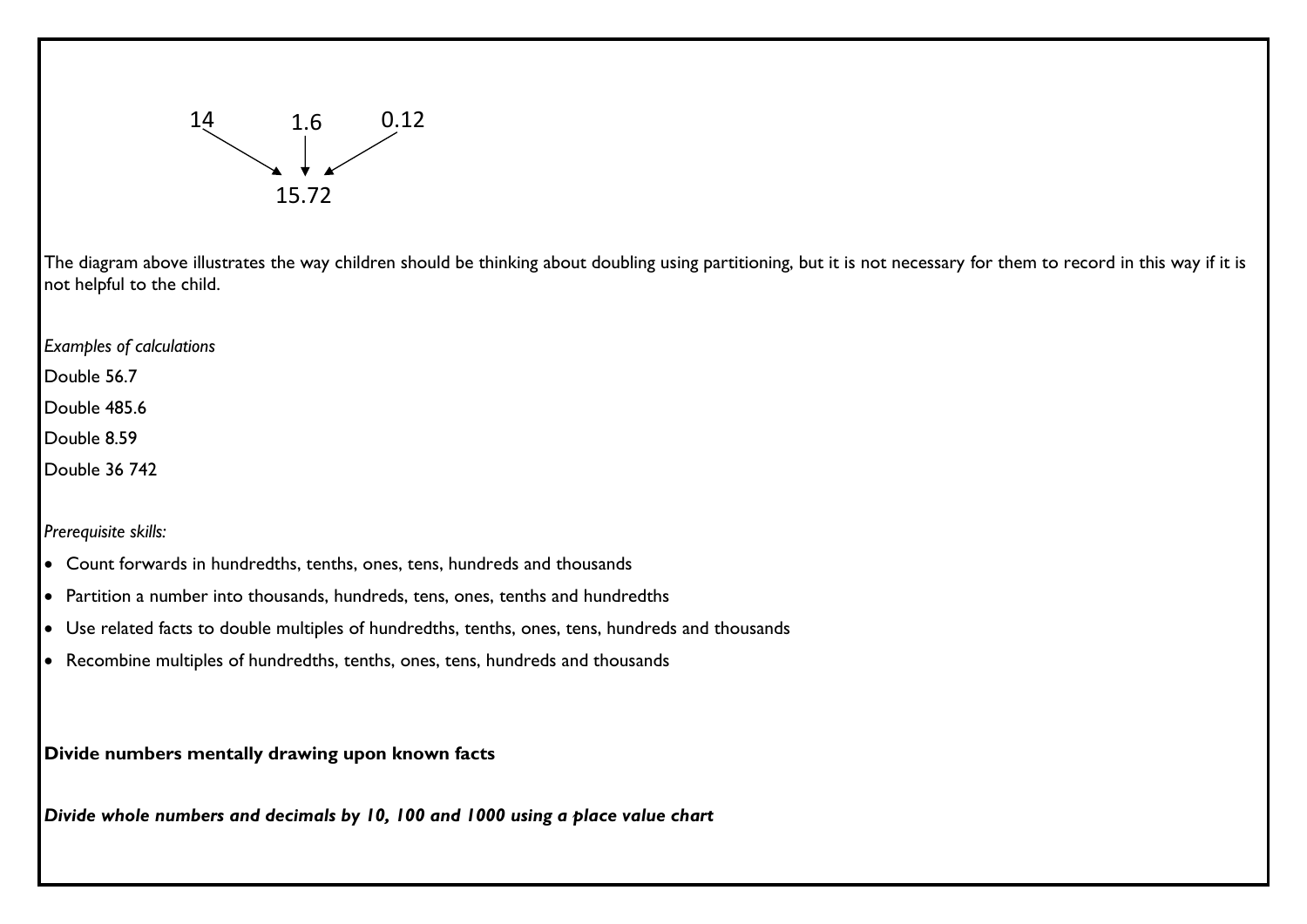Building on their knowledge of dividing by 10 and 100 from Year 3 and Year 4, children can use transparent counters to help them develop their understanding of dividing numbers by 10, 100 and 1000. Answers should include decimals up to two decimal places. e.g. 35 600 ÷ 1000 =

The children represent 35 600 on a place value chart using transparent counters.

| 00000  | 0000 | 000 | 00 | 0 | 0.0 | 0.00 |
|--------|------|-----|----|---|-----|------|
| 10 000 | 1000 | 100 | 10 | 1 | 0.1 | 0.01 |
| 20 000 | 2000 | 200 | 20 | 2 | 0.2 | 0.02 |
| 30 000 | 3000 | 300 | 30 | 3 | 0.3 | 0.03 |
| 40 000 | 4000 | 400 | 40 | 4 | 0.4 | 0.04 |
| 50 000 | 5000 | 500 | 50 | 5 | 0.5 | 0.05 |
| 60 000 | 6000 | 600 | 60 | 6 | 0.6 | 0.06 |
| 70 000 | 7000 | 700 | 70 | 7 | 0.7 | 0.07 |
| 80 000 | 8000 | 800 | 80 | 8 | 0.8 | 0.08 |
| 90 000 | 9000 | 900 | 90 | 9 | 0.9 | 0.09 |

They then move each counter three places to the right to divide the number by 1000 1000 is  $10 \times 10 \times 10$  so dividing by 1000 is the same as  $\div 10 \div 10 \div 10$ 

| 00000  | 0000 | 000 | 00 | 0.0 | 0.00 |
|--------|------|-----|----|-----|------|
| 10 000 | 1000 | 100 | 10 | 0.1 | 0.01 |
| 20 000 | 2000 | 200 | 20 | 0.2 | 0.02 |
| 30 000 | 3000 | 300 | 30 | 0.3 | 0.03 |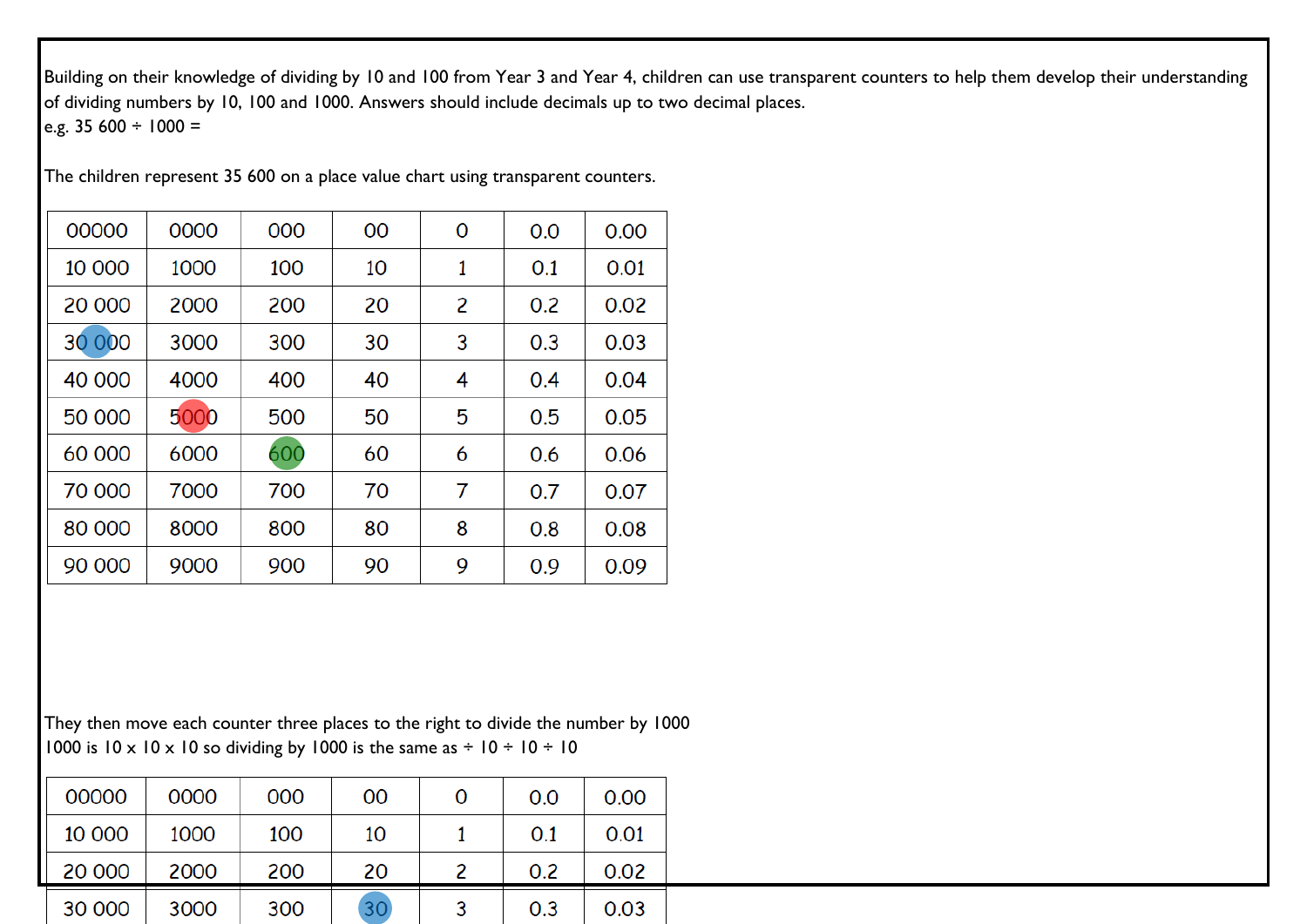*Examples of calculations*

 $874 \div 10$ 

 $60.1 \div 10$ 

7043 ÷ 100

48 750 ÷ 1000

*Prerequisite skills:*

- Partition a number into hundred thousands, ten thousands, thousands, hundreds, tens, ones and tenths
- Recombine multiples of ten thousand, thousand, hundred, ten, one, tenth and hundredth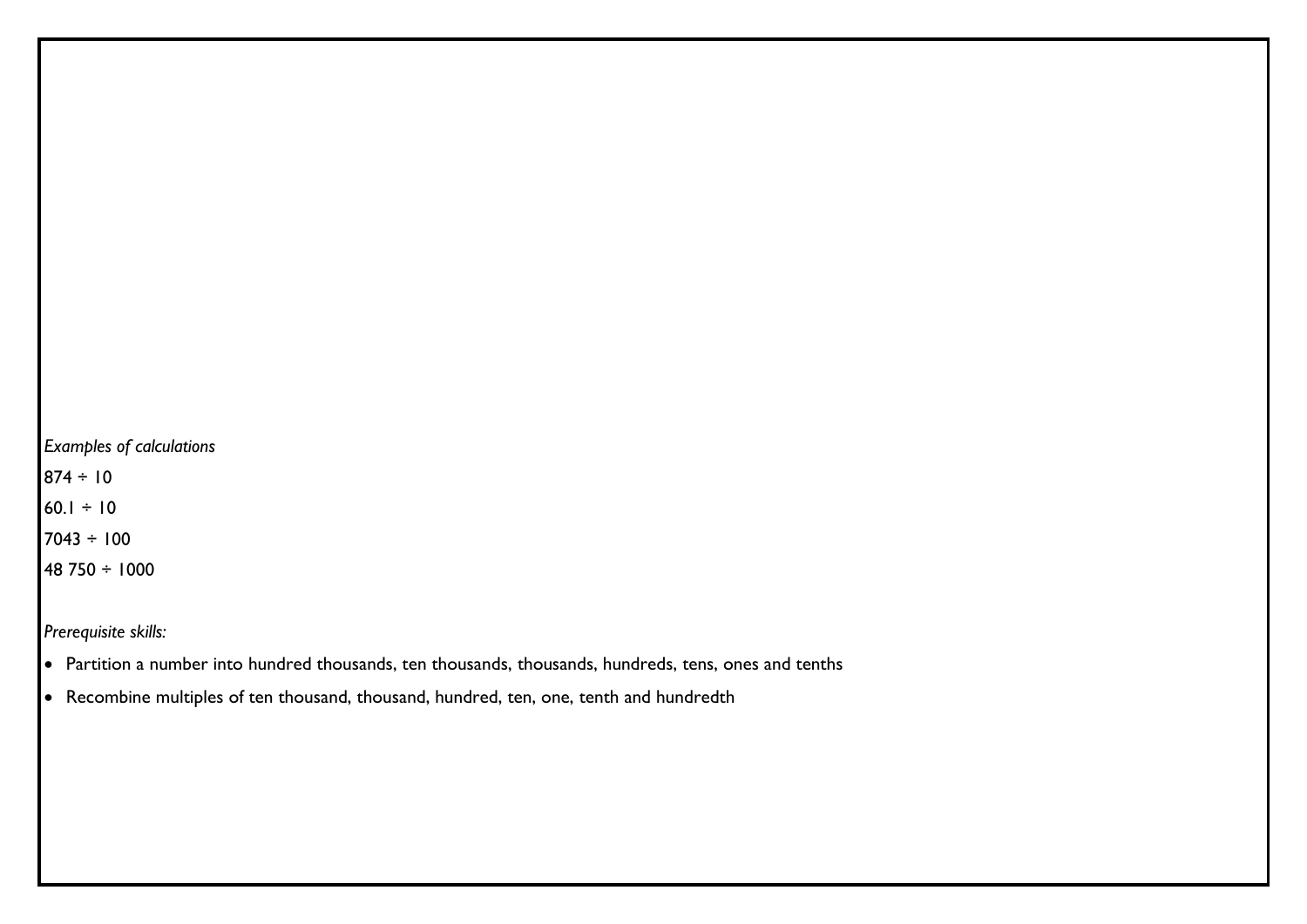#### *Use related facts to divide ThH00 by a one-digit number*

*NB ThH00 represents a four-digit multiple of 100*

Children should be encouraged to identify the **relationships** between numbers in division calculations, e.g. 54 ÷ 6 = 9 could be represented using a division trio:



This can be used to derive the following calculations:

 $54 \div 6 = 9$ 

 $54 \div 9 = 6$ 

Children can then use the division trio to derive related facts, e.g.  $5400 \div 6 = 900$ 

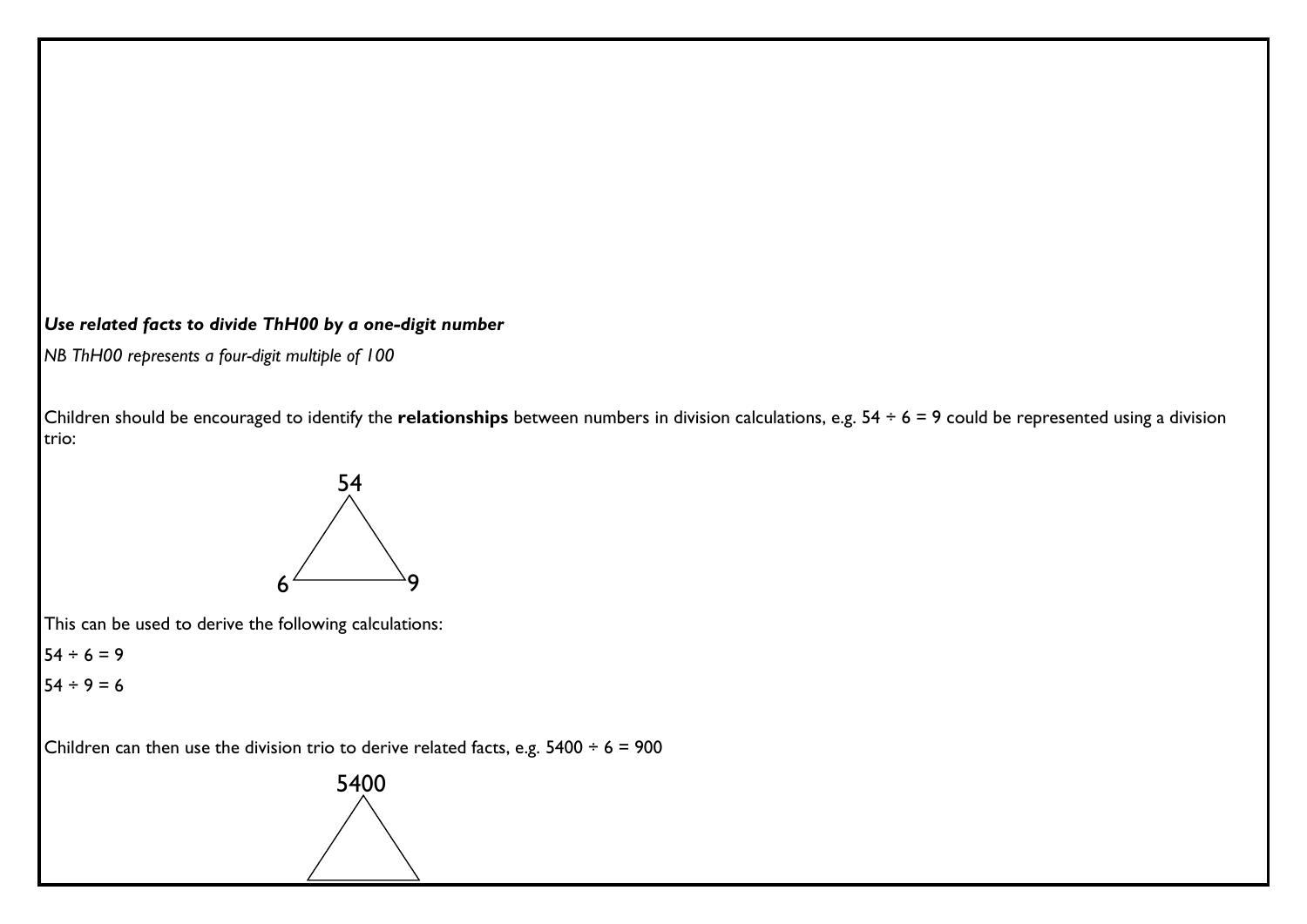# 6 900

Children should be able to explain that because 5400 is a hundred times greater than 54, the answer to 5400  $\div$  6 will be a hundred times greater than 9. They can then use their understanding of multiplying by 100 to calculate this.

*Examples of calculations*

 $8100 \div 9$ 

 $3000 \div 6$ 

 $9600 \div 8$ 

#### *Prerequisite skills:*

- Recall multiplication tables
- Understand the effect of multiplying a one or two-digit number by 100

## *Use related facts to divide U.t by a one-digit number*

The division trio from the previous strategy can also be used to derive U.t divided by a one-digit number, e.g.  $5.4 \div 6 =$ 

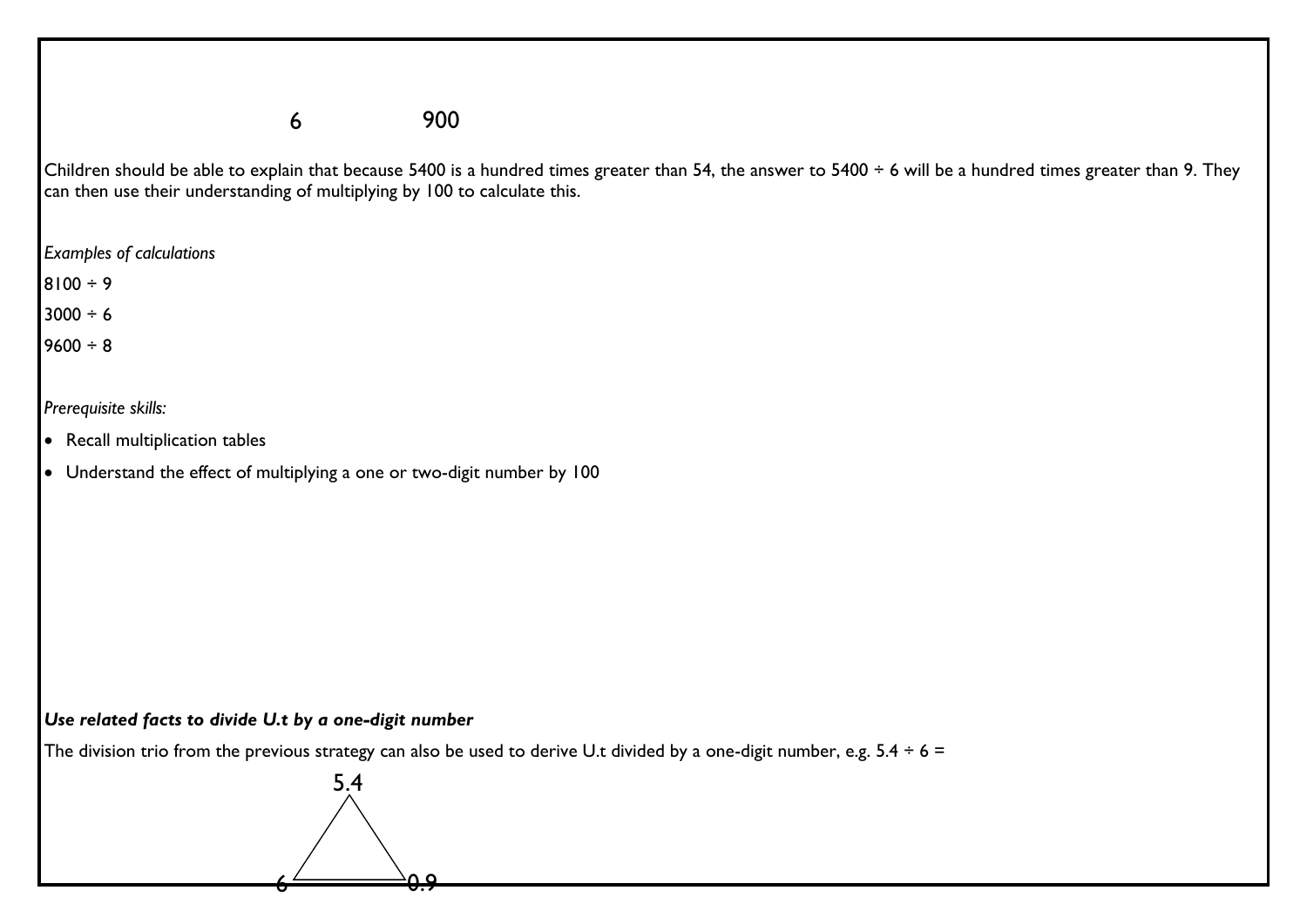Children should be able to explain that because 5.4 is ten times smaller than 54, the answer to  $5.4 \div 6$  will be ten times smaller than 9. They can then use their understanding of dividing by 10 to calculate this.

*Examples of calculations*

 $2.1 \div 7$ 

 $3.6 \div 9$ 

 $14.8 \div 4$ 

*Prerequisite skills:*

- Recall multiplication tables
- Understand the effect of dividing a one- or two-digit number by 10

## *Use related facts to divide U.t by a 0.t*

The division trio from the previous strategy can also be used to derive U.t divided by 0.t, e.g.  $5.4 \div 0.6 =$ 



Children should be able to explain that 5.4 is ten times smaller than 54 and 0.6 is ten times smaller than 6. This means that both numbers have been scaled down by the same amount, so the relationship between the numbers stays the same. The answer to  $5.4 \div 0.6$  will therefore be 9 because there are 9 groups of 0.6 in 5.4

*Examples of calculations*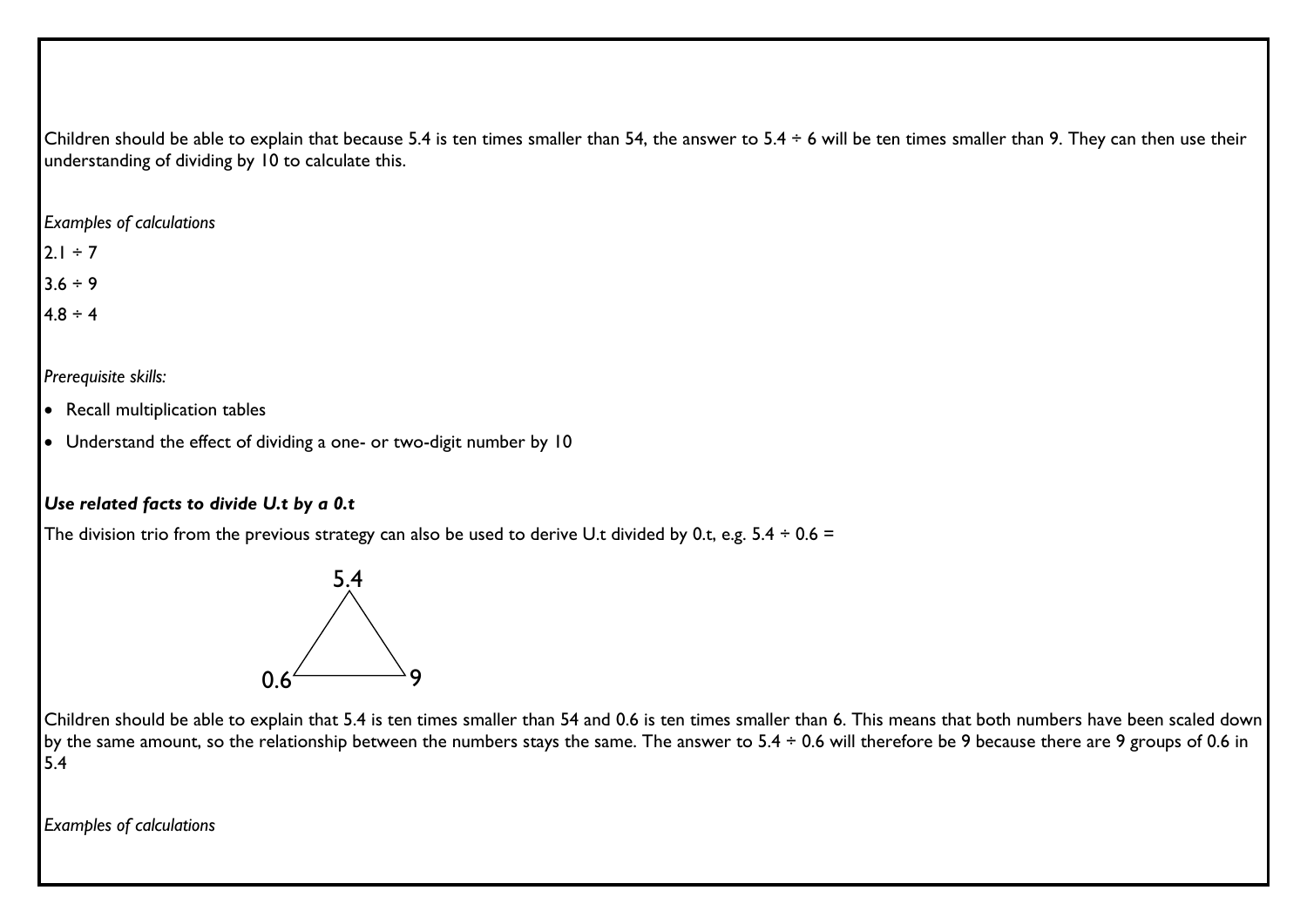$2.1 \div 0.7$ 

 $3.6 \div 0.9$ 

 $4.8 \div 0.4$ 

*Prerequisite skills:*

- Recall multiplication tables
- Understand division as repeated subtraction

## *Use partitioning to divide HTU by a one-digit number*

Building on their understanding of using partitioning to divide TU by a one-digit number from Year 4, children decide how to partition HTU to help them divide it by a one-digit number.



The diagram above illustrates the way children should be thinking about dividing using partitioning, but it is not necessary for them to record in this way if it is not helpful to the child.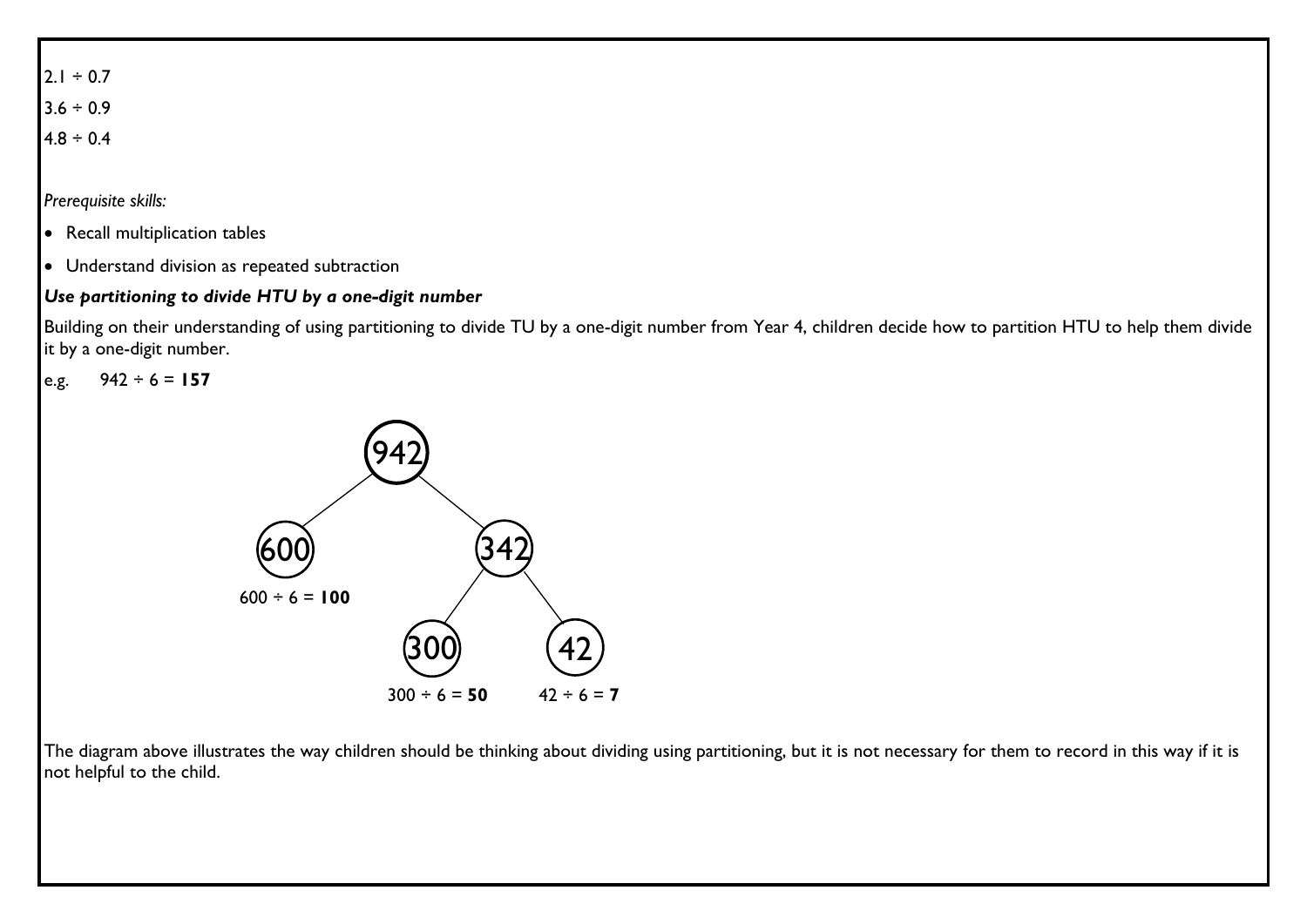*Examples of calculations*

- $756 \div 9$  By partitioning into 720 and 36
- $765 \div 5$  By partitioning into 500 and 250 and 15
- $861 \div 7$  By partitioning into 700 and 140 and 21

*Prerequisite skills:*

- Recall multiplication tables
- Understand division as repeated subtraction
- Partition three-digit numbers in different ways

## *Use partitioning to halve any number including to two decimal places*

Children should be encouraged to decide the best way to partition a number to halve it.

e.g. Find half of 6.74

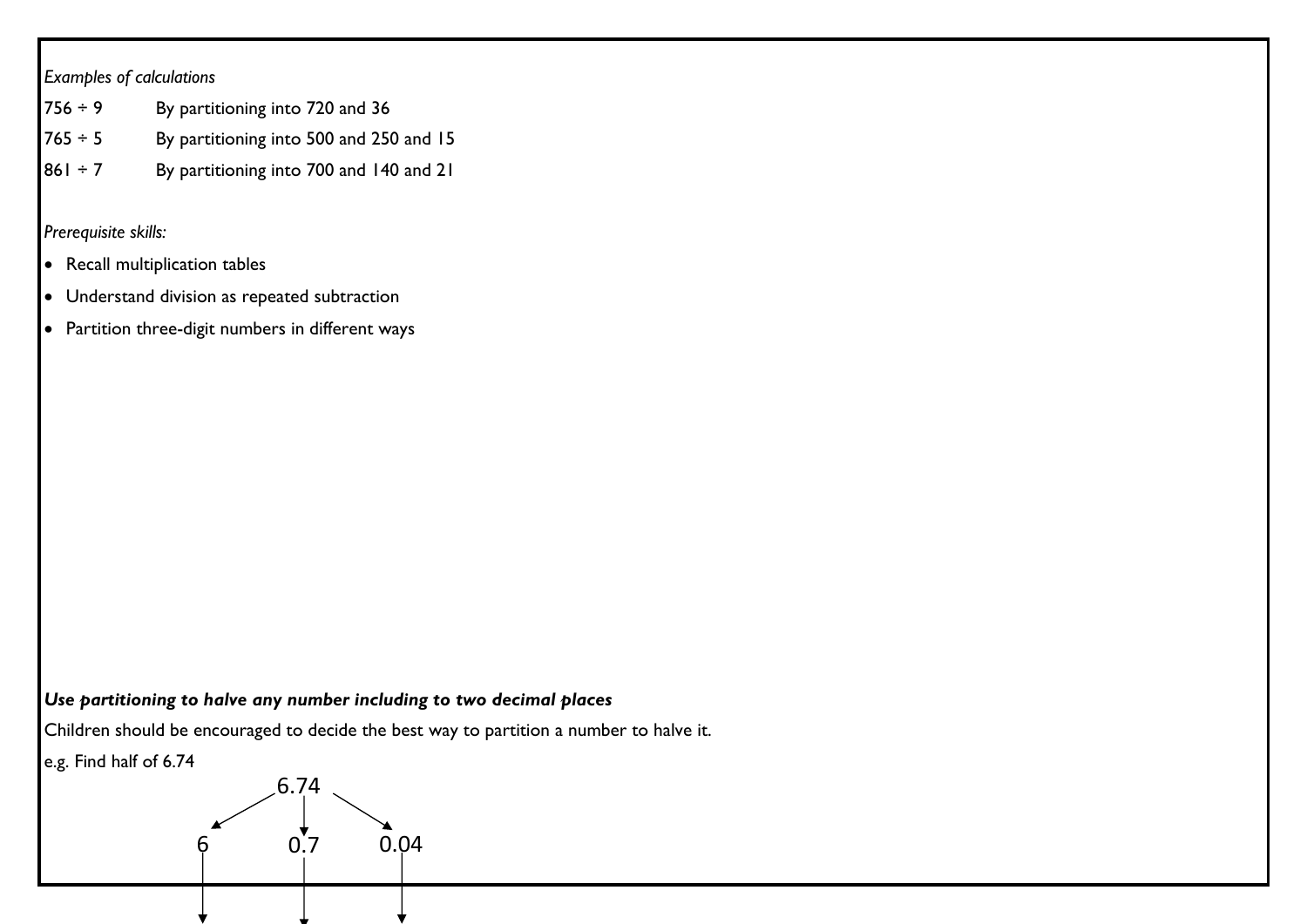An alternative way of partitioning would be:

Find half of 6.74



The diagrams above illustrate the way children should be thinking about halving using partitioning, but it is not necessary for them to record in this way if it is not helpful to the child.

*Examples of calculations*

Find half of 4.62

Find half of 18.46

Find half of 8.94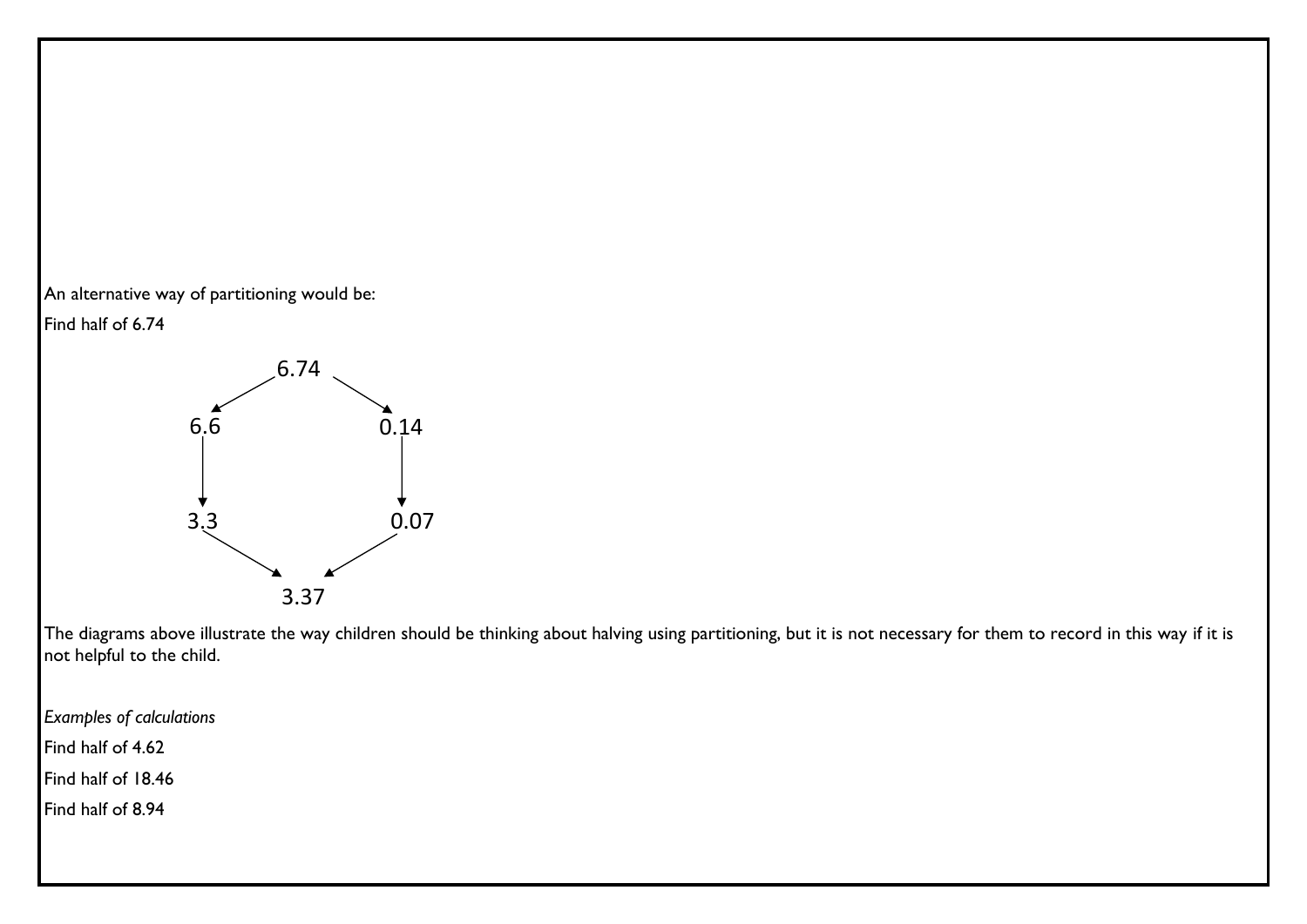Find half of 17.92

Find half of 32 784

#### *Prerequisite skills:*

- Partition numbers (including in different ways for efficiency)
- Use related facts to halve a multiple of a hundredth, tenth, ten, hundred and thousand
- Recombine multiples of one, ten, hundred and thousand
- Recombine multiples of a tenth and a hundredth

## **Y6**

**End of Year Objective:** *Perform mental calculations, including with mixed operations and large numbers*

## **Rapid Recall**

Children should be able to:

- Recall related tables facts decimal numbers  $(0.7 \times 6 = 4.2)$  because  $7 \times 6 = 42$ )
- Use partitioning to double or halve any number
- Recall prime numbers up to 100
- Recall squares of the corresponding multiples of 10 (i.e. 40² is 1600)

# **Mental Strategies**

In Year 6 children build on their skills and understanding from previous year groups to multiply and divide mentally with larger numbers and numbers to three decimal places. Children should be encouraged to choose the most appropriate strategy based on the numbers involved in the calculation.

**Perform mental calculations – Multiplication**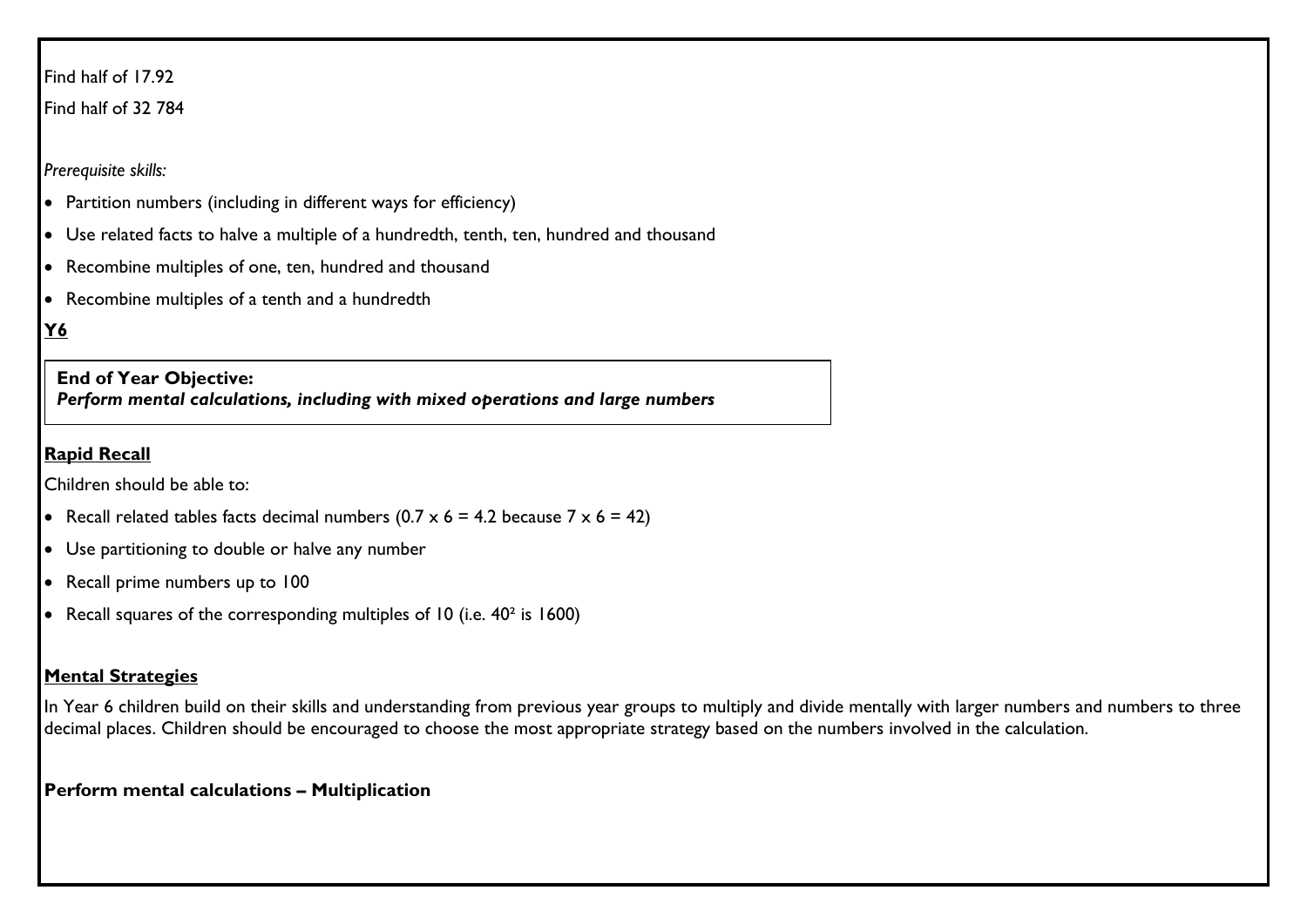|                                                        |                |                     |  |                               | Multiply whole numbers and decimals to three decimal places by 10, 100 and 1000                                                                                 |
|--------------------------------------------------------|----------------|---------------------|--|-------------------------------|-----------------------------------------------------------------------------------------------------------------------------------------------------------------|
|                                                        |                |                     |  |                               | Building on their knowledge of multiplying by 10, 100 and 1000 from Year 5, children use place value columns to multiply numbers to three decimal places by 10, |
| 100 and 1000                                           |                |                     |  |                               |                                                                                                                                                                 |
| e.g. $43.721 \times 100 =$                             |                |                     |  |                               |                                                                                                                                                                 |
|                                                        |                | The H T U $\cdot$ t |  |                               | h th                                                                                                                                                            |
|                                                        |                |                     |  | $4$ $3$ $\bullet$ $7$ $2$ $1$ |                                                                                                                                                                 |
| $\overline{4}$                                         | $\overline{3}$ | $72 \cdot 1$        |  |                               |                                                                                                                                                                 |
| <b>Examples of calculations</b>                        |                |                     |  |                               |                                                                                                                                                                 |
| 4562 x 1000                                            |                |                     |  |                               |                                                                                                                                                                 |
| $9.682 \times 10$                                      |                |                     |  |                               |                                                                                                                                                                 |
| 25.784 x 100                                           |                |                     |  |                               |                                                                                                                                                                 |
|                                                        |                |                     |  |                               |                                                                                                                                                                 |
| Prerequisite skills:                                   |                |                     |  |                               |                                                                                                                                                                 |
|                                                        |                |                     |  |                               | • Understand and use place value columns when representing numbers                                                                                              |
|                                                        |                |                     |  |                               | • Understand the effect of multiplying a number by 10, 100 or 1000                                                                                              |
|                                                        |                |                     |  |                               |                                                                                                                                                                 |
|                                                        |                |                     |  |                               |                                                                                                                                                                 |
| Identify and use all related facts that link to tables |                |                     |  |                               |                                                                                                                                                                 |
|                                                        |                |                     |  |                               | Children should be encouraged to select the most appropriate strategy based on the numbers involved in the calculation.                                         |
| e.g. $8000 \times 4 =$                                 |                |                     |  |                               |                                                                                                                                                                 |
|                                                        |                |                     |  |                               | Using related facts in a multiplication trio could help with this calculation:                                                                                  |
|                                                        |                |                     |  | 32 000                        |                                                                                                                                                                 |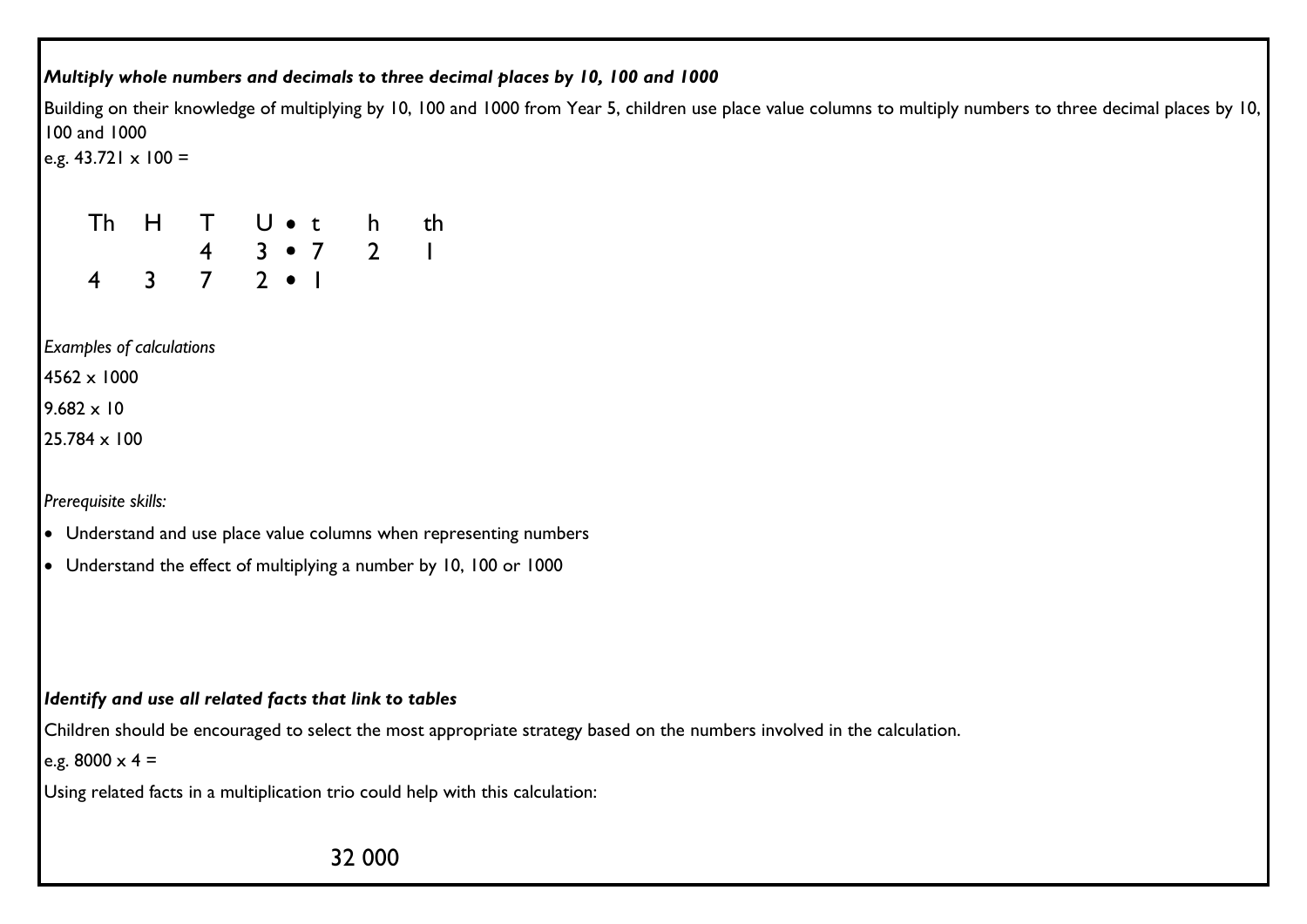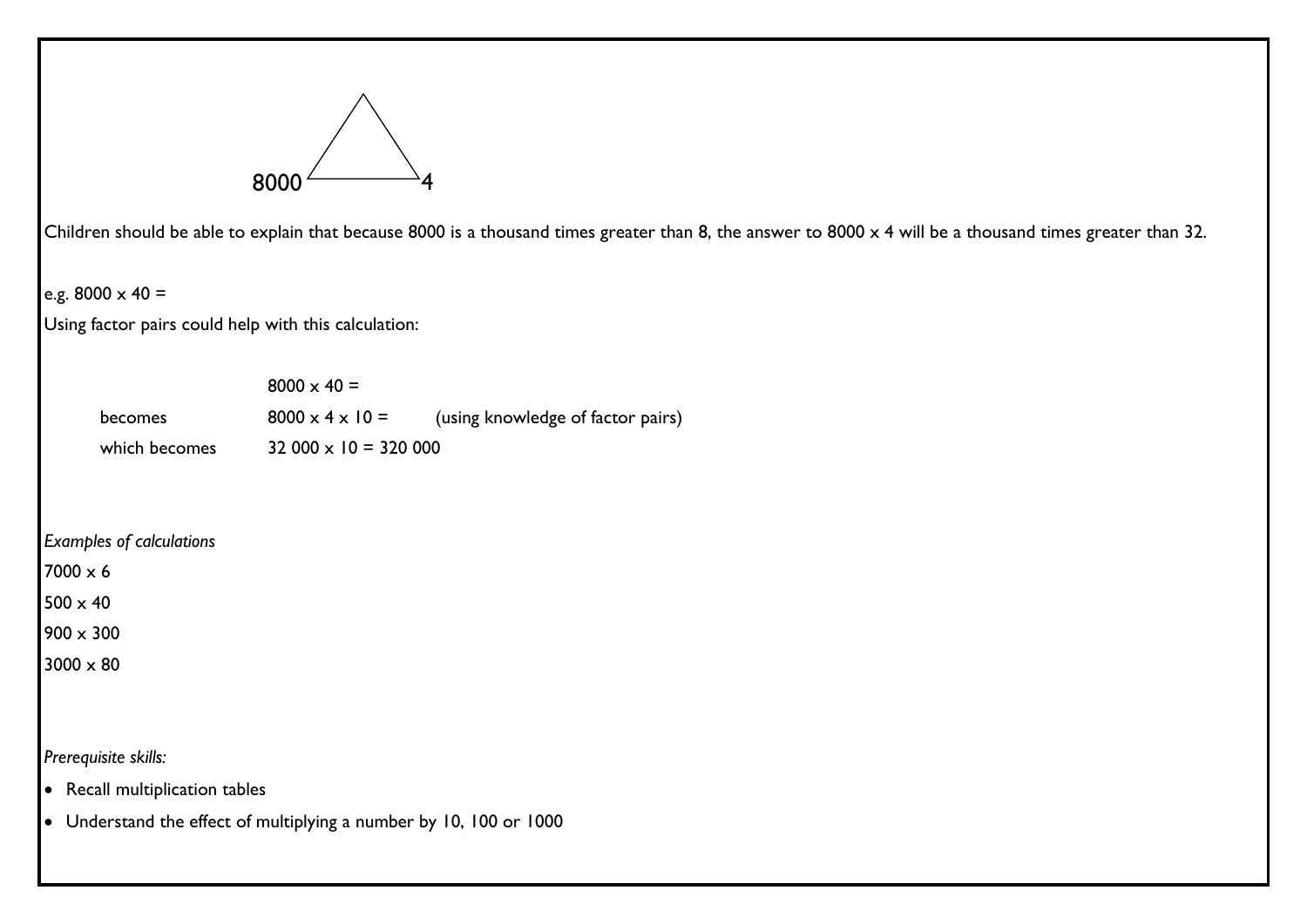## *Use related facts to multiply 0.0t by a one-digit number*

*NB 0.0t represents a multiple of a hundredth*

Children can use a multiplication trio to derive related facts, e.g. 0.07 x 4



Children should be able to explain that because 0.07 is a hundred times smaller than 7, the answer to 0.07 x 4 will be a hundred times smaller than 28. They can then use their understanding of dividing by 100 to calculate this.

*Examples of calculations*

 $0.03 \times 7$ 

 $0.06 \times 9$ 

 $0.05 \times 4$ 

*Prerequisite skills:*

• Recall multiplication tables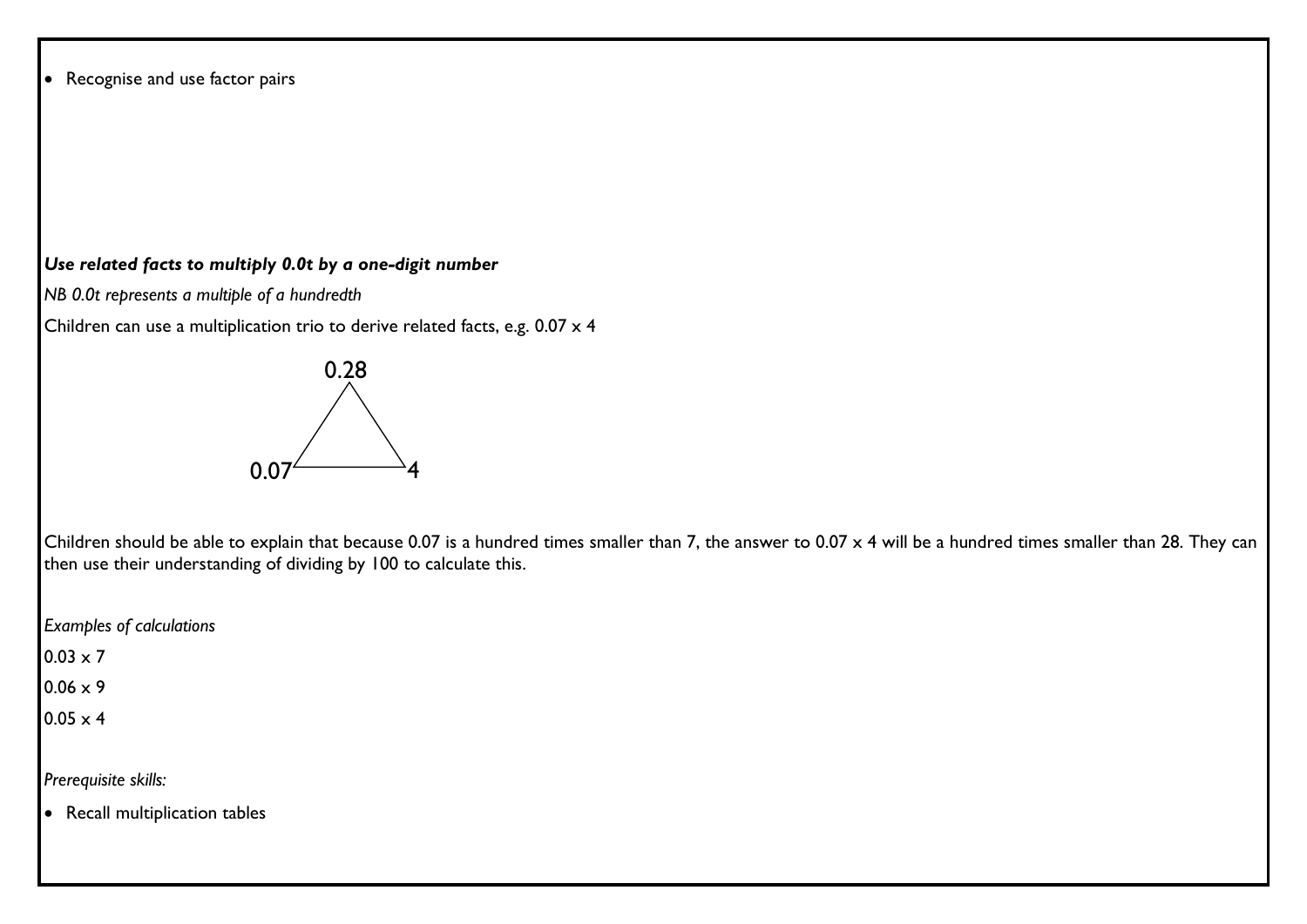• Understand the effect of dividing a one- or two-digit number by 100

#### *Use compensation to multiply U.9 and U.99 by a one-digit number*

Building on their understanding from Year 5 of multiplying H99 by a one-digit number, children multiply by the nearest whole number and then compensate appropriately.

```
e.g. 6.9 \times 4 =6.9 \times 4 = 7 \times 4 subtract 0.1 \times 4
         7 \times 4 = 28So 6.9 \times 4 = 28 - 0.46.9 \times 4 = 27.6e.g. 6.99 \times 4 =6.99 \times 4 = 7 \times 4 subtract 0.01 \times 4
         7 \times 4 = 28\text{So} \qquad 6.99 \times 4 = 28 - 0.046.99 \times 4 = 27.96Examples of calculations
5.9 \times 43.99 \times 79.99 \times 6Prerequisite skills:
```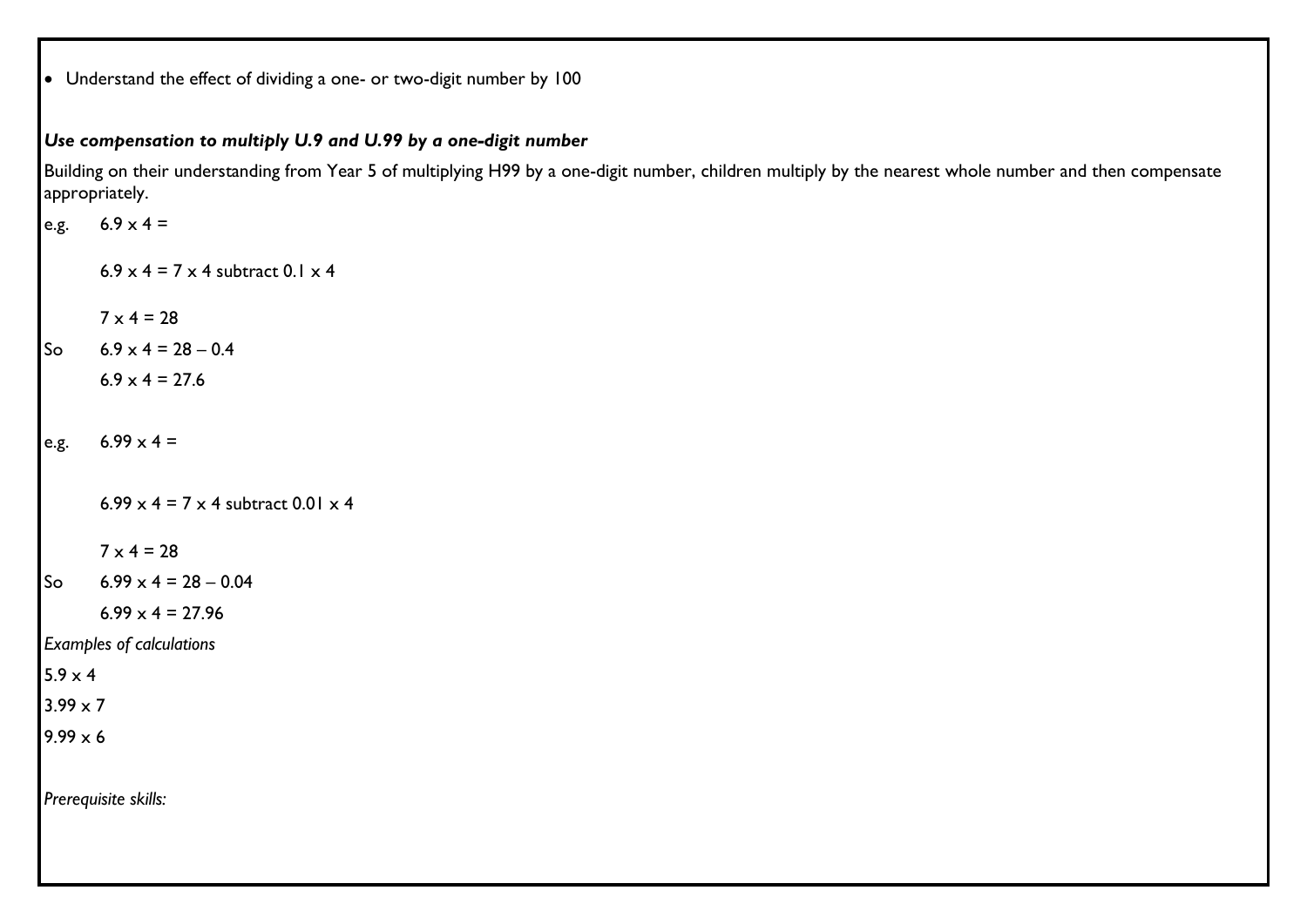- Recall multiplication tables
- Understand how multiplying by 0.9 is related to multiplying by 1
- Understand how multiplying by 0.99 is related to multiplying by 1
- Subtract a 0.t or 0.0h from a whole number

#### *Use partitioning to multiply 0.th by a one-digit number*

Children should be encouraged to choose the most efficient method, which may be mental, rather than simply opting for a written method.

e.g.  $0.67 \times 4 =$  $0.6 \times 4 = 2.4$  $0.07 \times 4 = 0.28$  $0.67 \times 4 = 2.68$ *Examples of calculations*  $0.76 \times 3$  $0.28 \times 7$  $0.54 \times 6$ *Prerequisite skills:* • Recall multiplication tables • Partition 0.th into tenths and hundredths • Use related facts • Add numbers with different amounts of digits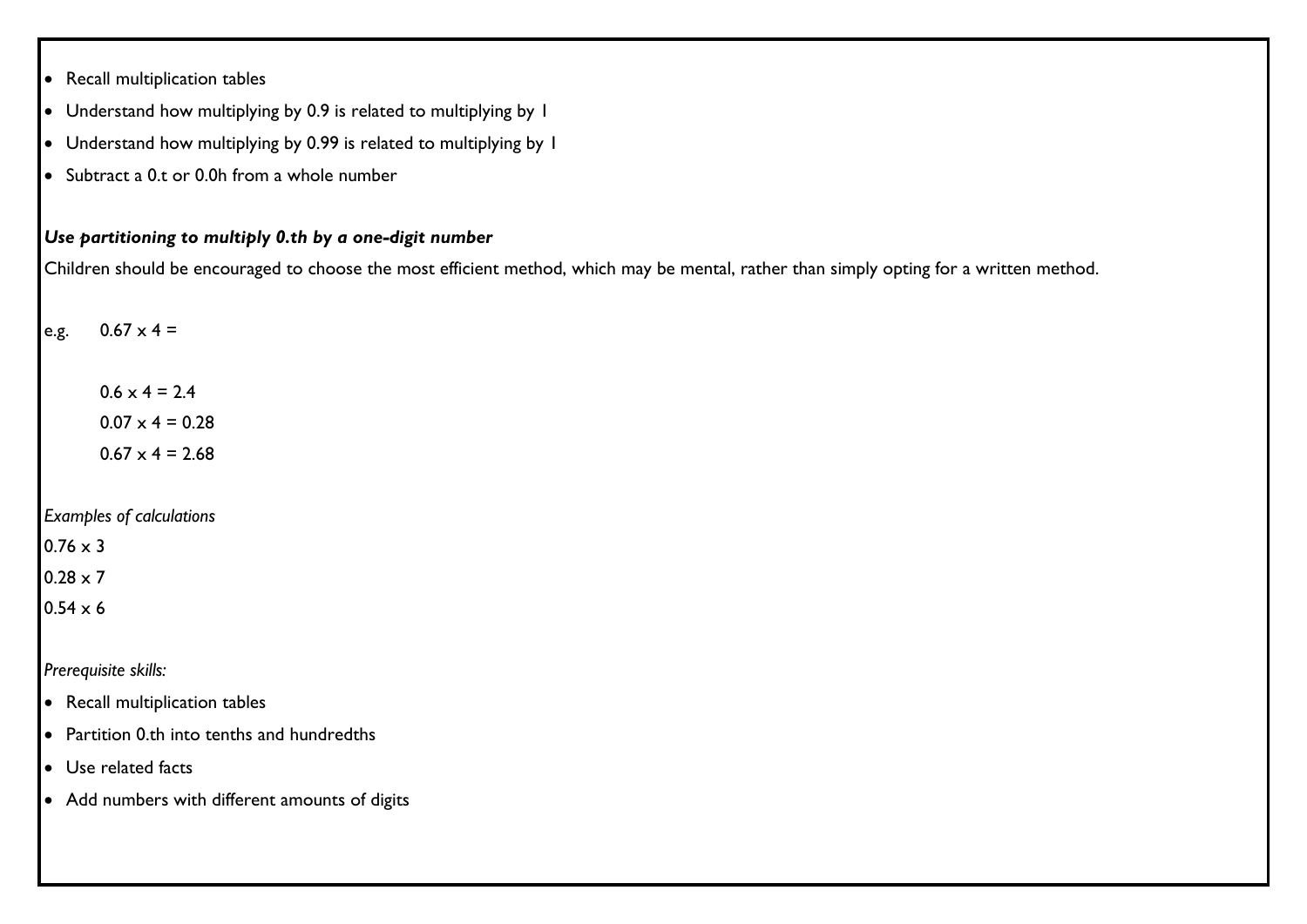#### *Use partitioning to double numbers including those with three decimal places*

Children should use related facts to double numbers. For example, double 9 is 18 so double 0.009 (a thousand times smaller than 9) is 0.018 (a thousand times smaller than 18).

e.g. double 6.374



The diagram above illustrates the way children should be thinking about doubling using partitioning, but it is not necessary for them to record in this way if it is not helpful to the child.

*Examples of calculations*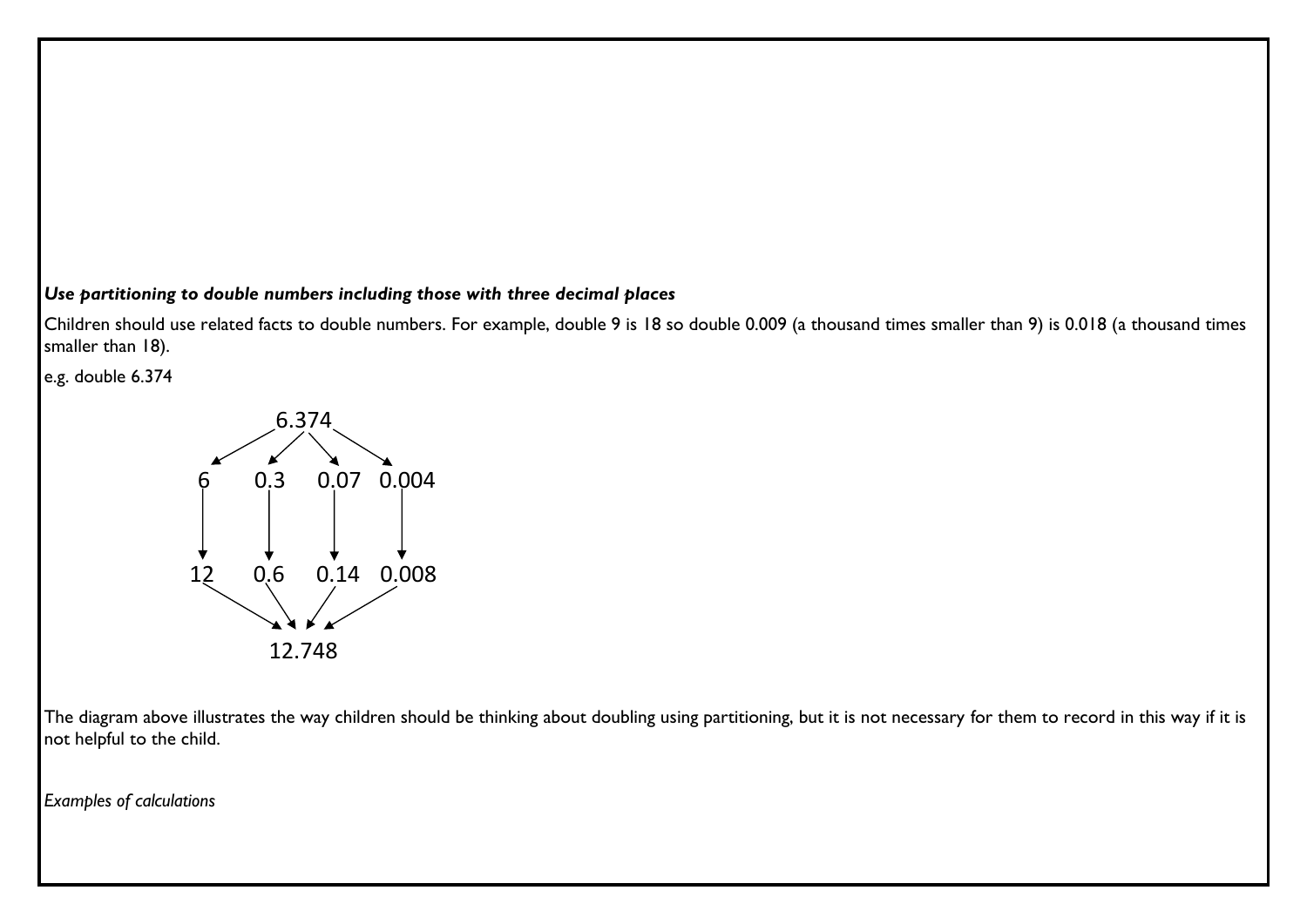Double 3.421

Double 6.705

Double 12.594

Double 54 672

Double 674 960

*Prerequisite skills:*

- Count forwards in steps of powers of 10
- Partition a number appropriately
- Use related facts to double multiples of powers of 10
- Recombine multiples of powers of 10

### **Perform mental calculations – Division**

## *Divide whole numbers and decimals to three decimal places by 10, 100 and 1000*

Building on their knowledge of dividing by 10, 100 and 1000 from Year 5, children use place value columns to divide numbers by 10, 100 and 1000. Answers should include decimals up to three decimal places.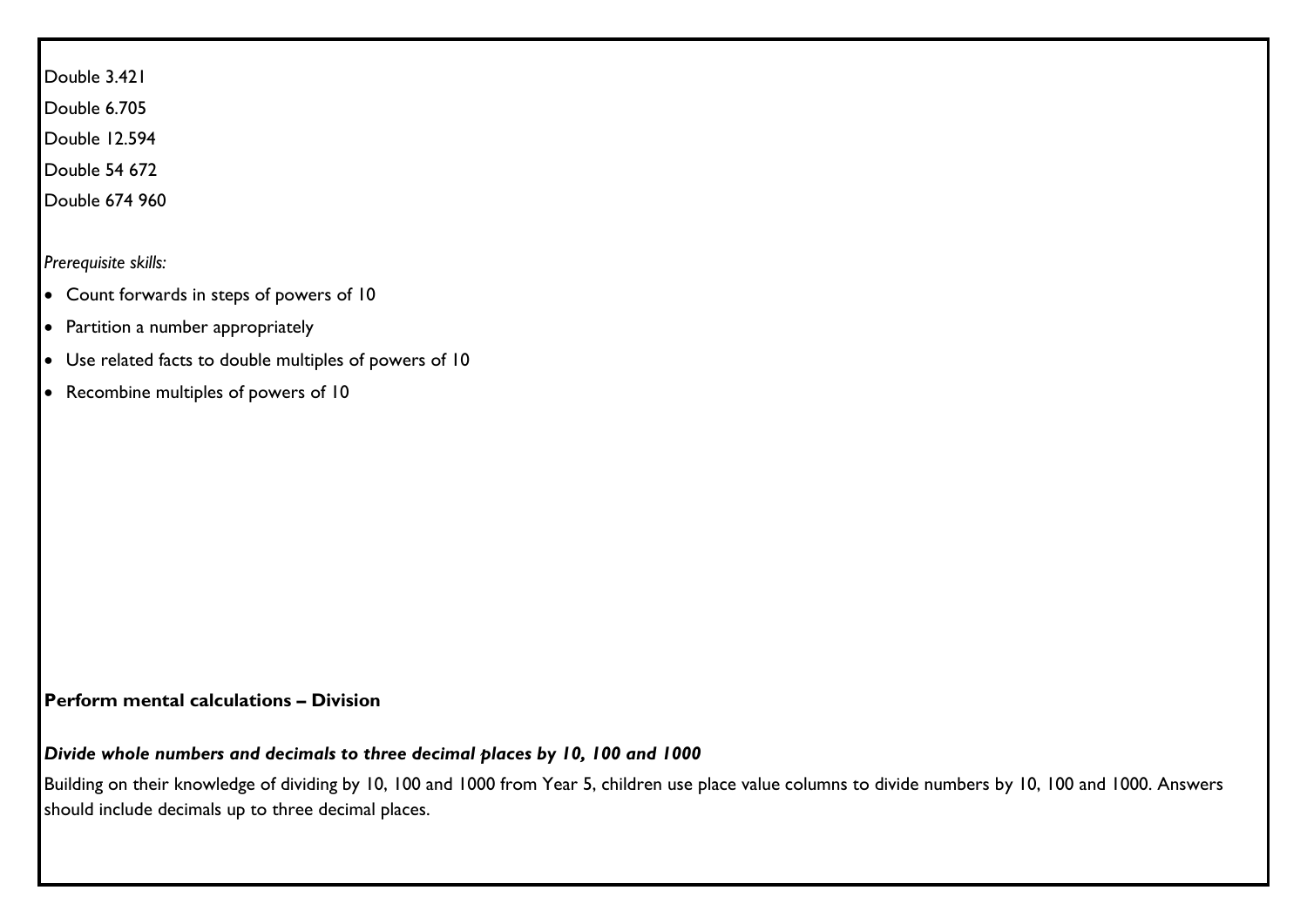

Children should be encouraged to select the most appropriate strategy based on the numbers involved in the calculation.

e.g. 56 000  $\div$  8 =

Using related facts in a division trio could help with this calculation:

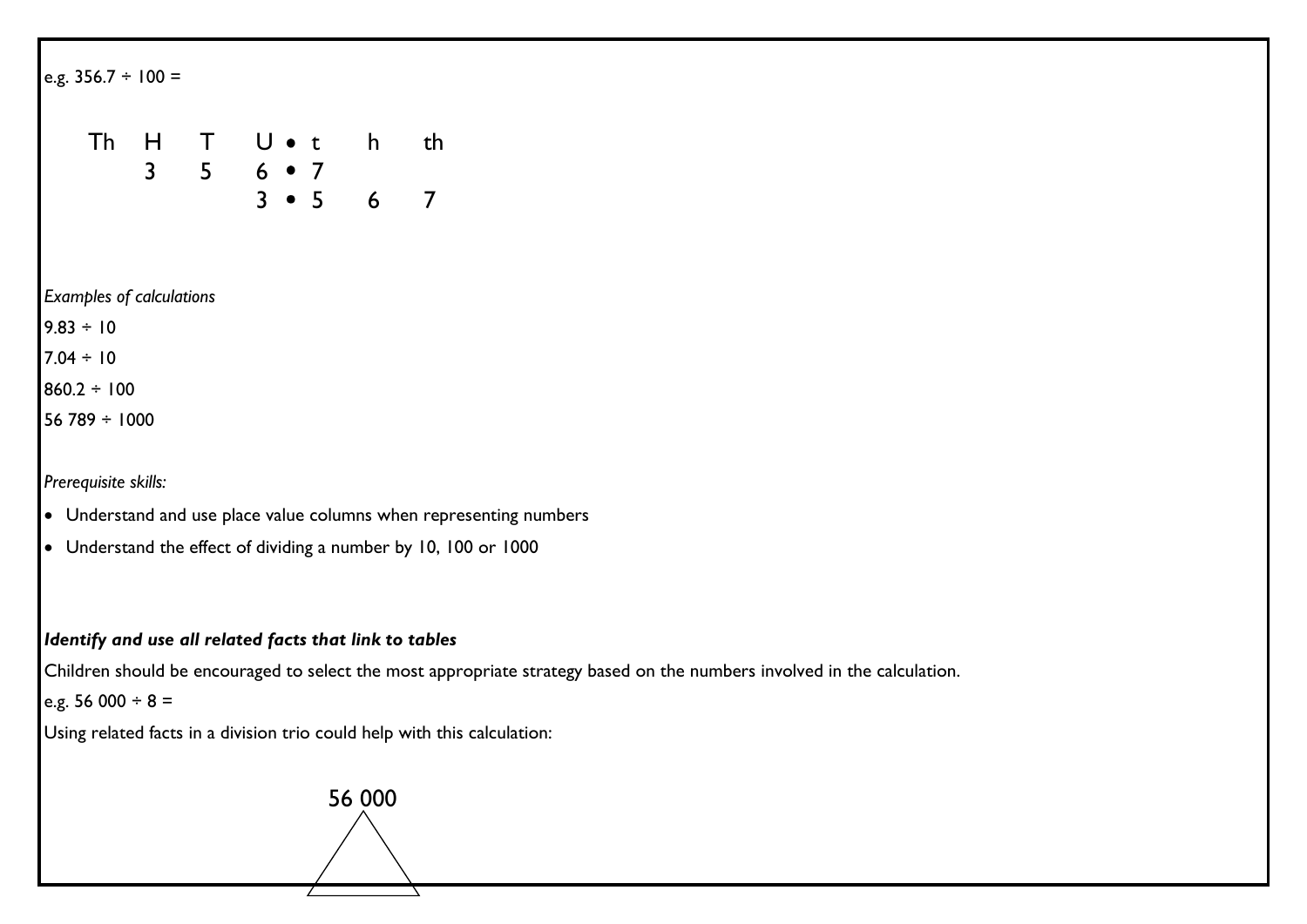# 8 7000

Children should be able to explain that because 56 000 is a thousand times greater than 56, the answer to 56 000  $\div$  8 will be a thousand times greater than 7. They can then use their understanding of multiplying by 1000 to calculate this.

e.g.  $5600 \div 80 =$ 

The following division trio could be used as a starting point for this calculation:



Children should be able to explain that because 5600 is a hundred times greater than 56, the answer to 5600  $\div$  8 will be a hundred times greater than 7. They can then use their understanding of multiplying by 100 to calculate this.

The following division trio could then be derived:



Children should be able to explain that because 80 is ten times greater than 8, the answer to 5600  $\div$  80 will be ten times smaller than the answer to 5600  $\div$  8 because there will be ten times fewer groups.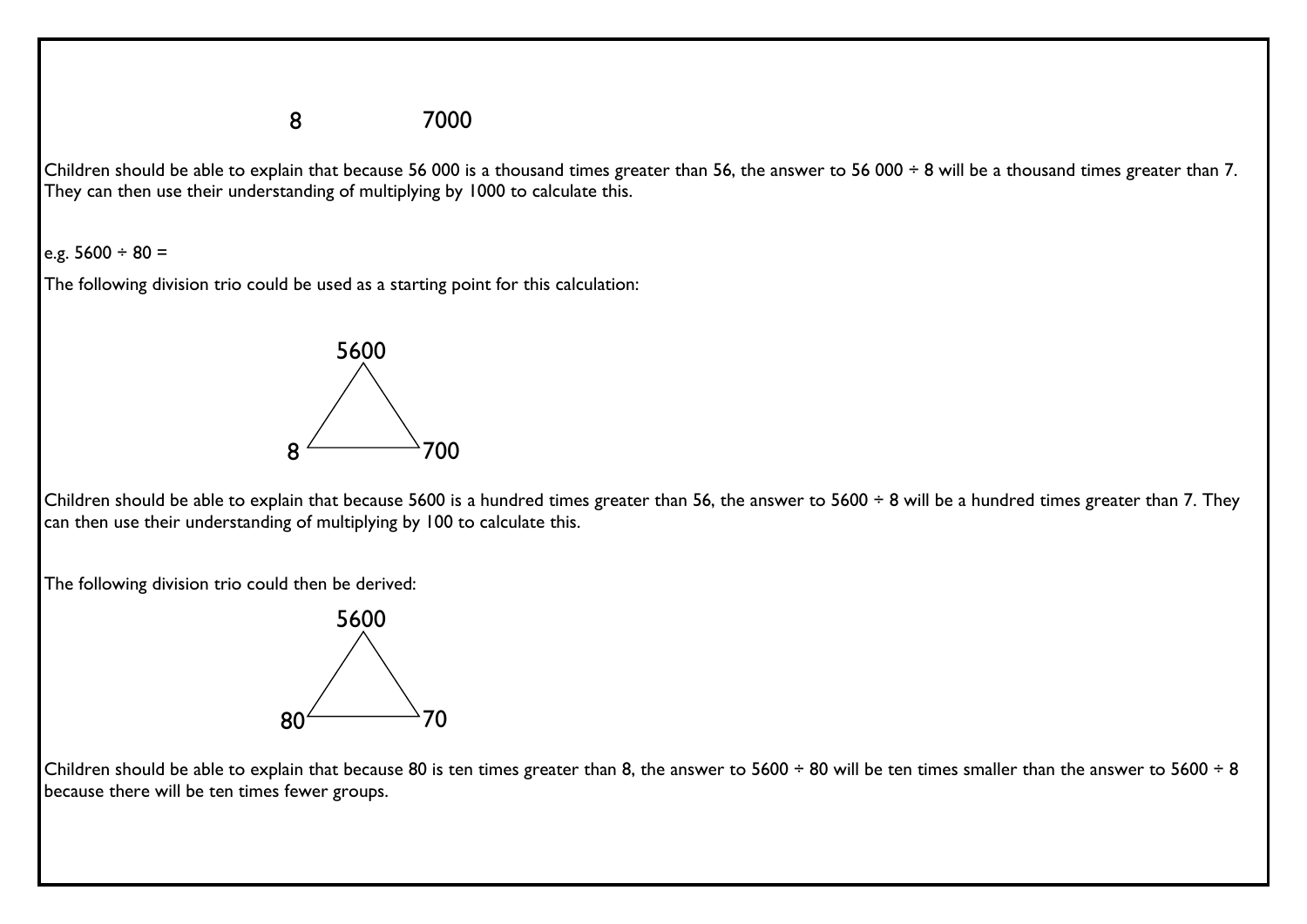*Examples of calculations*

 $81000 \div 9$ 

 $270 \div 30$ 

 $3000 \div 50$ 

 $9600 \div 800$ 

*Prerequisite skills:*

- Recall multiplication tables
- Understand division as repeated subtraction
- Understand the effect of multiplying or dividing by 10, 100 or 1000

# *Use related facts to divide TU by 0.t*

e.g.  $56 \div 0.8 =$ 

Using related facts in a division trio could help with this calculation:

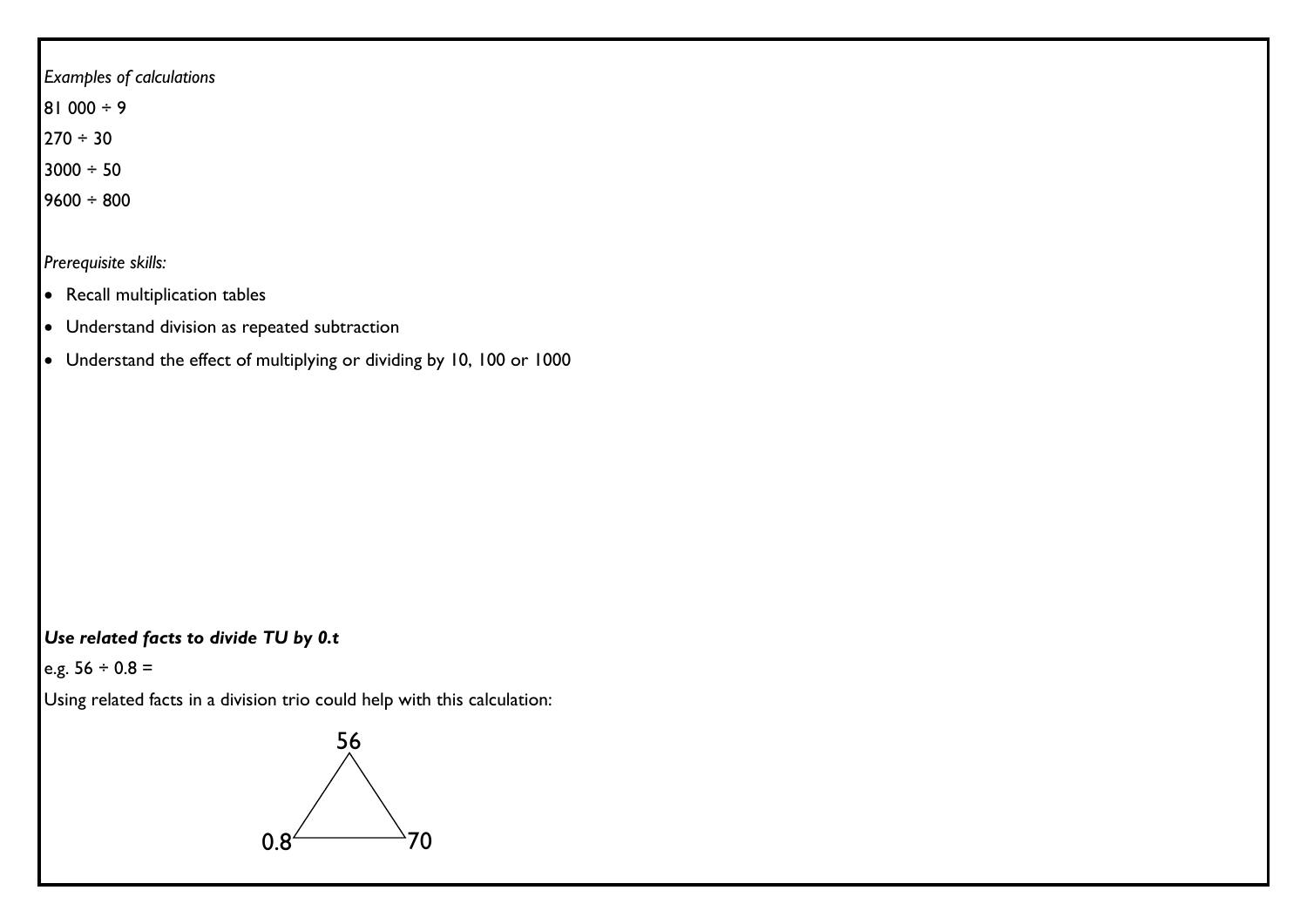Children should be able to explain that because 0.8 is ten times smaller than 8, the answer to 56 ÷ 0.8 will be ten times greater than the answer to 56 ÷ 8 because there will be ten times more groups.

#### *Examples of calculations*

 $21 \div 0.7$ 

 $36 \div 0.9$ 

 $48 \div 0.4$ 

*Prerequisite skills:*

- Recall multiplication tables
- Understand division as repeated subtraction
- Understand the effect of multiplying or dividing by 10

## *Use related facts to divide 0.th by 0.t*

e.g.  $0.54 \div 0.6 =$ 

The following division trio from Year 5 could be used as a starting point for this calculation:

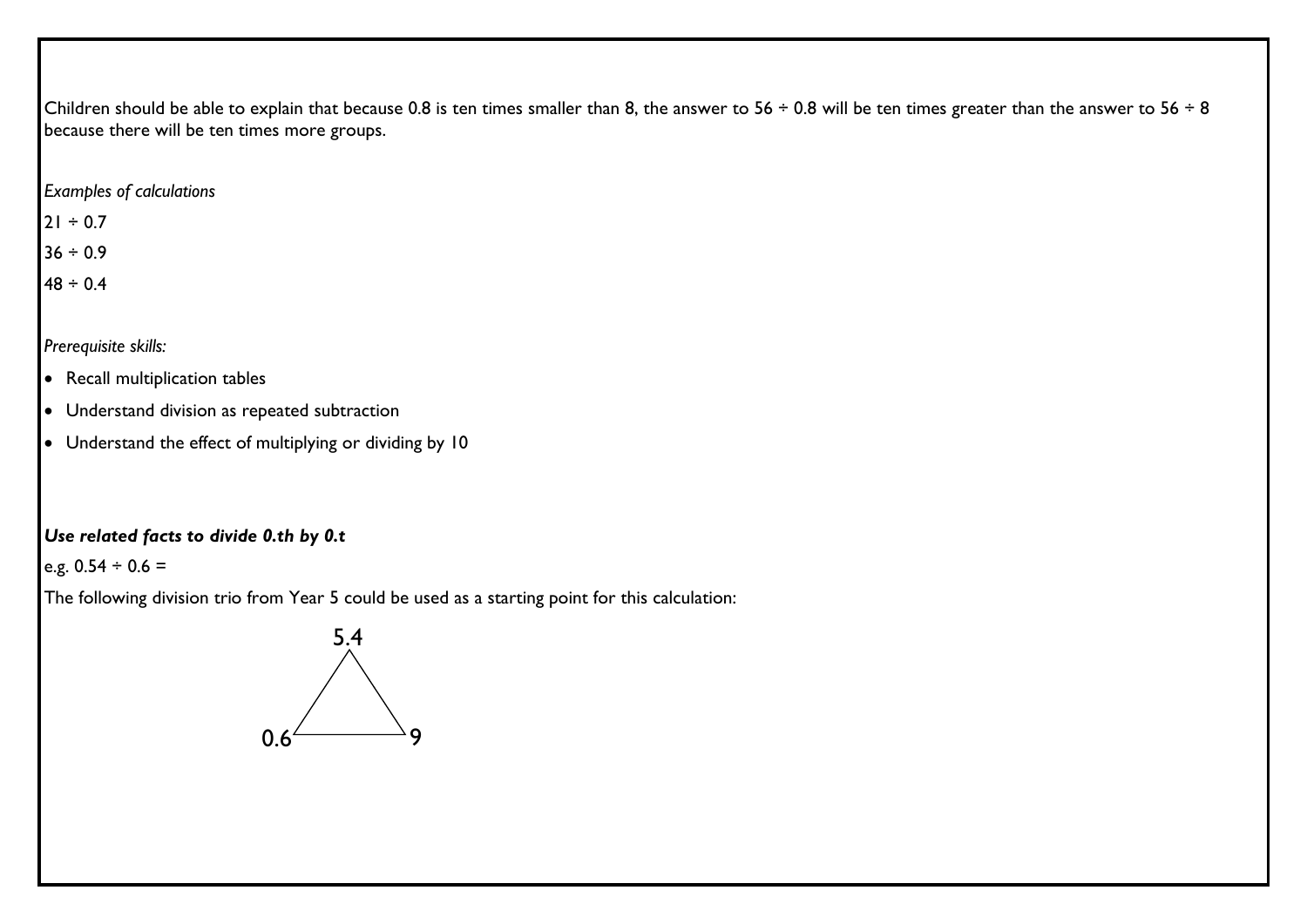Children should be able to explain that 5.4 is ten times smaller than 54 and 0.6 is ten times smaller than 6. This means that both numbers have been scaled down by the same amount, so the relationship between the numbers stays the same. The answer to  $5.4 \div 0.6$  will therefore be 9 because there are 9 groups of 0.6 in 5.4

The following division trio could then be derived:



Children should be able to explain that because 0.54 is ten times smaller than 5.4, the answer to 0.54  $\div$  0.6 will be ten times smaller than 9. They can then use their understanding of dividing by 10 to calculate this.

*Examples of calculations*

 $0.32 \div 0.4$ 

 $0.64 \div 0.8$ 

 $0.45 \div 0.9$ 

*Prerequisite skills:*

- Recall multiplication tables
- Understand division as repeated subtraction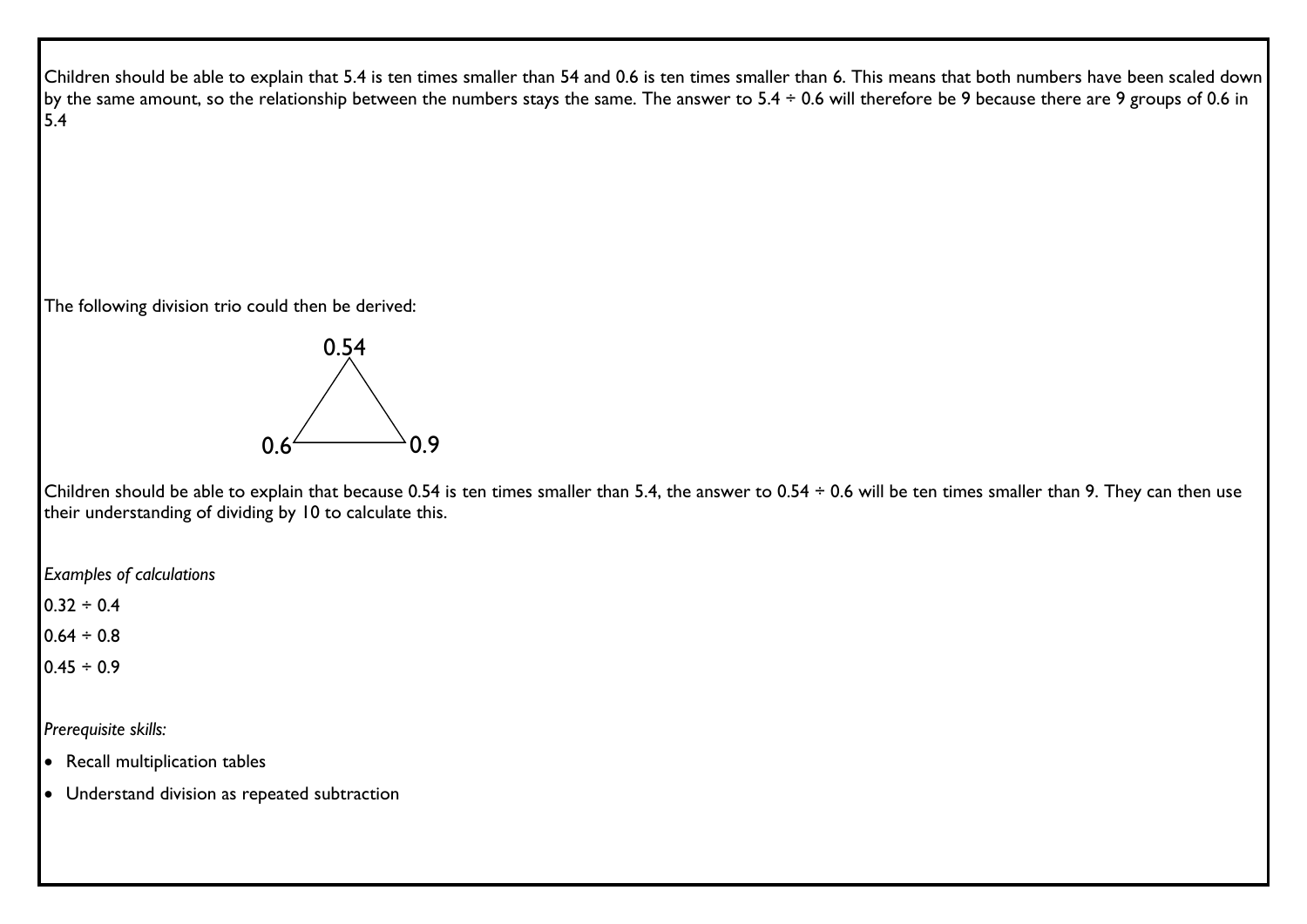• Understand the effect of multiplying and dividing by 10

### *Use related facts to divide by 50*

Dividing by 50 is the same as dividing by 100 and then doubling because 50 is half of 100. Children can investigate this using simple calculations.

e.g.  $200 \div 100 = 2$  $2 \times 2 = 4$  $\text{So}$  200 ÷ 50 = 4 Children can then use this in more complex calculations. e.g.  $3200 \div 50 =$  $3200 \div 100 = 32$  $32 \times 2 = 64$  $\text{So} \qquad 3200 \div 50 = 64$ *Examples of calculations*  $4100 \div 50$  $7800 \div 50$  $530 \div 50$ *Prerequisite skills:* • Understand the effect of dividing by 100 • Double numbers including those with one decimal place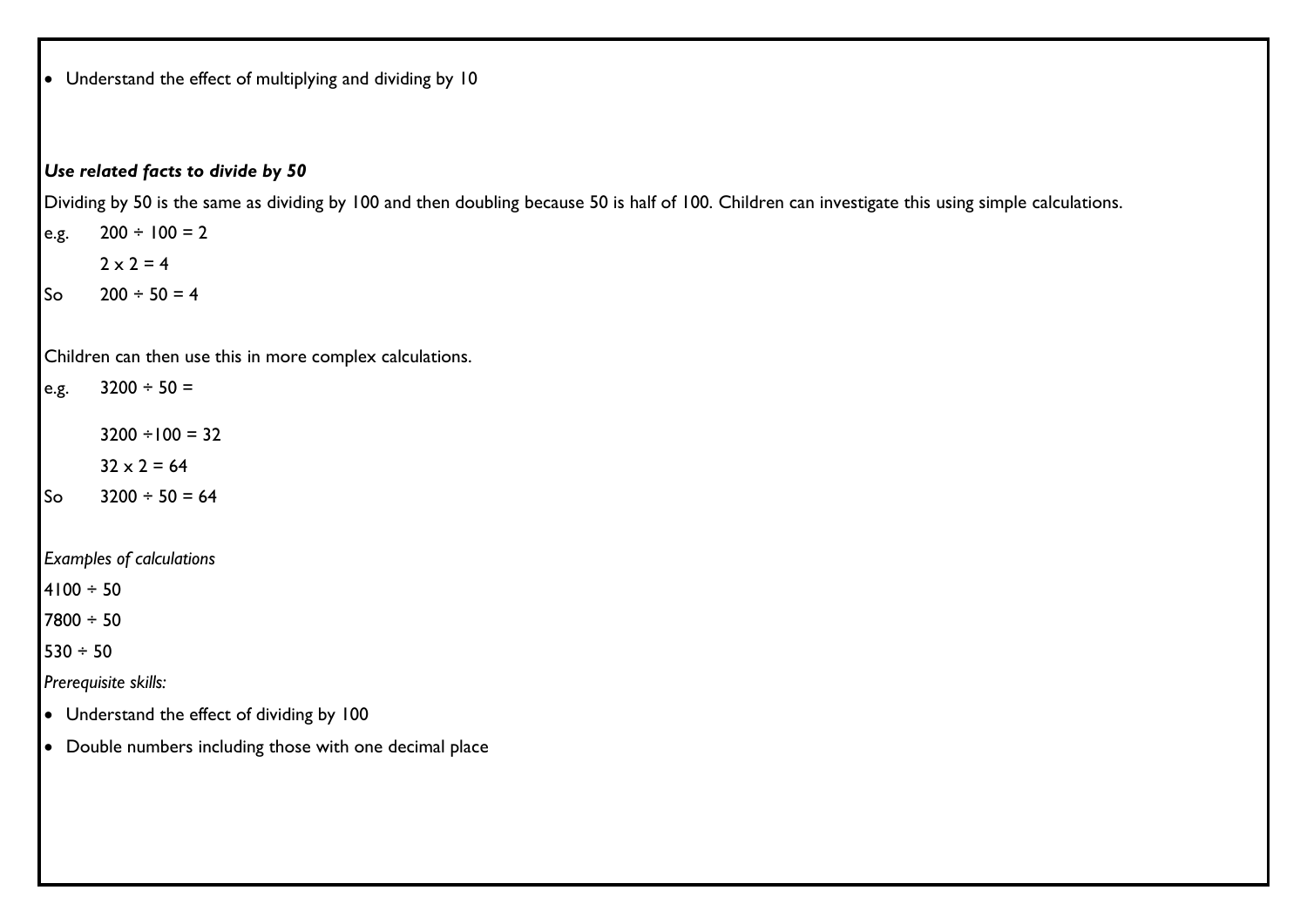### *Use related facts to divide by 25*

Dividing by 25 is the same as dividing by 100 and then multiplying by 4 because 25 is one quarter of 100. Children can investigate this using simple calculations.

e.g.  $200 \div 100 = 2$  $2 \times 4 = 8$  $\text{So}$  200 ÷ 25 = 8

Children can then use this in more complex calculations.

e.g.  $4800 \div 25 =$  $4800 \div 100 = 48$  $48 \times 4 = 192$ So  $4800 \div 25 = 192$ 

*Examples of calculations*

 $3200 \div 25$ 

 $7600 \div 25$ 

 $360 \div 25$ 

*Prerequisite skills:*

- Understand the effect of dividing by 100
- Multiply numbers up to one decimal place by 4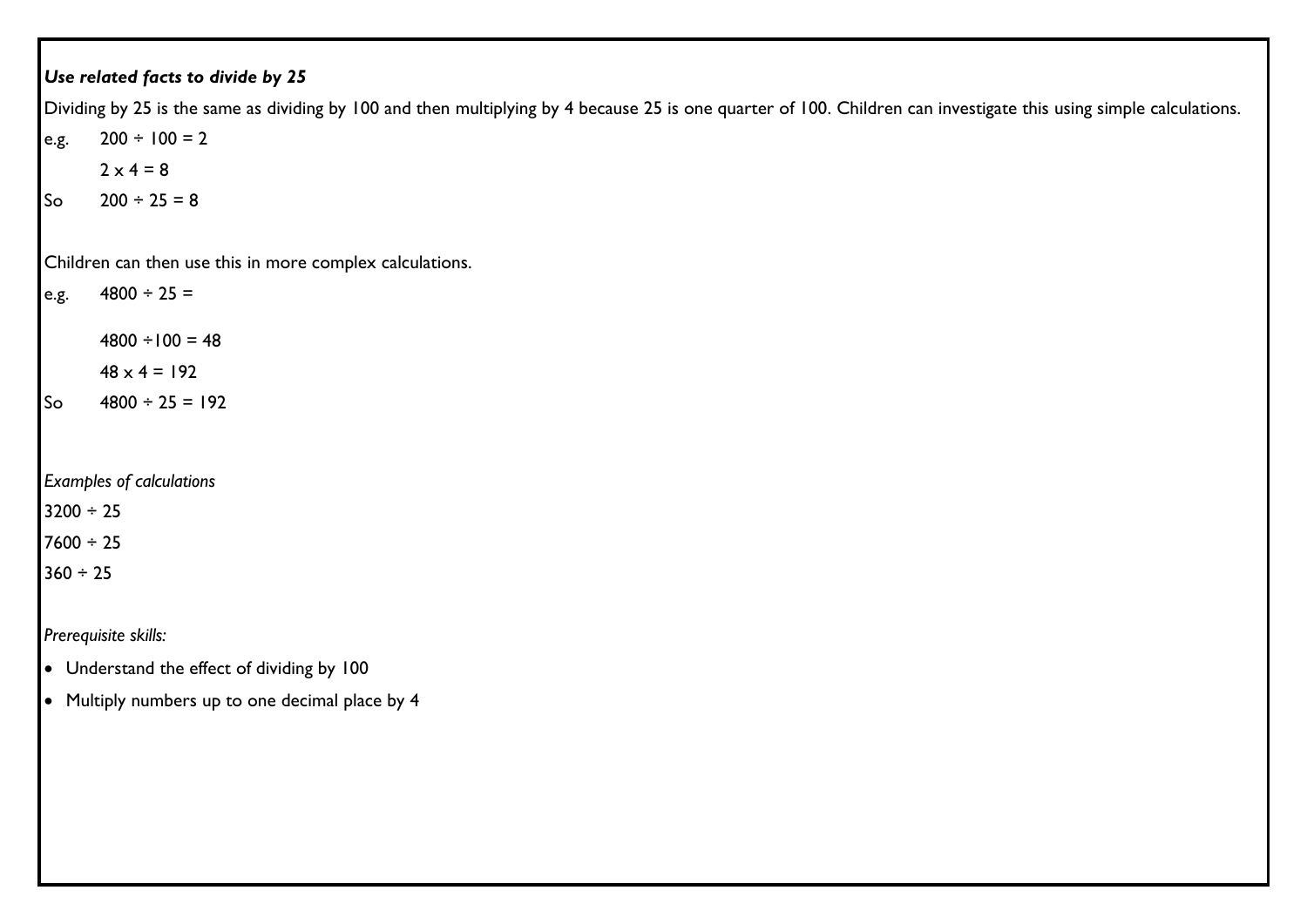#### *Use partitioning to divide ThHTU by a one-digit number*

Building on their understanding of using partitioning to divide TU by a one-digit number from Year 4, children decide how to partition ThHTU to help them divide it by a one-digit number.



The diagram above illustrates the way children should be thinking about dividing using partitioning, but it is not necessary for them to record in this way if it is not helpful to the child.

*Examples of calculations*

 $5035 \div 5$  By partitioning into 5000 and 35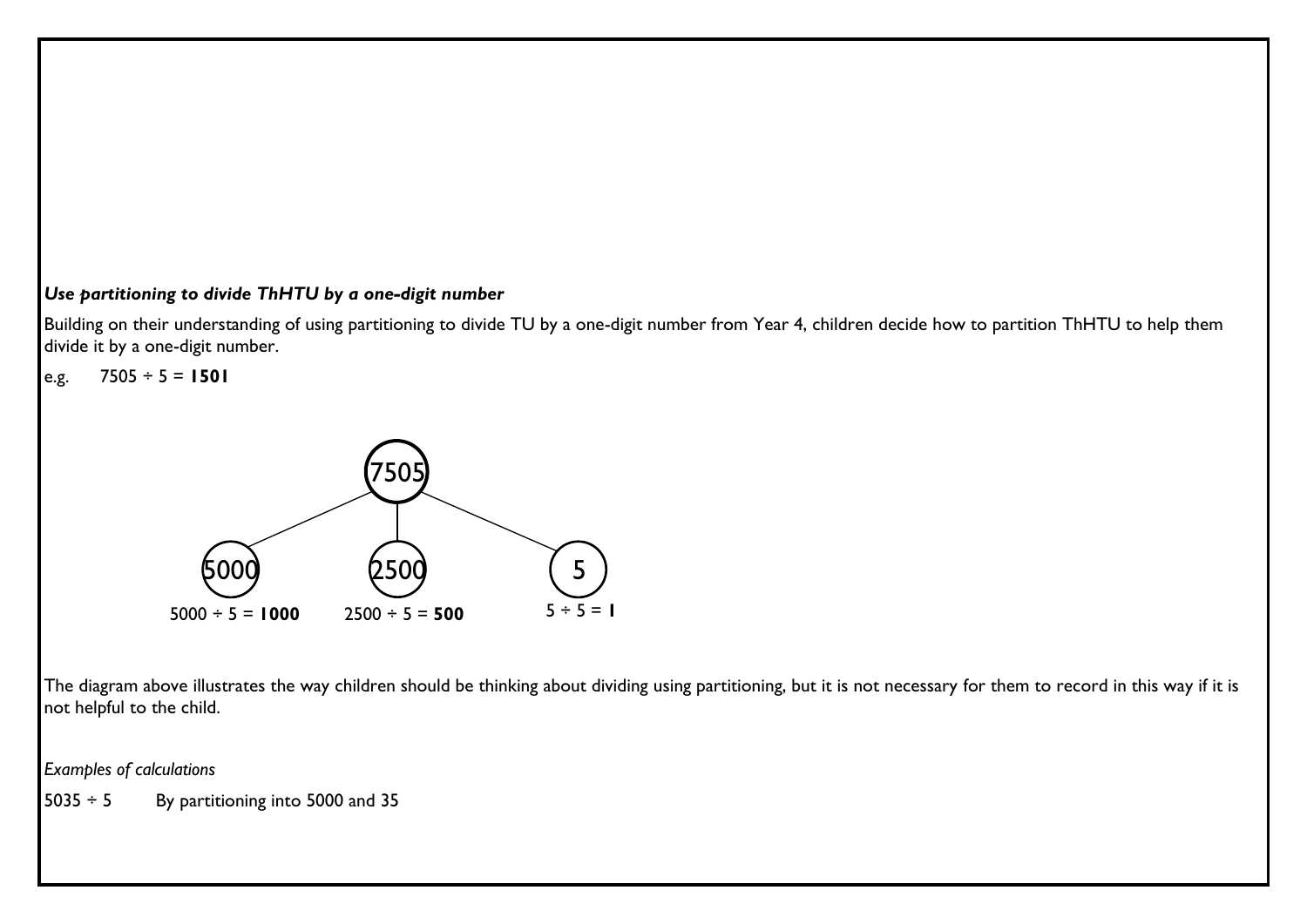- $1236 \div 4$  By partitioning into 1200 and 36
- 9240  $\div$  6 By partitioning into 6000 and 3000 and 240

*Prerequisite skills:*

- Recall multiplication tables
- Understand division as repeated subtraction
- Partition four-digit numbers in different ways

## *Use partitioning to halve any number including to three decimal places*

Children should be encouraged to decide the best way to partition a number to halve it.

e.g. Find half of 8.654

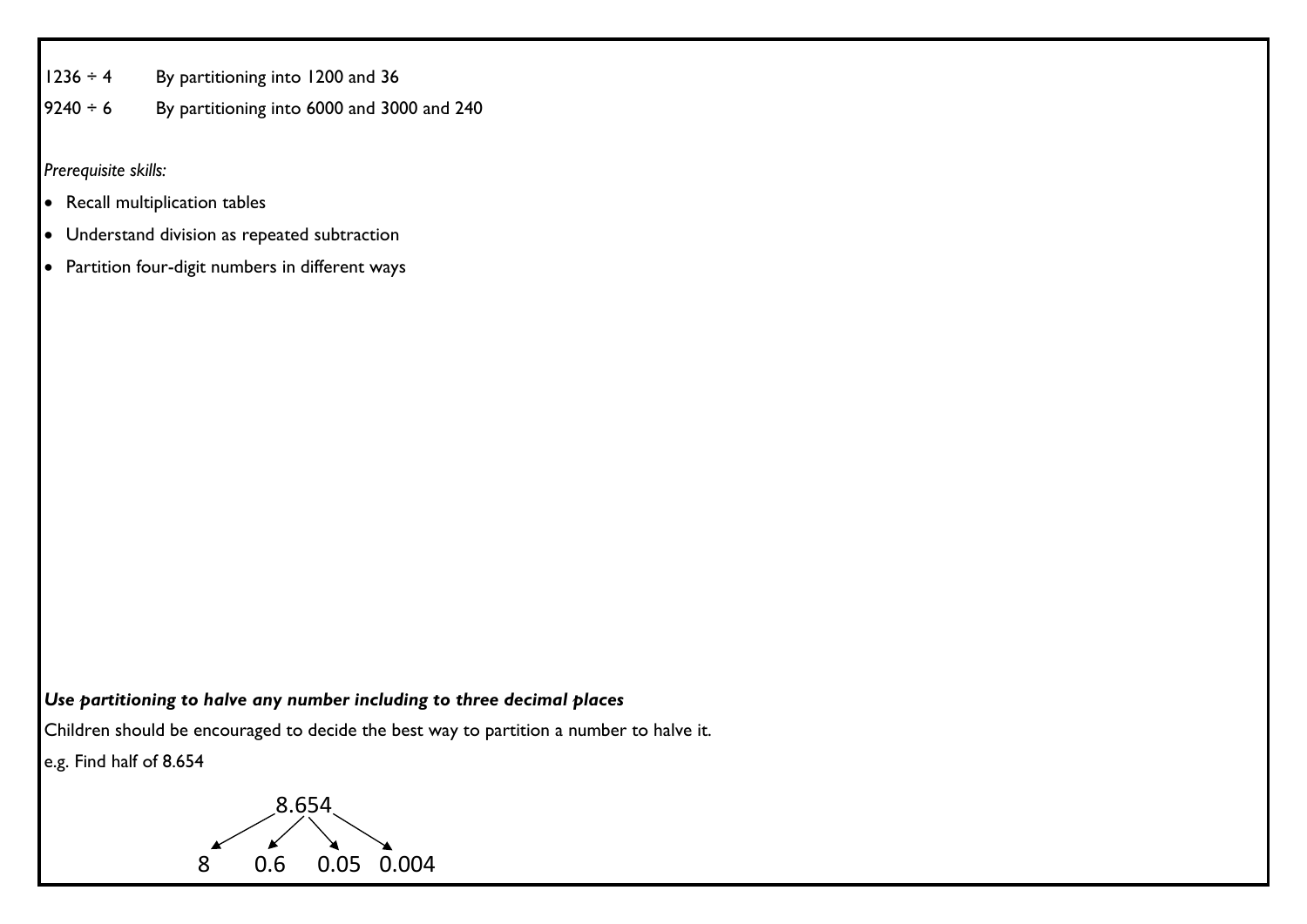

An alternative way of partitioning would be:

Find half of 8.654



The diagrams above illustrate the way children should be thinking about halving using partitioning, but it is not necessary for them to record in this way if it is not helpful to the child.

*Examples of calculations*

Find half of 4.684

Find half of 12.826

Find half of 6.942